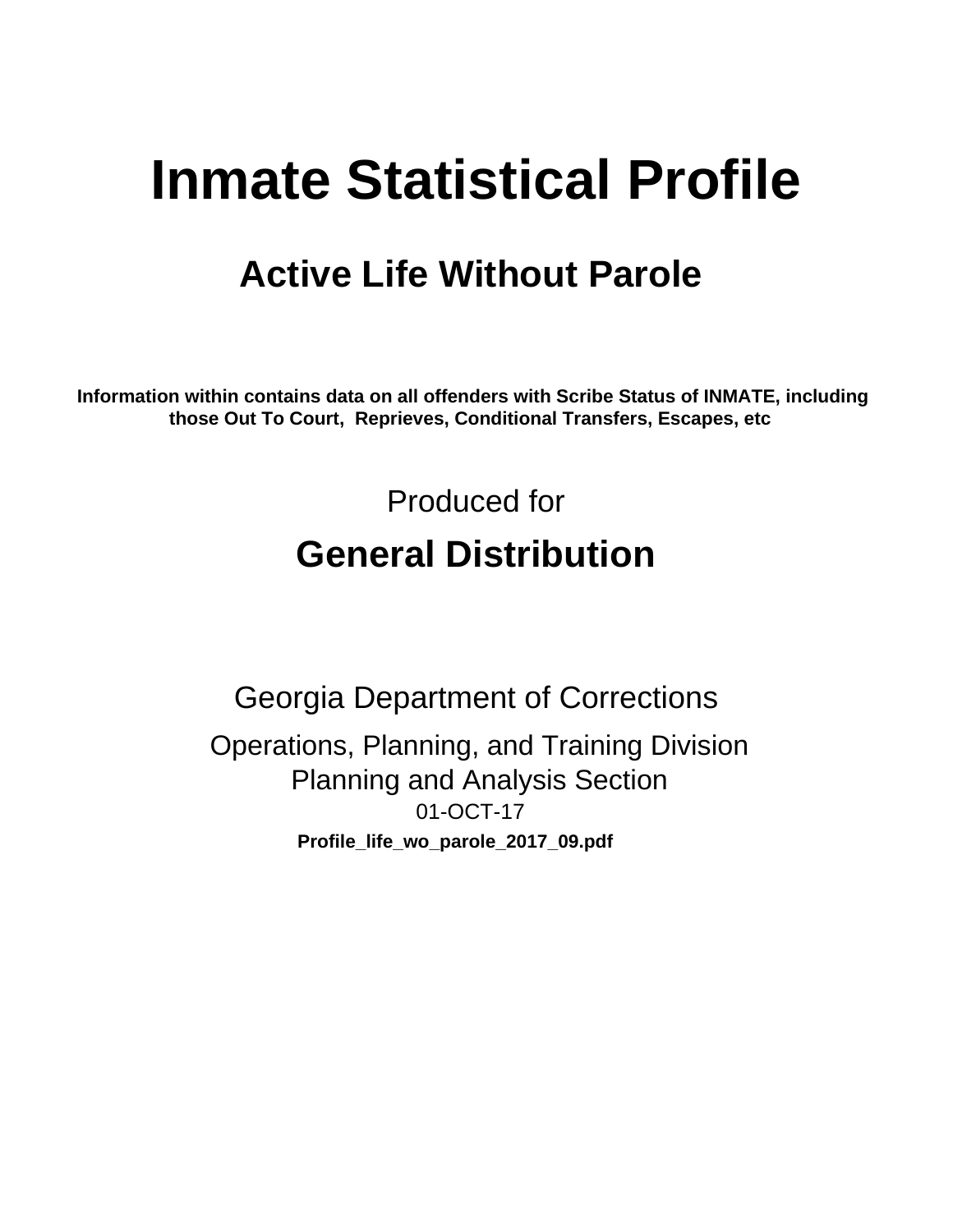#### **Inmate Statistical Profile 01-OCT-17** Contents

**Active Life Without Parole** 

Produced for General Distribution

## **Table of Contents**

|    | <b>Demographic information</b>                                        |
|----|-----------------------------------------------------------------------|
|    | 4 Current age, broken out in ten year age groups                      |
|    | 5 Race group                                                          |
|    | 6 Marital status, self-reported at entry to prison                    |
|    | 7 Number of Inmates with Dependents, self-reported at entry to prison |
|    | 8 Religious affiliation, self-reported at entry to prison             |
|    | 9 Home county - self-reported at entry to prison                      |
|    | 13 Employment status before prison, self-reported at entry to prison  |
|    | 14 Age at admission                                                   |
|    | 16 Height, measured at entry to prison                                |
|    | 17 Weight, measured at entry to prison                                |
|    | 18 Military service                                                   |
|    | <b>Correctional information</b>                                       |
|    | 19 Type of admission to prison                                        |
|    | 20 Current / last supervision level                                   |
|    | 21 Current / last institution type                                    |
|    | 22 Institution type - transitional centers                            |
|    | 23 Institution type - county prisons                                  |
|    | 24 Institution type - state prisons                                   |
|    | 25 Institution type - private prisons                                 |
|    | 26 Institution type - inmate boot camp                                |
|    | 27 Number of disciplinary reports                                     |
|    | 28 Number of transfers                                                |
|    | 29 Number of escapes                                                  |
|    | 30 Time served in current (or last) institution                       |
|    | Educational, psychological and physical information                   |
| 31 | Highest grade level attained                                          |
|    | 32 Culture fair IQ scores                                             |
|    | 33 Wide Range Achievement Test (WRAT) reading score                   |
|    | 34 Wide Range Achievement Test (WRAT) math score                      |
|    | 35 Wide Range Achievement Test (WRAT) spelling score                  |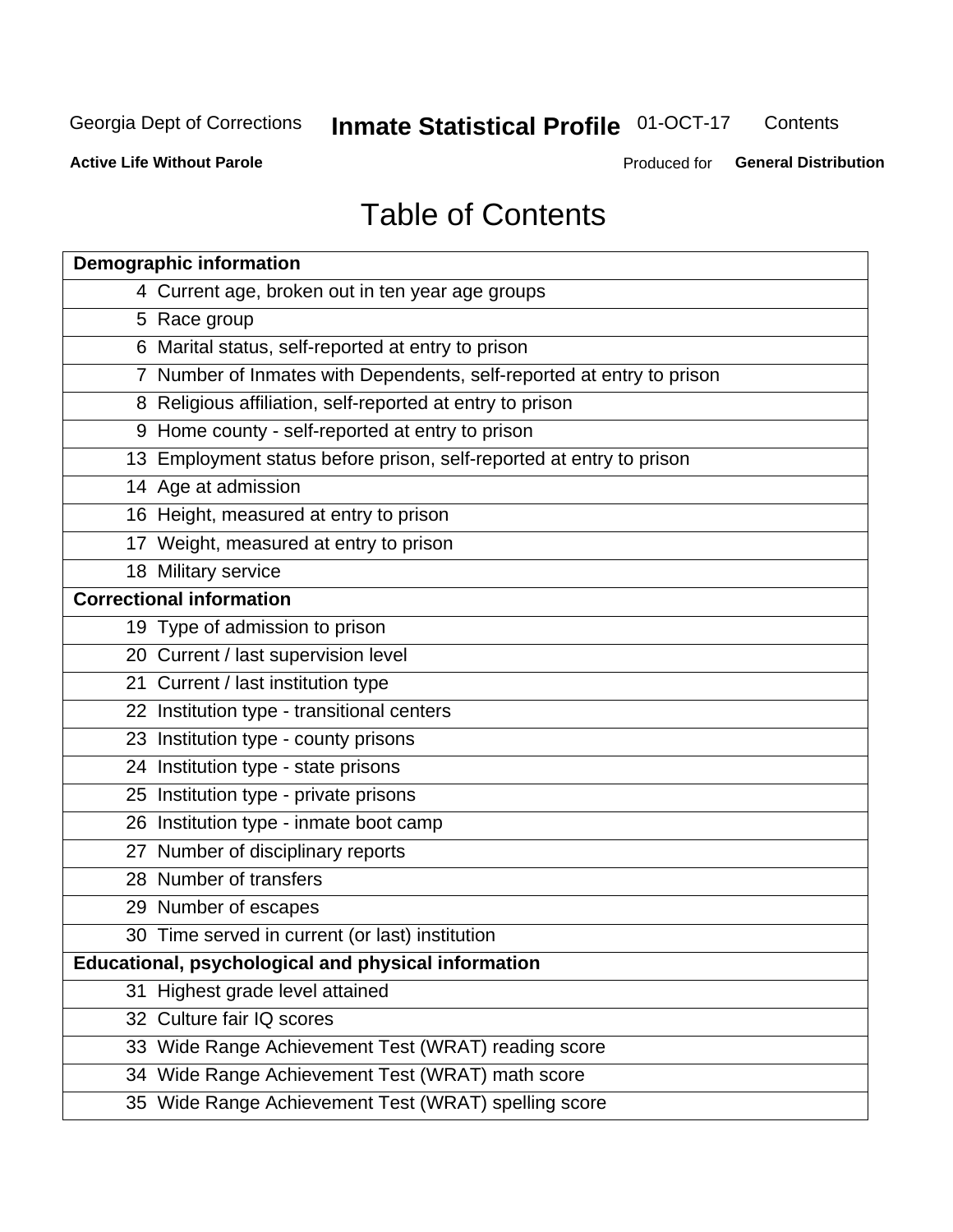## **Inmate Statistical Profile 01-OCT-17**

Contents

**Active Life Without Parole** 

Produced for General Distribution

## **Table of Contents**

| Educational, psychological and physical information              |
|------------------------------------------------------------------|
| 36 Current / last mental health treatment level                  |
| 37 PULHESDWIT medical scale - 'P' overall condition ('P'hysical) |
| 38 PULHESDWIT medical scale - 'U' upper body                     |
| 39 PULHESDWIT medical scale - 'L' lower body                     |
| 40 PULHESDWIT medical scale - 'H' hearing                        |
| 41 PULHESDWIT medical scale - 'E' vision                         |
| 42 PULHESDWIT medical scale -'S' psychiatric                     |
| 43 PULHESDWIT medical scale - 'D' dental                         |
| 44 PULHESDWIT medical scale - 'W' work ability                   |
| 45 PULHESDWIT medical scale - 'I' impairment                     |
| 46 PULHESDWIT medical scale - 'T' transportability               |
| <b>Crimes and criminal history information</b>                   |
| 47 Number of prior Georgia incarcerations                        |
| 48 Prison sentence in years                                      |
| 49 Primary offense, broken out into felonies vs misdemeanors     |
| 50 Primary offense, broken out into six broad crime categories   |
| 51 Primary offense, detailed offense code                        |
| 52 County of conviction of primary offense                       |
| 56 Circuit of conviction of primary offense                      |
| 58 Years served (jail + prison) in this incarceration            |
| <b>Medical information</b>                                       |
| 59 Results of most recent HIV test                               |
| 60 Results of most recent tuberculosis test                      |
| 61 Results of most recent syphilis test                          |
| 62 Results of most recent Hepatitis-C test                       |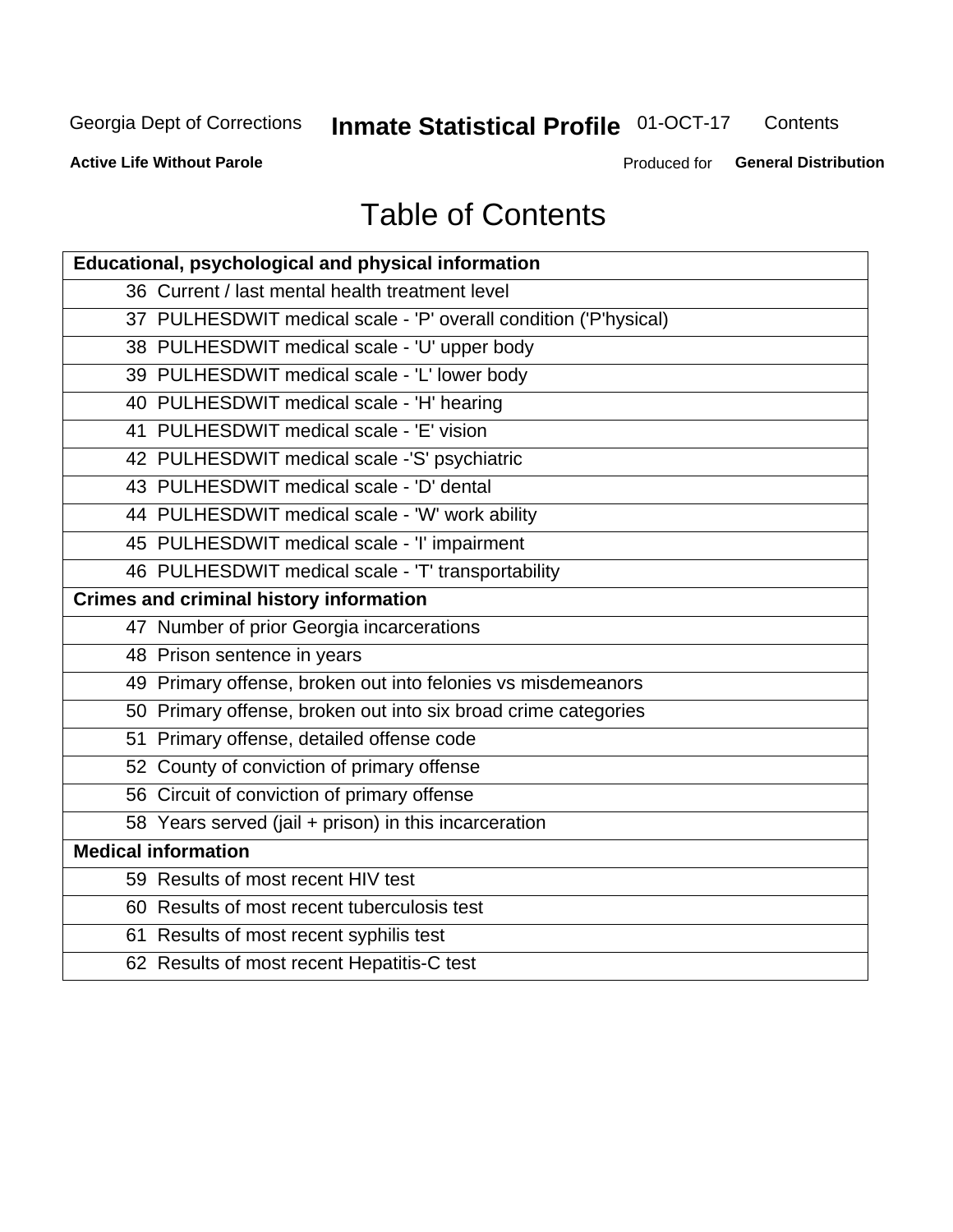#### **Active Life Without Parole**

#### Produced for General Distribution

### Current age, broken out in ten-year age groups

COL % - percent each COUNT is of its particular column

|                          | <b>Male</b>  |          |         |              | <b>Female</b> |          |              | <b>Total</b> |
|--------------------------|--------------|----------|---------|--------------|---------------|----------|--------------|--------------|
| <b>Current Age</b>       | <b>Count</b> | Col %    | Row %   | <b>Count</b> | Col %         | Row %    | <b>Total</b> | Col %        |
| <b>Teens (1-19)</b>      | ⌒            | 0.15%    | 100.00% |              |               |          | 2            | 0.15%        |
| <b>Twenties (20-29)</b>  | 214          | 16.55%   | 95.96%  | 9            | 18.75%        | $4.04\%$ | 223          | 16.63%       |
| Thirties (30-39)         | 345          | 26.68%   | 95.83%  | 15           | 31.25%        | 4.17%    | 360          | 26.85%       |
| <b>Forties (40-49)</b>   | 351          | 27.15%   | 95.90%  | 15           | 31.25%        | 4.10%    | 366          | 27.29%       |
| <b>Fifties (50-59)</b>   | 263          | 20.34%   | 97.05%  | 8            | 16.67%        | 2.95%    | 271          | 20.21%       |
| <b>Sixties (60-69)</b>   | 94           | 7.27%    | 98.95%  |              | 2.08%         | 1.05%    | 95           | 7.08%        |
| Seventy + (70 and above) | 24           | $1.86\%$ | 100.00% |              |               |          | 24           | 1.79%        |
| <b>Total Reported</b>    | 1,293        | 100%     | 96.42%  | 48           | 100%          | 3.58%    | 1,341        | 100%         |

| $m = 1$               |      |      |
|-----------------------|------|------|
| $f \wedge f \wedge f$ | ,293 | ,341 |

| <b>Mean</b><br>(average) | 42.70 | 39.90 | 42.60 |
|--------------------------|-------|-------|-------|
| Median (middle)          |       | 39.5  |       |
| Mode<br>(most frequent)  | 36    |       | 36    |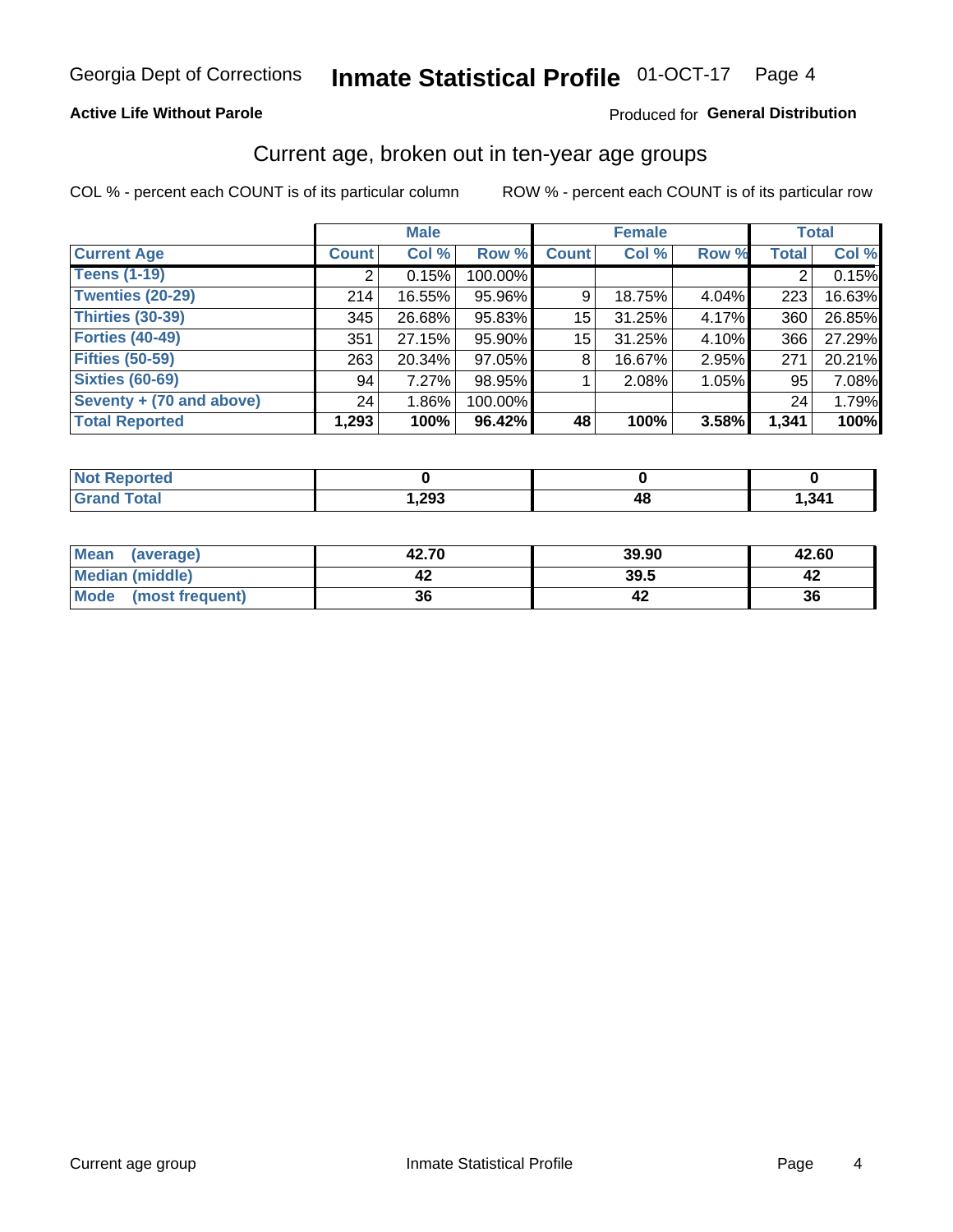#### **Inmate Statistical Profile 01-OCT-17** Page 5

#### **Active Life Without Parole**

Produced for General Distribution

### Race group

COL % - percent each COUNT is of its particular column

|                              | <b>Male</b>  |         |         | <b>Female</b>      |           |          | <b>Total</b> |        |
|------------------------------|--------------|---------|---------|--------------------|-----------|----------|--------------|--------|
| <b>Race Group</b>            | <b>Count</b> | Col %   |         | <b>Row % Count</b> | Col %     | Row %    | Total        | Col %  |
| <b>White</b>                 | 279          | 21.58%  | 94.58%  | 16                 | $33.33\%$ | 5.42%    | 295          | 22.00% |
| <b>Black</b><br>$\mathbf{2}$ | 982          | 75.95%  | 97.04%  | 30                 | 62.50%    | 2.96%    | 1,012        | 75.47% |
| <b>Other</b><br>5.           |              | .15%    | 100.00% |                    |           |          | 2            | .15%   |
| <b>Asian</b><br>6            | 4            | $.31\%$ | 100.00% |                    |           |          | 4            | .30%   |
| <b>Hispanic</b><br>10        | 26           | 2.01%   | 92.86%  | 2                  | 4.17%     | $7.14\%$ | 28           | 2.09%  |
| <b>Total Reported</b>        | 1,293        | 100%    | 96.42%  | 48                 | 100%      | 3.58%    | 1,341        | 100%   |

| rted         |      |    |     |
|--------------|------|----|-----|
| <b>Total</b> | ,293 | 4٤ | 341 |

| –•••• |  | M |  |  |  |
|-------|--|---|--|--|--|
|-------|--|---|--|--|--|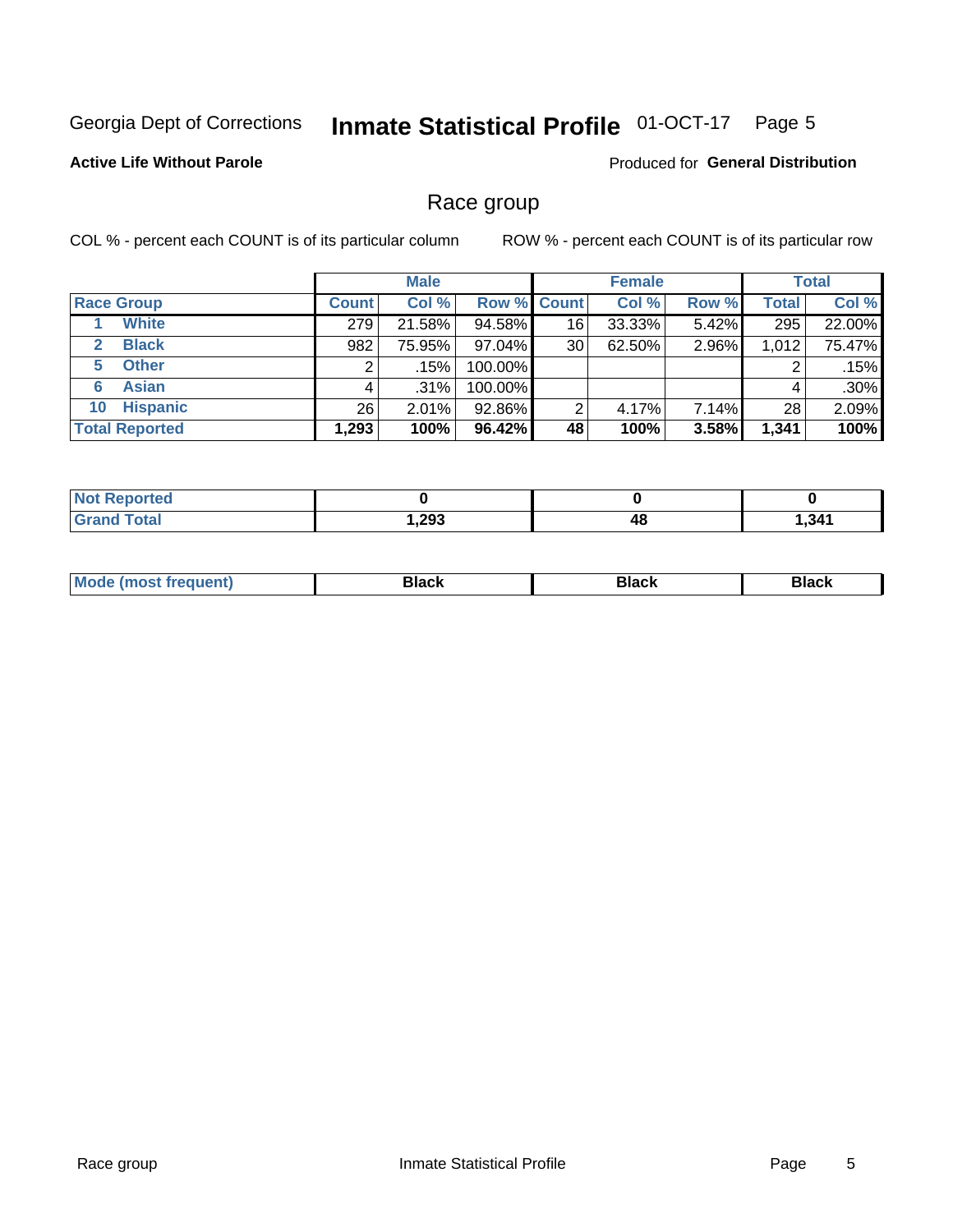#### **Inmate Statistical Profile 01-OCT-17** Page 6

#### **Active Life Without Parole**

#### **Produced for General Distribution**

### Marital status, self-reported at entry to prison

COL % - percent each COUNT is of its particular column

|                            | <b>Male</b>     |        |        |              | <b>Female</b> | <b>Total</b> |                  |        |
|----------------------------|-----------------|--------|--------|--------------|---------------|--------------|------------------|--------|
| <b>Marital Status</b>      | <b>Count</b>    | Col %  | Row %  | <b>Count</b> | Col %         | Row %        | <b>Total</b>     | Col %  |
| <b>Unknown</b><br>$\bf{0}$ | 13 <sub>1</sub> | 1.01%  | 92.86% |              | $2.08\%$      | 7.14%        | 14               | 1.04%  |
| <b>Divorced</b><br>D       | 103             | 7.97%  | 98.10% | 2            | 4.17%         | 1.90%        | 105 <sub>1</sub> | 7.83%  |
| <b>Married</b><br>М        | 176             | 13.61% | 95.65% | 8            | 16.67%        | 4.35%        | 184              | 13.72% |
| <b>S</b> Separated         | 40              | 3.09%  | 86.96% | 6            | 12.50%        | 13.04%       | 46               | 3.43%  |
| <b>Unmarried</b><br>U      | 926             | 71.62% | 97.37% | 25           | 52.08%        | 2.63%        | 951              | 70.92% |
| <b>Widow</b><br>W          | 35              | 2.71%  | 85.37% | 6            | 12.50%        | 14.63%       | 41               | 3.06%  |
| <b>Total Reported</b>      | 1,293           | 100%   | 96.42% | 48           | 100%          | 3.58%        | 1,341            | 100%   |

| prted<br>NOT RADO |       |      |
|-------------------|-------|------|
| <b>Total</b>      | 1,293 | .341 |

|  | M | . | Unmarried | າmarried<br>_____ |
|--|---|---|-----------|-------------------|
|--|---|---|-----------|-------------------|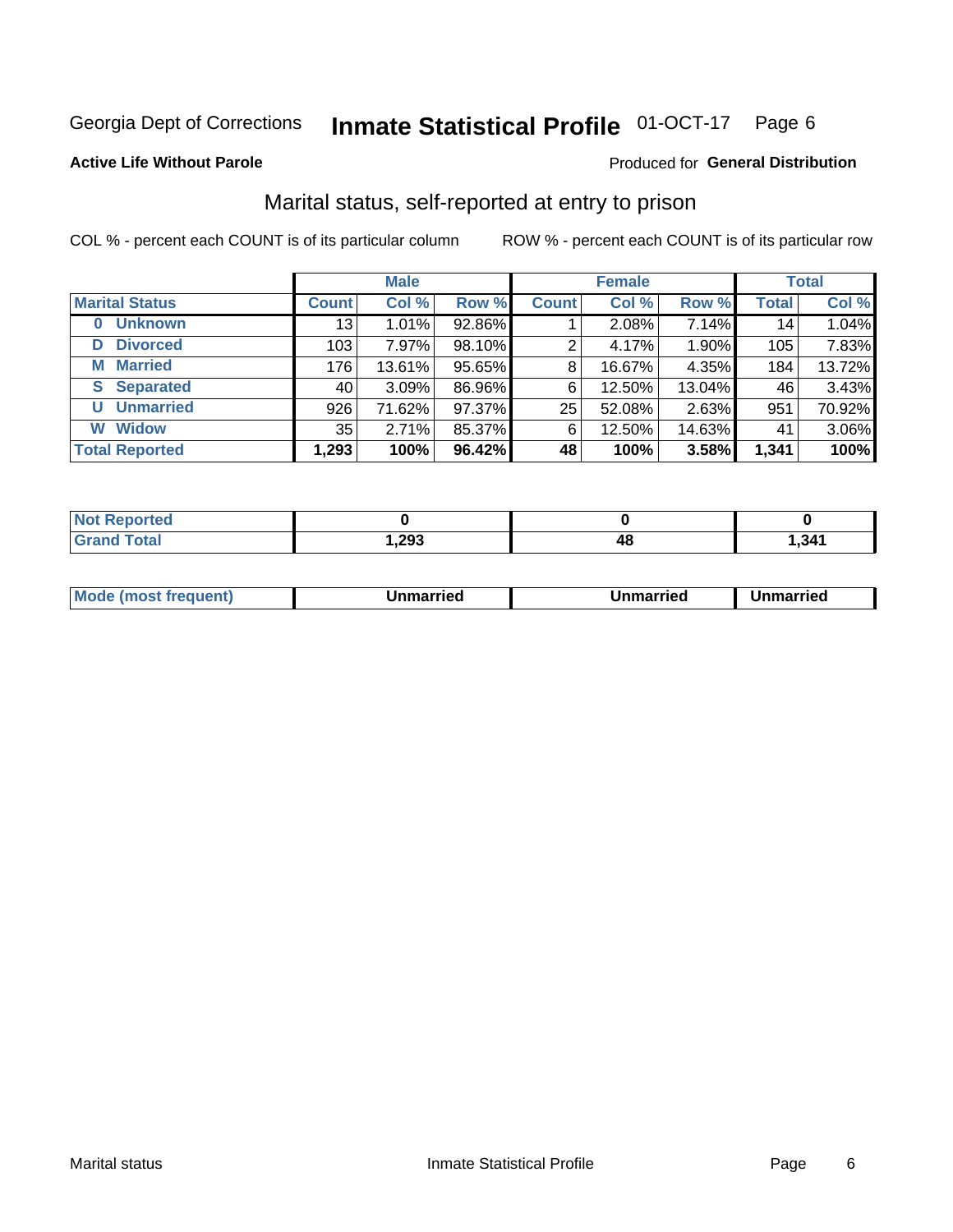#### Inmate Statistical Profile 01-OCT-17 Page 7

#### **Active Life Without Parole**

#### Produced for General Distribution

### Number of Inmates with Dependents, Self-Reported at Entry to Prison

COL % - percent each COUNT is of its particular column

|                             |              | <b>Male</b> |         |              | <b>Female</b> |       |              | <b>Total</b> |
|-----------------------------|--------------|-------------|---------|--------------|---------------|-------|--------------|--------------|
| <b>Number of dependents</b> | <b>Count</b> | Col %       | Row %   | <b>Count</b> | Col %         | Row % | <b>Total</b> | Col %        |
| $\bf{0}$                    | 295          | 32.17%      | 94.86%  | 16           | 37.21%        | 5.14% | 311          | 32.40%       |
|                             | 216          | 23.56%      | 97.30%  | 6            | 13.95%        | 2.70% | 222          | 23.13%       |
| $\overline{2}$              | 162          | 17.67%      | 96.43%  | 6            | 13.95%        | 3.57% | 168          | 17.50%       |
| 3                           | 104          | 11.34%      | 92.86%  | 8            | 18.60%        | 7.14% | 112          | 11.67%       |
| 4                           | 68           | 7.42%       | 95.77%  | 3            | 6.98%         | 4.23% | 71           | 7.40%        |
| 5                           | 32           | 3.49%       | 91.43%  | 3            | 6.98%         | 8.57% | 35           | 3.65%        |
| $6\phantom{1}6$             | 19           | 2.07%       | 95.00%  |              | 2.33%         | 5.00% | 20           | 2.08%        |
| 7                           | 9            | 0.98%       | 100.00% |              |               |       | 9            | 0.94%        |
| $\overline{\mathbf{8}}$     | 4            | 0.44%       | 100.00% |              |               |       | 4            | 0.42%        |
| $\boldsymbol{9}$            | 2            | 0.22%       | 100.00% |              |               |       | 2            | 0.21%        |
| 10                          |              | 0.11%       | 100.00% |              |               |       |              | 0.10%        |
| Over 10                     | 5            | 0.55%       | 100.00% |              |               |       | 5            | 0.52%        |
| <b>Total Reported</b>       | 917          | 100%        | 95.52%  | 43           | 100%          | 4.48% | 960          | 100.0%       |

| τeα  | $\sim$ |    | 381   |
|------|--------|----|-------|
| otal | .293   | 46 | 1,341 |

| Mean (average)          | 70 | . 74 | 72<br>I . / J |
|-------------------------|----|------|---------------|
| <b>Median (middle)</b>  |    |      |               |
| Mode<br>(most frequent) |    |      |               |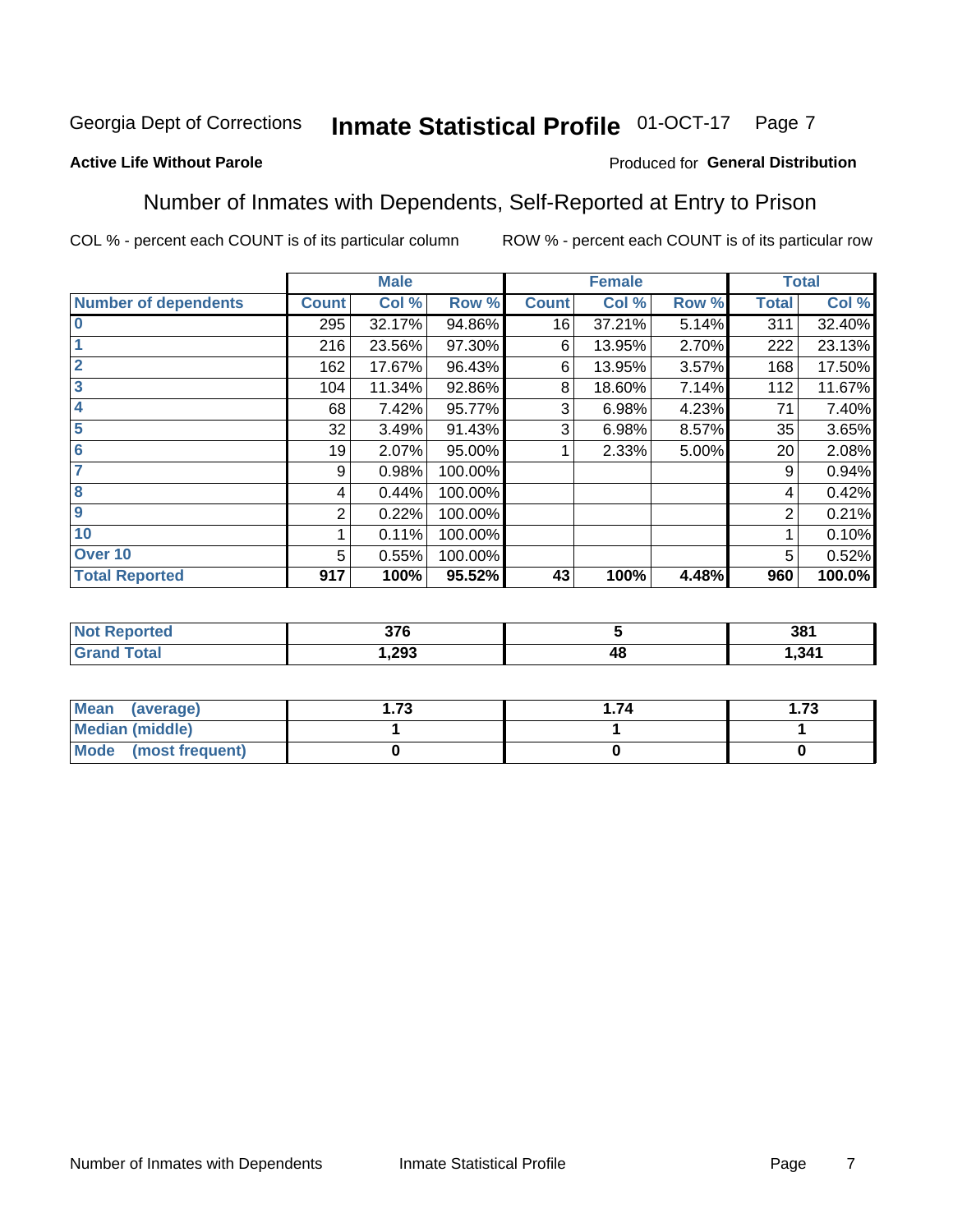#### **Inmate Statistical Profile 01-OCT-17** Page 8

#### **Active Life Without Parole**

#### Produced for General Distribution

### Religious affiliation, self-reported at entry to prison

COL % - percent each COUNT is of its particular column

|              |                              |                | <b>Male</b> |         |              | <b>Female</b> |        |                | <b>Total</b> |
|--------------|------------------------------|----------------|-------------|---------|--------------|---------------|--------|----------------|--------------|
|              | <b>Religious Affiliation</b> | <b>Count</b>   | Col %       | Row %   | <b>Count</b> | Col %         | Row %  | <b>Total</b>   | Col %        |
|              | <b>Islam</b>                 | 64             | 9.79%       | 95.52%  | 3            | 8.57%         | 4.48%  | 67             | 9.72%        |
| $\mathbf{2}$ | <b>Catholic</b>              | 21             | 3.21%       | 87.50%  | 3            | 8.57%         | 12.50% | 24             | 3.48%        |
| 3            | <b>Baptist</b>               | 339            | 51.83%      | 93.39%  | 24           | 68.57%        | 6.61%  | 363            | 52.69%       |
| 4            | <b>Methodist</b>             | 11             | 1.68%       | 91.67%  |              | 2.86%         | 8.33%  | 12             | 1.74%        |
| 7            | <b>Chc Of God</b>            | 4              | .61%        | 100.00% |              |               |        | 4              | .58%         |
| 8            | <b>Holiness</b>              | 20             | 3.06%       | 90.91%  | 2            | 5.71%         | 9.09%  | 22             | 3.19%        |
| 9            | <b>Jewish</b>                | 2              | .31%        | 100.00% |              |               |        | $\overline{2}$ | .29%         |
| 10           | <b>Anglican</b>              |                | .15%        | 100.00% |              |               |        |                | .15%         |
| 12           | <b>Hindu</b>                 | $\overline{2}$ | .31%        | 100.00% |              |               |        | $\overline{2}$ | .29%         |
| 16           | <b>Seven D Ad</b>            | 4              | .61%        | 100.00% |              |               |        | 4              | .58%         |
| 17           | <b>Jehovah Wt</b>            | 9              | 1.38%       | 100.00% |              |               |        | 9              | 1.31%        |
| 18           | <b>Latr Day S</b>            |                | .15%        | 100.00% |              |               |        |                | .15%         |
| 20           | <b>Other Prot</b>            | 75             | 11.47%      | 97.40%  | 2            | 5.71%         | 2.60%  | 77             | 11.18%       |
| 96           | <b>None</b>                  | 101            | 15.44%      | 100.00% |              |               |        | 101            | 14.66%       |
|              | <b>Total Reported</b>        | 654            | 100%        | 94.92%  | 35           | 100%          | 5.08%  | 689            | 100%         |

| rteo<br>$\sim$ | 639   | . . | <b>CEO</b><br>⊿כס |
|----------------|-------|-----|-------------------|
|                | 1,293 | 4C  | , 341             |

| <b>Mode (most frequent)</b> | 3aptist | 3aptist | Baptist |
|-----------------------------|---------|---------|---------|
|-----------------------------|---------|---------|---------|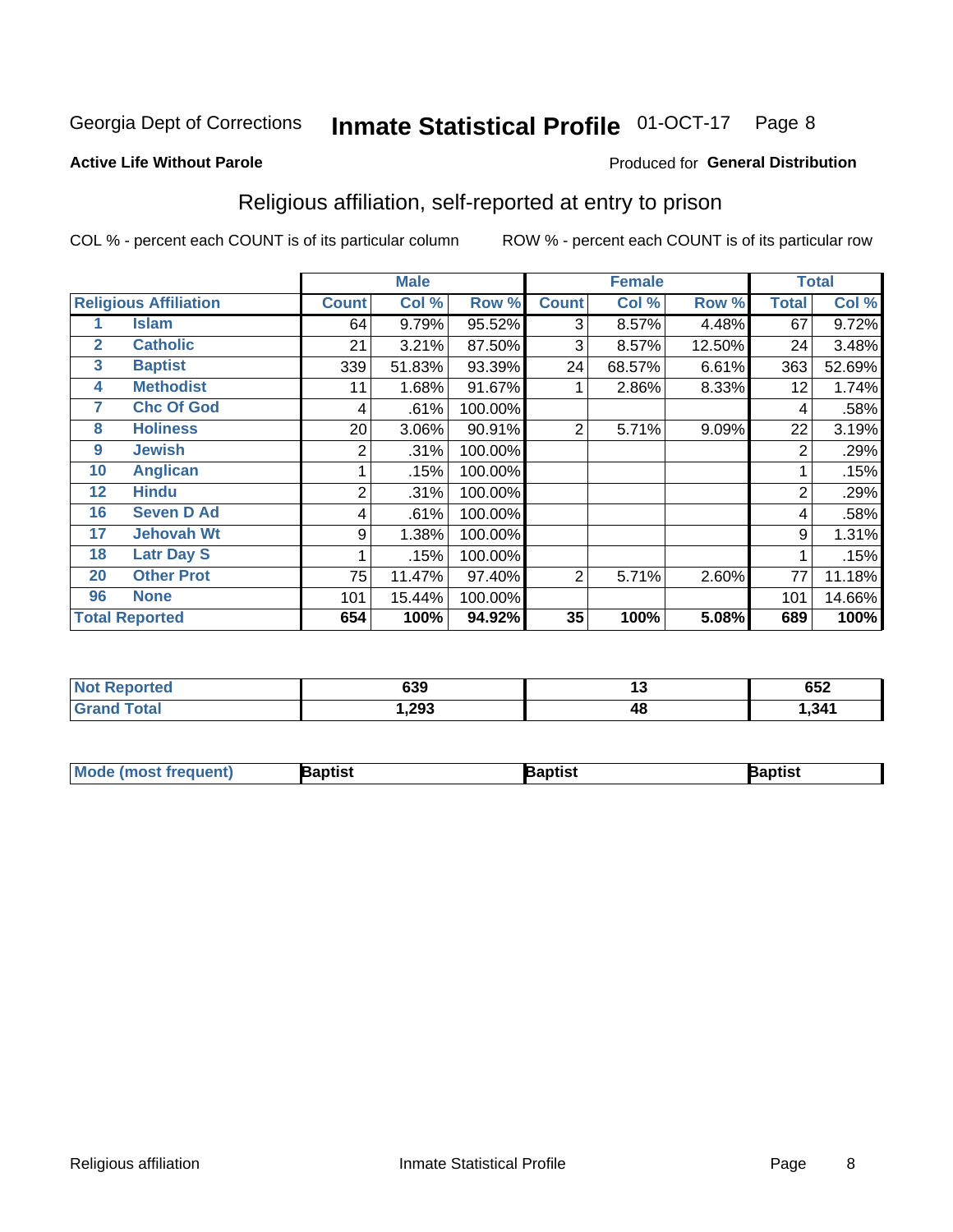#### **Inmate Statistical Profile 01-OCT-17** Page 9

#### **Active Life Without Parole**

#### **Produced for General Distribution**

### Home county, self-reported at entry to prison

COL % - percent each COUNT is of its particular column

|     |                         |                           | <b>Male</b> |         |                 | <b>Female</b> |        | <b>Total</b>            |        |
|-----|-------------------------|---------------------------|-------------|---------|-----------------|---------------|--------|-------------------------|--------|
|     | <b>Home County</b>      | <b>Count</b>              | Col %       | Row %   | <b>Count</b>    | Col %         | Row %  | <b>Total</b>            | Col %  |
| 000 | <b>Unknown</b>          | 230                       | 17.79%      | 93.12%  | $\overline{17}$ | 35.42%        | 6.88%  | $\overline{247}$        | 18.42% |
| 001 | <b>Appling County</b>   | 5                         | .39%        | 100.00% |                 |               |        | 5                       | .37%   |
| 002 | <b>Atkinson County</b>  | 3                         | .23%        | 100.00% |                 |               |        | 3                       | .22%   |
| 003 | <b>Bacon County</b>     | $\mathbf 1$               | .08%        | 100.00% |                 |               |        | 1                       | .07%   |
| 004 | <b>Baker County</b>     | $\mathbf 1$               | .08%        | 100.00% |                 |               |        | 1                       | .07%   |
| 005 | <b>Baldwin County</b>   | $\overline{c}$            | .15%        | 100.00% |                 |               |        | $\overline{2}$          | .15%   |
| 007 | <b>Barrow County</b>    | $\boldsymbol{9}$          | .70%        | 100.00% |                 |               |        | 9                       | .67%   |
| 008 | <b>Bartow County</b>    | 8                         | .62%        | 100.00% |                 |               |        | 8                       | .60%   |
| 009 | <b>Ben Hill County</b>  | 6                         | .46%        | 100.00% |                 |               |        | 6                       | .45%   |
| 010 | <b>Berrien County</b>   | 3                         | .23%        | 100.00% |                 |               |        | 3                       | .22%   |
| 011 | <b>Bibb County</b>      | 30                        | 2.32%       | 93.75%  | $\overline{2}$  | 4.17%         | 6.25%  | 32                      | 2.39%  |
| 012 | <b>Bleckley County</b>  | $\mathbf 1$               | .08%        | 100.00% |                 |               |        | 1                       | .07%   |
| 013 | <b>Brantley County</b>  | $\mathbf 1$               | .08%        | 100.00% |                 |               |        | 1                       | .07%   |
| 014 | <b>Brooks County</b>    | $\mathbf 1$               | .08%        | 100.00% |                 |               |        | 1                       | .07%   |
| 016 | <b>Bulloch County</b>   | 4                         | .31%        | 100.00% |                 |               |        | $\overline{4}$          | .30%   |
| 017 | <b>Burke County</b>     | 11                        | .85%        | 100.00% |                 |               |        | 11                      | .82%   |
| 018 | <b>Butts County</b>     | $\ensuremath{\mathsf{3}}$ | .23%        | 100.00% |                 |               |        | 3                       | .22%   |
| 019 | <b>Calhoun County</b>   | $\overline{c}$            | .15%        | 100.00% |                 |               |        | $\overline{2}$          | .15%   |
| 020 | <b>Camden County</b>    | 4                         | .31%        | 80.00%  | 1               | 2.08%         | 20.00% | 5                       | .37%   |
| 021 | <b>Candler County</b>   | 3                         | .23%        | 100.00% |                 |               |        | 3                       | .22%   |
| 022 | <b>Carroll County</b>   | 3                         | .23%        | 75.00%  | 1               | 2.08%         | 25.00% | $\overline{\mathbf{4}}$ | .30%   |
| 023 | <b>Catoosa County</b>   | $\overline{2}$            | .15%        | 100.00% |                 |               |        | $\overline{2}$          | .15%   |
| 025 | <b>Chatham County</b>   | 47                        | 3.63%       | 100.00% |                 |               |        | 47                      | 3.50%  |
| 027 | <b>Chattooga County</b> | $\mathbf 1$               | .08%        | 100.00% |                 |               |        | 1                       | .07%   |
| 028 | <b>Cherokee County</b>  | 4                         | .31%        | 100.00% |                 |               |        | $\overline{\mathbf{4}}$ | .30%   |
| 029 | <b>Clarke County</b>    | 21                        | 1.62%       | 95.45%  | 1               | 2.08%         | 4.55%  | 22                      | 1.64%  |
| 030 | <b>Clay County</b>      | $\mathbf 2$               | .15%        | 100.00% |                 |               |        | $\overline{2}$          | .15%   |
| 031 | <b>Clayton County</b>   | 46                        | 3.56%       | 97.87%  | 1               | 2.08%         | 2.13%  | 47                      | 3.50%  |
| 033 | <b>Cobb County</b>      | 46                        | 3.56%       | 100.00% |                 |               |        | 46                      | 3.43%  |
| 034 | <b>Coffee County</b>    | 5                         | .39%        | 100.00% |                 |               |        | 5                       | .37%   |
| 035 | <b>Colquitt County</b>  | 1                         | .08%        | 100.00% |                 |               |        | 1                       | .07%   |
| 036 | <b>Columbia County</b>  | 7                         | .54%        | 100.00% |                 |               |        | $\overline{7}$          | .52%   |
| 037 | <b>Cook County</b>      | 3                         | .23%        | 100.00% |                 |               |        | 3                       | .22%   |
| 038 | <b>Coweta County</b>    | $\overline{\mathbf{4}}$   | .31%        | 100.00% |                 |               |        | 4                       | .30%   |
| 040 | <b>Crisp County</b>     | 4                         | .31%        | 100.00% |                 |               |        | 4                       | .30%   |
| 043 | <b>Decatur County</b>   | 5                         | .39%        | 100.00% |                 |               |        | 5                       | .37%   |
| 044 | <b>Dekalb County</b>    | 99                        | 7.66%       | 99.00%  | 1               | 2.08%         | 1.00%  | 100                     | 7.46%  |
| 045 | <b>Dodge County</b>     | $\mathbf{1}$              | .08%        | 100.00% |                 |               |        | 1                       | .07%   |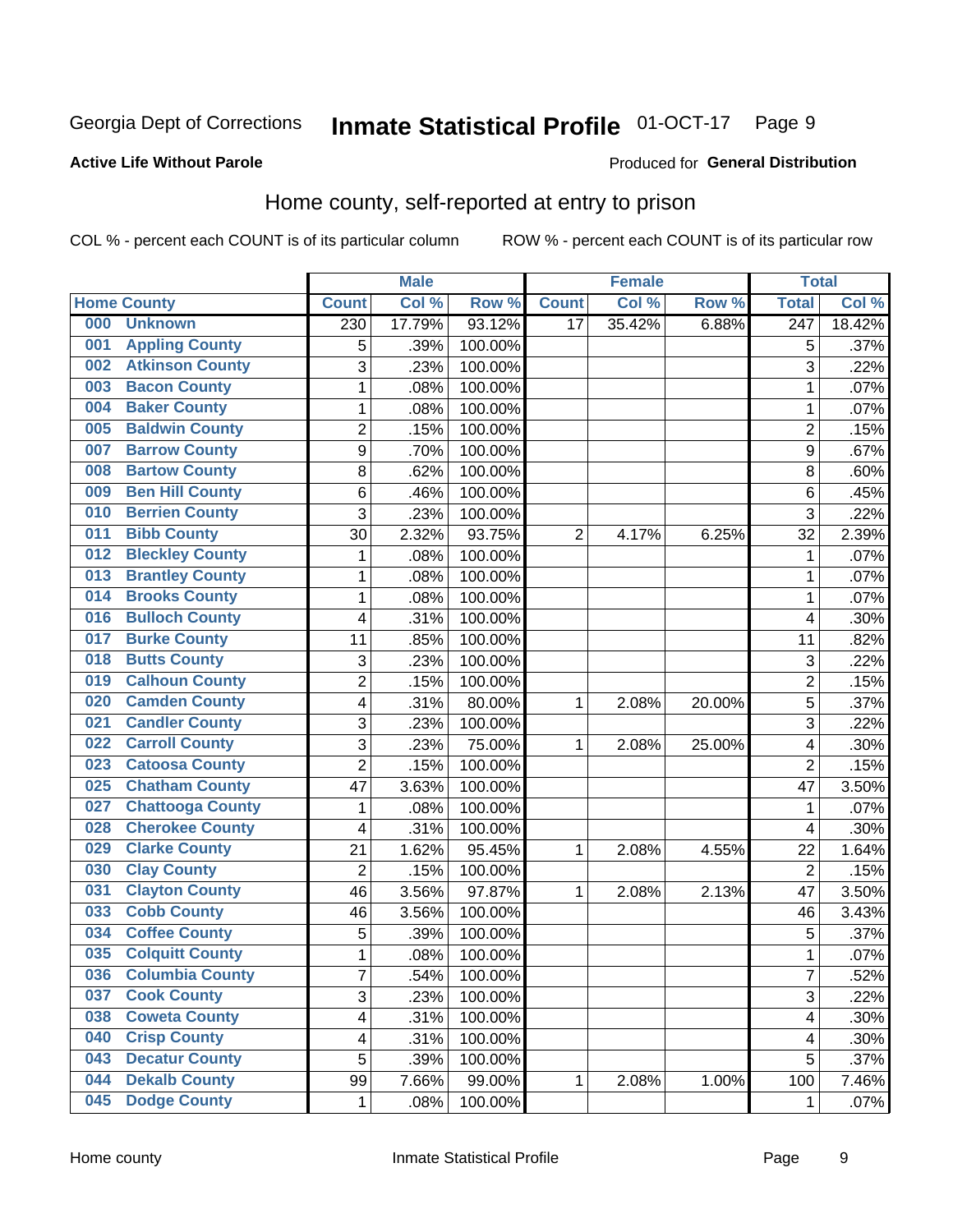#### **Inmate Statistical Profile 01-OCT-17** Page 10

#### **Active Life Without Parole**

#### Produced for General Distribution

### Home county, self-reported at entry to prison

COL % - percent each COUNT is of its particular column

|     |                          |                | <b>Male</b> |                  |                | <b>Female</b> |        | <b>Total</b>   |        |
|-----|--------------------------|----------------|-------------|------------------|----------------|---------------|--------|----------------|--------|
|     | <b>Home County</b>       | <b>Count</b>   | Col %       | Row <sup>%</sup> | <b>Count</b>   | Col %         | Row %  | <b>Total</b>   | Col %  |
| 046 | <b>Dooly County</b>      | $\overline{2}$ | .15%        | 100.00%          |                |               |        | $\overline{2}$ | .15%   |
| 047 | <b>Dougherty County</b>  | 23             | 1.78%       | 92.00%           | $\overline{c}$ | 4.17%         | 8.00%  | 25             | 1.86%  |
| 048 | <b>Douglas County</b>    | 14             | 1.08%       | 93.33%           | 1              | 2.08%         | 6.67%  | 15             | 1.12%  |
| 049 | <b>Early County</b>      | 2              | .15%        | 100.00%          |                |               |        | $\overline{2}$ | .15%   |
| 051 | <b>Effingham County</b>  | 3              | .23%        | 100.00%          |                |               |        | 3              | .22%   |
| 052 | <b>Elbert County</b>     | $\overline{2}$ | .15%        | 100.00%          |                |               |        | $\overline{2}$ | .15%   |
| 053 | <b>Emanuel County</b>    | 5              | .39%        | 100.00%          |                |               |        | 5              | .37%   |
| 056 | <b>Fayette County</b>    | 5              | .39%        | 100.00%          |                |               |        | 5              | .37%   |
| 057 | <b>Floyd County</b>      | 19             | 1.47%       | 90.48%           | $\overline{2}$ | 4.17%         | 9.52%  | 21             | 1.57%  |
| 058 | <b>Forsyth County</b>    | 2              | .15%        | 100.00%          |                |               |        | $\overline{2}$ | .15%   |
| 059 | <b>Franklin County</b>   | $\overline{3}$ | .23%        | 75.00%           | 1              | 2.08%         | 25.00% | 4              | .30%   |
| 060 | <b>Fulton County</b>     | 165            | 12.76%      | 98.21%           | 3              | 6.25%         | 1.79%  | 168            | 12.53% |
| 061 | <b>Gilmer County</b>     | $\overline{2}$ | .15%        | 100.00%          |                |               |        | $\overline{2}$ | .15%   |
| 063 | <b>Glynn County</b>      | 13             | 1.01%       | 100.00%          |                |               |        | 13             | .97%   |
| 064 | <b>Gordon County</b>     | 6              | .46%        | 100.00%          |                |               |        | 6              | .45%   |
| 066 | <b>Greene County</b>     | 4              | .31%        | 100.00%          |                |               |        | 4              | .30%   |
| 067 | <b>Gwinnett County</b>   | 34             | 2.63%       | 91.89%           | 3              | 6.25%         | 8.11%  | 37             | 2.76%  |
| 068 | <b>Habersham County</b>  | 1              | .08%        | 100.00%          |                |               |        | 1              | .07%   |
| 069 | <b>Hall County</b>       | 14             | 1.08%       | 93.33%           | 1              | 2.08%         | 6.67%  | 15             | 1.12%  |
| 070 | <b>Hancock County</b>    | $\overline{2}$ | .15%        | 100.00%          |                |               |        | $\overline{2}$ | .15%   |
| 071 | <b>Haralson County</b>   | $\overline{2}$ | .15%        | 100.00%          |                |               |        | $\overline{2}$ | .15%   |
| 072 | <b>Harris County</b>     | $\mathbf{1}$   | .08%        | 100.00%          |                |               |        | 1              | .07%   |
| 073 | <b>Hart County</b>       | $\overline{c}$ | .15%        | 100.00%          |                |               |        | $\overline{2}$ | .15%   |
| 074 | <b>Heard County</b>      | 1              | .08%        | 100.00%          |                |               |        | 1              | .07%   |
| 075 | <b>Henry County</b>      | 10             | .77%        | 90.91%           | 1              | 2.08%         | 9.09%  | 11             | .82%   |
| 076 | <b>Houston County</b>    | 18             | 1.39%       | 94.74%           | 1              | 2.08%         | 5.26%  | 19             | 1.42%  |
| 078 | <b>Jackson County</b>    | 6              | .46%        | 100.00%          |                |               |        | $\,6$          | .45%   |
| 079 | <b>Jasper County</b>     | $\mathbf 1$    | .08%        | 100.00%          |                |               |        | 1              | .07%   |
| 080 | <b>Jeff Davis County</b> | $\mathbf 1$    | .08%        | 100.00%          |                |               |        | 1              | .07%   |
| 081 | <b>Jefferson County</b>  | 5              | .39%        | 83.33%           | 1              | 2.08%         | 16.67% | $\,6\,$        | .45%   |
| 082 | <b>Jenkins County</b>    | $\overline{2}$ | .15%        | 100.00%          |                |               |        | $\overline{2}$ | .15%   |
| 084 | <b>Jones County</b>      | 1              | .08%        | 100.00%          |                |               |        | 1              | .07%   |
| 087 | <b>Laurens County</b>    | $\overline{7}$ | .54%        | 100.00%          |                |               |        | 7              | .52%   |
| 088 | <b>Lee County</b>        | $\mathbf{1}$   | .08%        | 100.00%          |                |               |        | 1              | .07%   |
| 089 | <b>Liberty County</b>    | 9              | .70%        | 90.00%           | 1              | 2.08%         | 10.00% | 10             | .75%   |
| 090 | <b>Lincoln County</b>    | 1              | .08%        | 100.00%          |                |               |        | 1              | .07%   |
| 091 | <b>Long County</b>       | $\mathbf{1}$   | .08%        | 100.00%          |                |               |        | 1              | .07%   |
| 092 | <b>Lowndes County</b>    | 8              | .62%        | 100.00%          |                |               |        | 8              | .60%   |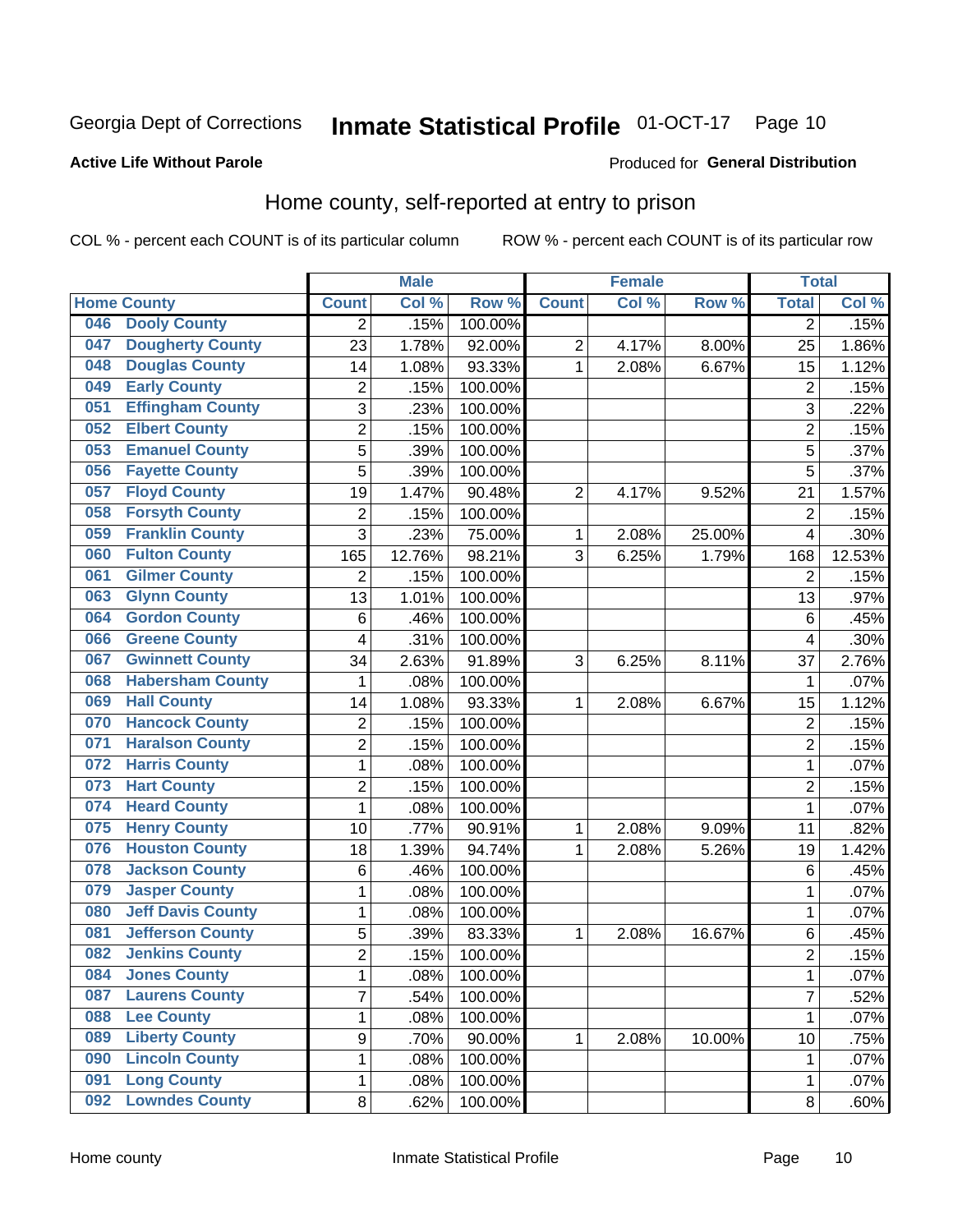#### **Inmate Statistical Profile 01-OCT-17** Page 11

#### **Active Life Without Parole**

#### Produced for General Distribution

### Home county, self-reported at entry to prison

COL % - percent each COUNT is of its particular column

|                  |                          |                         | <b>Male</b> |         |              | <b>Female</b> |        | <b>Total</b>   |       |
|------------------|--------------------------|-------------------------|-------------|---------|--------------|---------------|--------|----------------|-------|
|                  | <b>Home County</b>       | <b>Count</b>            | Col %       | Row %   | <b>Count</b> | Col %         | Row %  | <b>Total</b>   | Col % |
| 093              | <b>Lumpkin County</b>    | $\overline{2}$          | .15%        | 100.00% |              |               |        | 2              | .15%  |
| 094              | <b>Macon County</b>      | 1                       | .08%        | 100.00% |              |               |        | 1              | .07%  |
| 095              | <b>Madison County</b>    | 2                       | .15%        | 100.00% |              |               |        | $\overline{2}$ | .15%  |
| 096              | <b>Marion County</b>     | $\mathbf{1}$            | .08%        | 100.00% |              |               |        | 1              | .07%  |
| 097              | <b>Mcduffie County</b>   | $\overline{c}$          | .15%        | 100.00% |              |               |        | 2              | .15%  |
| 098              | <b>Mcintosh County</b>   | $\mathbf{1}$            | .08%        | 100.00% |              |               |        | 1              | .07%  |
| 099              | <b>Meriwether County</b> | $\mathbf{1}$            | .08%        | 100.00% |              |               |        | 1              | .07%  |
| 100              | <b>Miller County</b>     | $\overline{2}$          | .15%        | 100.00% |              |               |        | $\overline{2}$ | .15%  |
| 101              | <b>Mitchell County</b>   | $\boldsymbol{2}$        | .15%        | 100.00% |              |               |        | 2              | .15%  |
| 102              | <b>Monroe County</b>     | $\overline{7}$          | .54%        | 100.00% |              |               |        | 7              | .52%  |
| 103              | <b>Montgomery County</b> | $\overline{c}$          | .15%        | 100.00% |              |               |        | $\overline{c}$ | .15%  |
| 104              | <b>Morgan County</b>     | 1                       | .08%        | 100.00% |              |               |        | 1              | .07%  |
| 106              | <b>Muscogee County</b>   | 28                      | 2.17%       | 100.00% |              |               |        | 28             | 2.09% |
| 107              | <b>Newton County</b>     | $\,6$                   | .46%        | 85.71%  | 1            | 2.08%         | 14.29% | 7              | .52%  |
| 109              | <b>Oglethorpe County</b> | 3                       | .23%        | 100.00% |              |               |        | 3              | .22%  |
| 110              | <b>Paulding County</b>   | 10                      | .77%        | 100.00% |              |               |        | 10             | .75%  |
| 111              | <b>Peach County</b>      | 1                       | .08%        | 100.00% |              |               |        | 1              | .07%  |
| $\overline{112}$ | <b>Pickens County</b>    | $\mathbf{1}$            | .08%        | 100.00% |              |               |        | 1              | .07%  |
| 113              | <b>Pierce County</b>     | $\overline{c}$          | .15%        | 100.00% |              |               |        | $\overline{c}$ | .15%  |
| 114              | <b>Pike County</b>       | 3                       | .23%        | 100.00% |              |               |        | 3              | .22%  |
| $\overline{115}$ | <b>Polk County</b>       | 3                       | .23%        | 100.00% |              |               |        | 3              | .22%  |
| 117              | <b>Putnam County</b>     | $\overline{\mathbf{4}}$ | .31%        | 100.00% |              |               |        | 4              | .30%  |
| 119              | <b>Rabun County</b>      | $\overline{2}$          | .15%        | 100.00% |              |               |        | 2              | .15%  |
| 120              | <b>Randolph County</b>   | $\overline{2}$          | .15%        | 100.00% |              |               |        | $\overline{2}$ | .15%  |
| 121              | <b>Richmond County</b>   | 49                      | 3.79%       | 94.23%  | 3            | 6.25%         | 5.77%  | 52             | 3.88% |
| 122              | <b>Rockdale County</b>   | $\overline{7}$          | .54%        | 100.00% |              |               |        | 7              | .52%  |
| 124              | <b>Screven County</b>    | $\mathbf{1}$            | .08%        | 100.00% |              |               |        | 1              | .07%  |
| 125              | <b>Seminole County</b>   | $\overline{2}$          | .15%        | 100.00% |              |               |        | $\overline{2}$ | .15%  |
| 126              | <b>Spalding County</b>   | 10                      | .77%        | 100.00% |              |               |        | 10             | .75%  |
| 127              | <b>Stephens County</b>   | $\overline{2}$          | .15%        | 66.67%  | 1            | 2.08%         | 33.33% | 3              | .22%  |
| 128              | <b>Stewart County</b>    | $\mathbf{1}$            | .08%        | 100.00% |              |               |        | 1              | .07%  |
| 129              | <b>Sumter County</b>     | $\overline{c}$          | .15%        | 100.00% |              |               |        | $\overline{c}$ | .15%  |
| 132              | <b>Tattnall County</b>   | $\overline{7}$          | .54%        | 87.50%  | $\mathbf{1}$ | 2.08%         | 12.50% | 8              | .60%  |
| 133              | <b>Taylor County</b>     | $\boldsymbol{2}$        | .15%        | 100.00% |              |               |        | $\overline{2}$ | .15%  |
| 134              | <b>Telfair County</b>    | $\mathbf{1}$            | .08%        | 100.00% |              |               |        | 1              | .07%  |
| 136              | <b>Thomas County</b>     | 5                       | .39%        | 100.00% |              |               |        | 5              | .37%  |
| $\overline{137}$ | <b>Tift County</b>       | 8                       | .62%        | 100.00% |              |               |        | 8              | .60%  |
| 138              | <b>Toombs County</b>     | 8                       | .62%        | 100.00% |              |               |        | 8              | .60%  |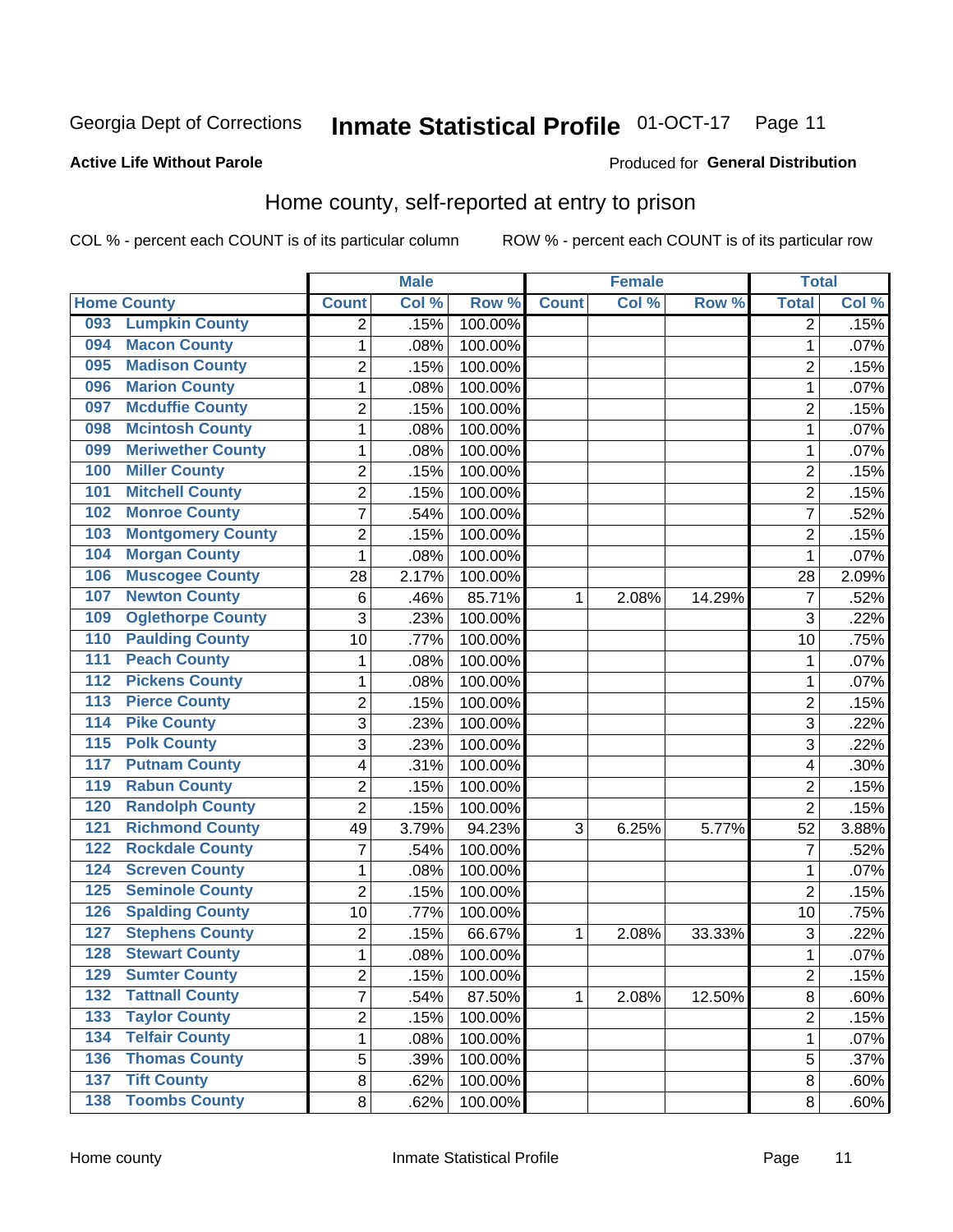#### Inmate Statistical Profile 01-OCT-17 Page 12

#### **Active Life Without Parole**

#### Produced for General Distribution

#### Home county, self-reported at entry to prison

COL % - percent each COUNT is of its particular column

|                                      |                | <b>Male</b> |         |              | <b>Female</b> |        | <b>Total</b>   |       |
|--------------------------------------|----------------|-------------|---------|--------------|---------------|--------|----------------|-------|
| <b>Home County</b>                   | <b>Count</b>   | Col %       | Row %   | <b>Count</b> | Col %         | Row %  | <b>Total</b>   | Col % |
| <b>Treutlen County</b><br>140        | 4              | .31%        | 100.00% |              |               |        | 4              | .30%  |
| <b>Troup County</b><br>141           | 3              | .23%        | 100.00% |              |               |        | 3              | .22%  |
| <b>Twiggs County</b><br>143          | $\overline{2}$ | .15%        | 100.00% |              |               |        | 2              | .15%  |
| <b>Union County</b><br>144           | 1              | .08%        | 100.00% |              |               |        |                | .07%  |
| <b>Upson County</b><br>145           | 4              | .31%        | 100.00% |              |               |        | 4              | .30%  |
| <b>Walker County</b><br>146          | 3              | .23%        | 75.00%  | 1            | 2.08%         | 25.00% | 4              | .30%  |
| <b>Walton County</b><br>147          | 13             | 1.01%       | 100.00% |              |               |        | 13             | .97%  |
| <b>Ware County</b><br>148            | 10             | .77%        | 100.00% |              |               |        | 10             | .75%  |
| <b>Warren County</b><br>149          | 1              | $.08\%$     | 100.00% |              |               |        |                | .07%  |
| <b>Washington County</b><br>150      | 6              | .46%        | 100.00% |              |               |        | 6              | .45%  |
| <b>Wayne County</b><br>151           | 7              | .54%        | 100.00% |              |               |        |                | .52%  |
| <b>Webster County</b><br>152         | 1              | .08%        | 100.00% |              |               |        |                | .07%  |
| <b>White County</b><br>154           | 1              | .08%        | 100.00% |              |               |        |                | .07%  |
| <b>Whitfield County</b><br>155       | 7              | .54%        | 100.00% |              |               |        | 7              | .52%  |
| <b>Wilcox County</b><br>156          | 1              | .08%        | 100.00% |              |               |        |                | .07%  |
| <b>Wilkes County</b><br>157          | $\overline{2}$ | .15%        | 100.00% |              |               |        | $\overline{2}$ | .15%  |
| <b>Wilkinson County</b><br>158       | 2              | .15%        | 100.00% |              |               |        | $\overline{2}$ | .15%  |
| <b>Worth County</b><br>159           | 1              | .08%        | 100.00% |              |               |        |                | .07%  |
| <b>Other Custody/Out Of</b><br>999   | 3              | .23%        | 100.00% |              |               |        | 3              | .22%  |
| <b>State</b><br><b>Total Rported</b> | 1,293          | 100%        | 96.42%  | 48           | 100%          | 3.58%  | 1,341          | 100%  |
|                                      |                |             |         |              |               |        |                |       |

| <b>Not Reported</b> |      |    |       |
|---------------------|------|----|-------|
| <b>Total</b>        | ,293 | ту | l.341 |

| Mode (most frequent) | <b>Fulton County</b> | <b>Gwinnett County</b> | <b>Fulton County</b> |
|----------------------|----------------------|------------------------|----------------------|
|                      |                      |                        |                      |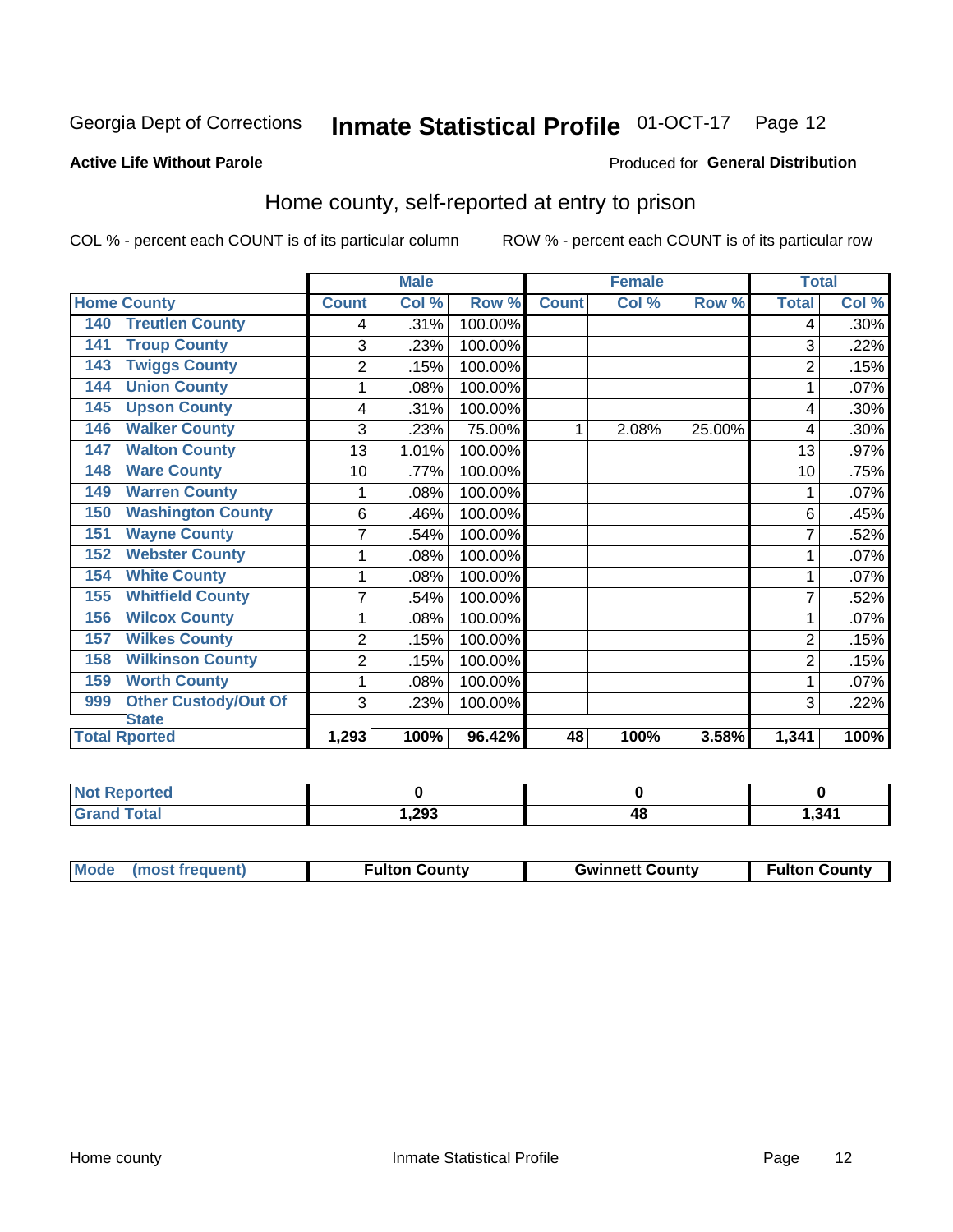#### **Inmate Statistical Profile 01-OCT-17** Page 13

#### **Active Life Without Parole**

#### Produced for General Distribution

### Employment status before prison, self-reported at entry to prison

COL % - percent each COUNT is of its particular column

|                           |              | <b>Male</b> |         |              | <b>Female</b> |        |              | <b>Total</b> |  |
|---------------------------|--------------|-------------|---------|--------------|---------------|--------|--------------|--------------|--|
| <b>Employment Status</b>  | <b>Count</b> | Col %       | Row %   | <b>Count</b> | Col %         | Row %  | <b>Total</b> | Col %        |  |
| <b>Full Time</b><br>01    | 480          | 46.24%      | 96.39%  | 18           | 42.86%        | 3.61%  | 498          | 46.11%       |  |
| <b>Part Time</b><br>02    | 63           | 6.07%       | 100.00% |              |               |        | 63           | 5.83%        |  |
| Unempl $<$ 6M<br>03       | 72           | 6.94%       | 98.63%  |              | 2.38%         | 1.37%  | 73           | 6.76%        |  |
| Unempl > 6M<br>04         | 246          | 23.70%      | 93.54%  | 17           | 40.48%        | 6.46%  | 263          | 24.35%       |  |
| <b>Never Worked</b><br>05 | 93           | 8.96%       | 100.00% |              |               |        | 93           | 8.61%        |  |
| <b>Student</b><br>06      | 31           | 2.99%       | 100.00% |              |               |        | 31           | 2.87%        |  |
| <b>Incapable</b><br>07    | 53           | 5.11%       | 89.83%  | 6            | 14.29%        | 10.17% | 59           | 5.46%        |  |
| <b>Total Reported</b>     | 1,038        | 100%        | 96.11%  | 42           | 100%          | 3.89%  | 1,080        | 100%         |  |

| 255   |    | 261   |
|-------|----|-------|
| .293. | 4٤ | 341.ا |

| Mc | ∴ull | ----<br>ıme<br>w |
|----|------|------------------|
|    |      |                  |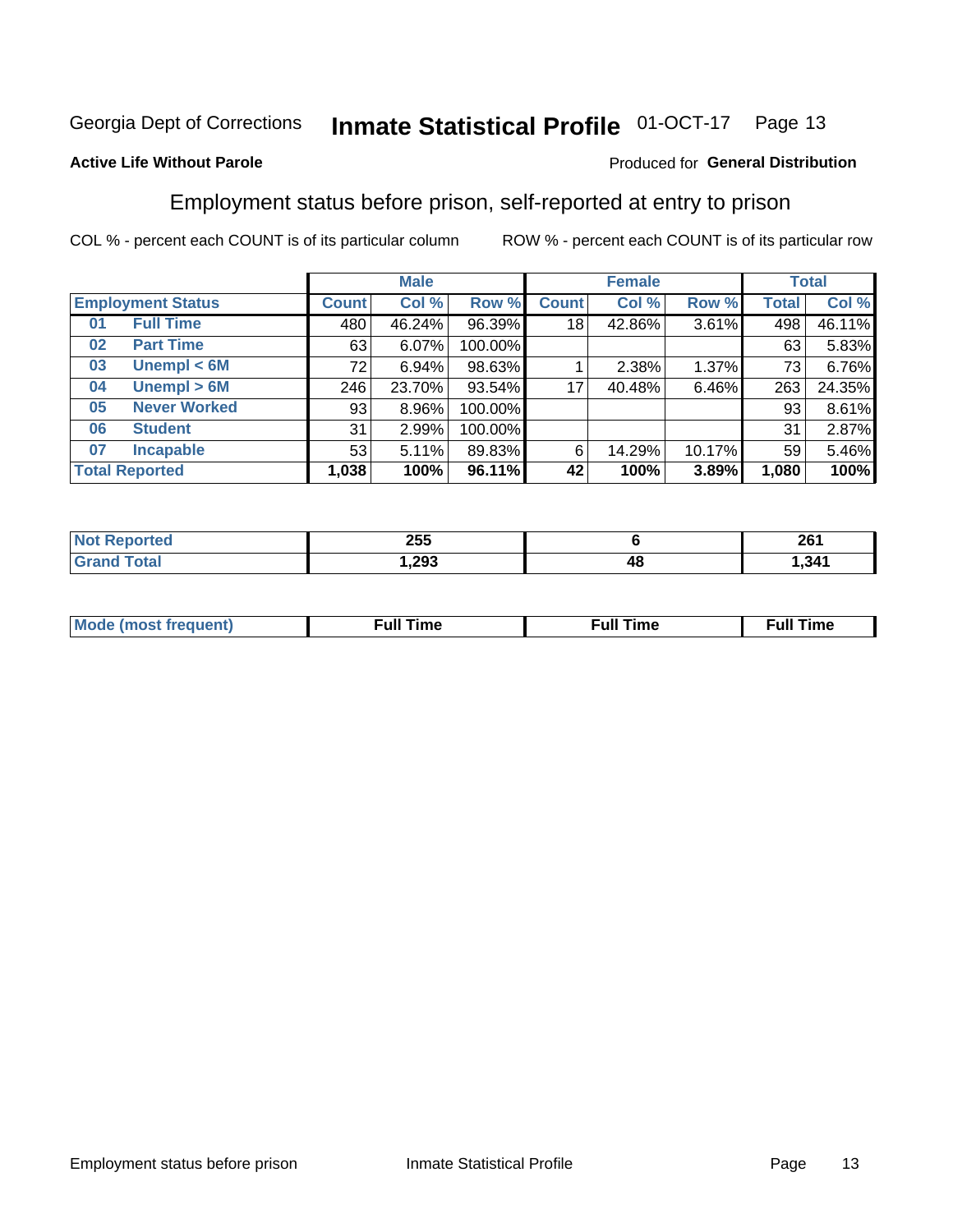#### **Active Life Without Parole**

Produced for General Distribution

### Age at admission

COL % - percent each COUNT is of its particular column

|                         | <b>Male</b>    |       | <b>Female</b> |                |        | <b>Total</b> |              |       |
|-------------------------|----------------|-------|---------------|----------------|--------|--------------|--------------|-------|
| <b>Age At Admission</b> | <b>Count</b>   | Col % | Row %         | <b>Count</b>   | Col %  | Row %        | <b>Total</b> | Col % |
| 15                      | $\overline{2}$ | 0.15% | 100.00%       |                |        |              | 2            | 0.15% |
| 16                      | 1              | 0.08% | 100.00%       |                |        |              | 1            | 0.07% |
| $\overline{17}$         | $\overline{7}$ | 0.54% | 100.00%       |                |        |              | 7            | 0.52% |
| 18                      | 10             | 0.77% | 100.00%       |                |        |              | 10           | 0.75% |
| 19                      | 20             | 1.55% | 100.00%       |                |        |              | 20           | 1.49% |
| $\overline{20}$         | 28             | 2.17% | 96.55%        | 1              | 2.08%  | 3.45%        | 29           | 2.16% |
| $\overline{21}$         | 32             | 2.47% | 96.97%        | 1              | 2.08%  | 3.03%        | 33           | 2.46% |
| 22                      | 61             | 4.72% | 98.39%        | 1              | 2.08%  | 1.61%        | 62           | 4.62% |
| $\overline{23}$         | 48             | 3.71% | 97.96%        | 1              | 2.08%  | 2.04%        | 49           | 3.65% |
| $\overline{24}$         | 53             | 4.10% | 96.36%        | $\overline{2}$ | 4.17%  | 3.64%        | 55           | 4.10% |
| $\overline{25}$         | 51             | 3.94% | 94.44%        | 3              | 6.25%  | 5.56%        | 54           | 4.03% |
| 26                      | 57             | 4.41% | 96.61%        | $\overline{2}$ | 4.17%  | 3.39%        | 59           | 4.40% |
| $\overline{27}$         | 46             | 3.56% | 92.00%        | 4              | 8.33%  | 8.00%        | 50           | 3.73% |
| 28                      | 54             | 4.18% | 98.18%        | 1              | 2.08%  | 1.82%        | 55           | 4.10% |
| 29                      | 55             | 4.25% | 98.21%        | 1              | 2.08%  | 1.79%        | 56           | 4.18% |
| 30                      | 42             | 3.25% | 100.00%       |                |        |              | 42           | 3.13% |
| 31                      | 55             | 4.25% | 98.21%        | 1              | 2.08%  | 1.79%        | 56           | 4.18% |
| 32                      | 53             | 4.10% | 94.64%        | 3              | 6.25%  | 5.36%        | 56           | 4.18% |
| 33                      | 45             | 3.48% | 97.83%        | 1              | 2.08%  | 2.17%        | 46           | 3.43% |
| 34                      | 27             | 2.09% | 93.10%        | $\overline{2}$ | 4.17%  | 6.90%        | 29           | 2.16% |
| 35                      | 36             | 2.78% | 97.30%        | 1              | 2.08%  | 2.70%        | 37           | 2.76% |
| 36                      | 43             | 3.33% | 95.56%        | $\overline{2}$ | 4.17%  | 4.44%        | 45           | 3.36% |
| $\overline{37}$         | 33             | 2.55% | 100.00%       |                |        |              | 33           | 2.46% |
| 38                      | 36             | 2.78% | 100.00%       |                |        |              | 36           | 2.68% |
| 39                      | 31             | 2.40% | 83.78%        | 6              | 12.50% | 16.22%       | 37           | 2.76% |
| 40                      | 26             | 2.01% | 92.86%        | $\overline{2}$ | 4.17%  | 7.14%        | 28           | 2.09% |
| 41                      | 34             | 2.63% | 94.44%        | $\overline{2}$ | 4.17%  | 5.56%        | 36           | 2.68% |
| 42                      | 32             | 2.47% | 100.00%       |                |        |              | 32           | 2.39% |
| 43                      | 27             | 2.09% | 93.10%        | $\overline{2}$ | 4.17%  | 6.90%        | 29           | 2.16% |
| 44                      | 18             | 1.39% | 90.00%        | $\overline{2}$ | 4.17%  | 10.00%       | 20           | 1.49% |
| 45                      | 28             | 2.17% | 100.00%       |                |        |              | 28           | 2.09% |
| 46                      | 26             | 2.01% | 89.66%        | 3              | 6.25%  | 10.34%       | 29           | 2.16% |
| 47                      | 21             | 1.62% | 100.00%       |                |        |              | 21           | 1.57% |
| 48                      | 22             | 1.70% | 88.00%        | 3              | 6.25%  | 12.00%       | 25           | 1.86% |
| 49                      | 22             | 1.70% | 100.00%       |                |        |              | 22           | 1.64% |
| 50                      | 20             | 1.55% | 100.00%       |                |        |              | 20           | 1.49% |
| 51                      | 11             | 0.85% | 100.00%       |                |        |              | 11           | 0.82% |
| 52                      | 10             | 0.77% | 100.00%       |                |        |              | 10           | 0.75% |
| 53                      | 13             | 1.01% | 100.00%       |                |        |              | 13           | 0.97% |
| 54                      | 10             | 0.77% | 100.00%       |                |        |              | 10           | 0.75% |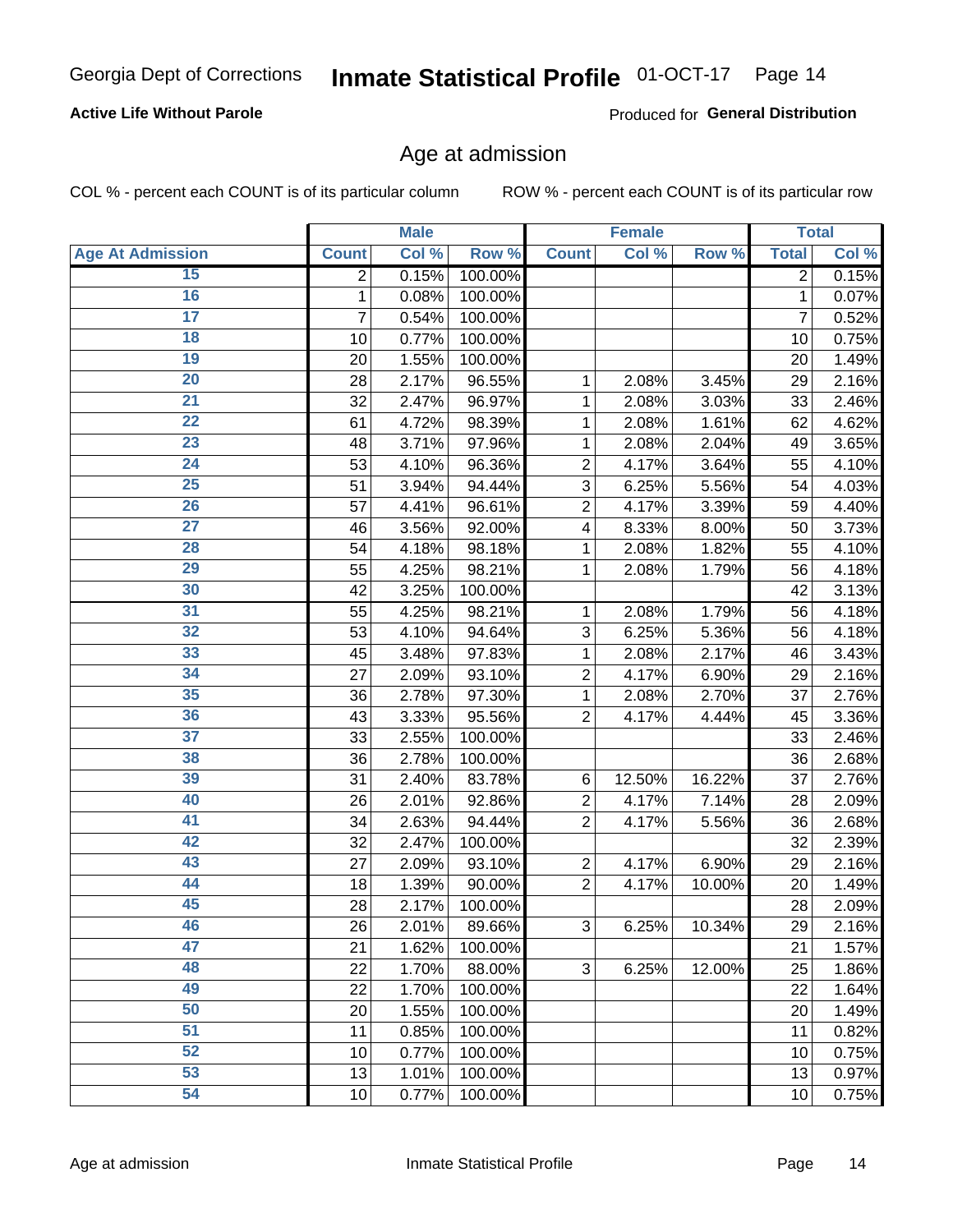#### **Active Life Without Parole**

Produced for General Distribution

### Age at admission

COL % - percent each COUNT is of its particular column

|                         |              | <b>Male</b> |         |              | <b>Female</b> |        |              | <b>Total</b> |
|-------------------------|--------------|-------------|---------|--------------|---------------|--------|--------------|--------------|
| <b>Age At Admission</b> | <b>Count</b> | Col %       | Row %   | <b>Count</b> | Col %         | Row %  | <b>Total</b> | Col %        |
| 55                      | 9            | 0.70%       | 90.00%  |              | 2.08%         | 10.00% | 10           | 0.75%        |
| 56                      | 9            | 0.70%       | 100.00% |              |               |        | 9            | 0.67%        |
| 57                      |              | 0.54%       | 100.00% |              |               |        | 7            | 0.52%        |
| 58                      | 5            | 0.39%       | 100.00% |              |               |        | 5            | 0.37%        |
| 59                      |              | 0.08%       | 100.00% |              |               |        |              | 0.07%        |
| 60                      | 3            | 0.23%       | 100.00% |              |               |        | 3            | 0.22%        |
| 61                      |              | 0.08%       | 100.00% |              |               |        |              | 0.07%        |
| 62                      | 2            | 0.15%       | 100.00% |              |               |        | 2            | 0.15%        |
| 64                      | 3            | 0.23%       | 100.00% |              |               |        | 3            | 0.22%        |
| 65                      | 2            | 0.15%       | 100.00% |              |               |        | 2            | 0.15%        |
| 66                      |              | 0.08%       | 100.00% |              |               |        |              | 0.07%        |
| 67                      |              | 0.08%       | 100.00% |              |               |        |              | 0.07%        |
| 69                      | 3            | 0.23%       | 100.00% |              |               |        | 3            | 0.22%        |
| <b>Total Reported</b>   | 1,293        | 100%        | 96.42%  | 48           | 100%          | 3.58%  | 1,341        | 100%         |

| <b>Not Reported</b> |        |    |       |
|---------------------|--------|----|-------|
| <b>Grand Total</b>  | 293, ا | 4Ł | 1,341 |

| <b>Mean</b><br>(average) | 33.91 | 34.75 | 33.94   |
|--------------------------|-------|-------|---------|
| <b>Median (middle)</b>   | JZ    | 34.5  | ົ<br>34 |
| Mode<br>(most frequent)  | --    | 39    | ົ<br>LL |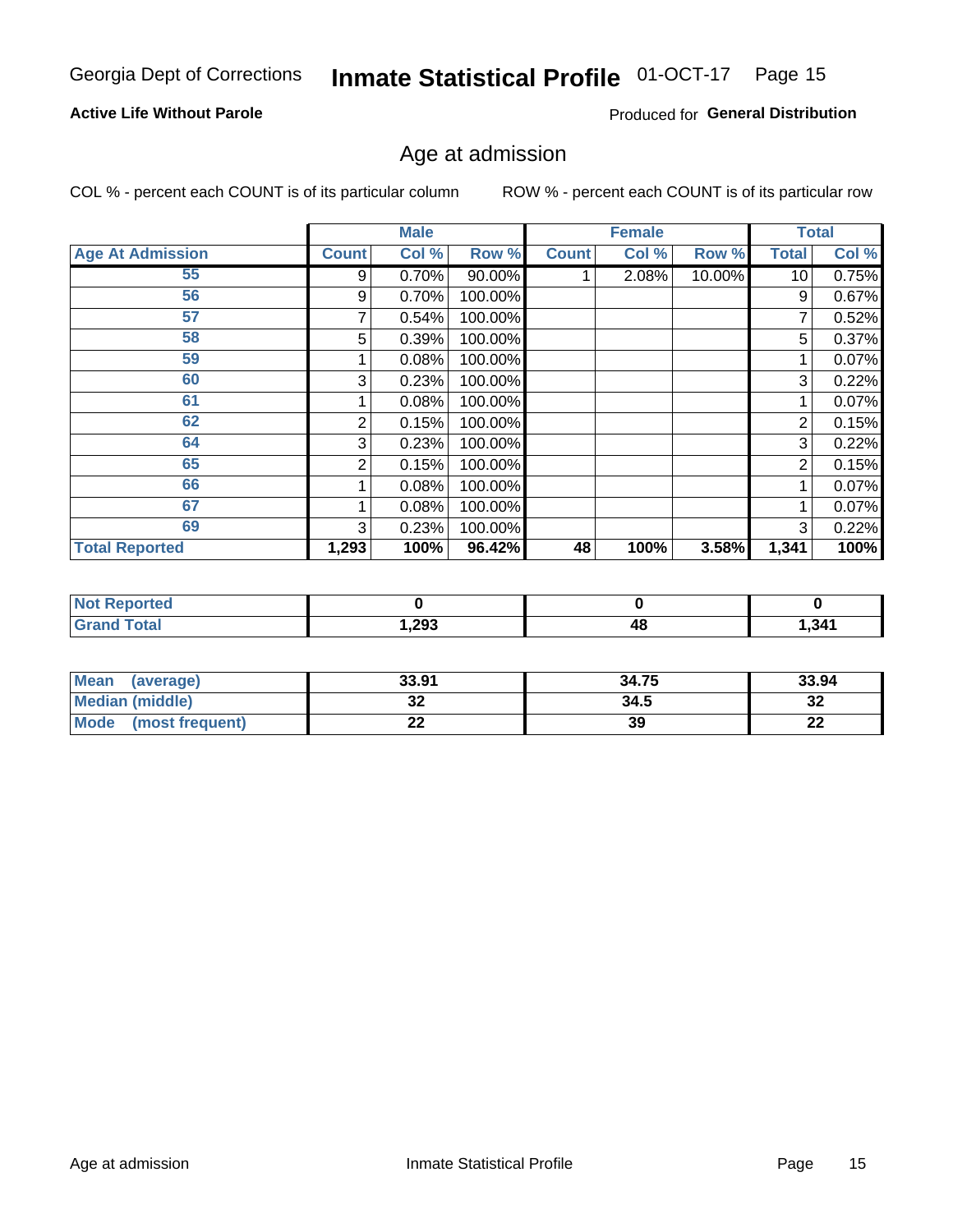#### **Active Life Without Parole**

#### Produced for General Distribution

### Height, measured at entry to prison

COL % - percent each COUNT is of its particular column

|                       |                | <b>Male</b> |         |                | <b>Female</b> |         |                | <b>Total</b> |
|-----------------------|----------------|-------------|---------|----------------|---------------|---------|----------------|--------------|
| <b>Height</b>         | <b>Count</b>   | Col %       | Row %   | <b>Count</b>   | Col %         | Row %   | <b>Total</b>   | Col %        |
| $\bf{0}$              | 7              | 0.54%       | 100.00% |                |               |         | 7              | 0.52%        |
| 4'10''                |                |             |         | $\mathbf{1}$   | 2.08%         | 100.00% | 1              | 0.07%        |
| 5'00''                | $\overline{2}$ | 0.15%       | 100.00% |                |               |         | $\overline{2}$ | 0.15%        |
| 5'01"                 | 4              | 0.31%       | 66.67%  | $\overline{2}$ | 4.17%         | 33.33%  | 6              | 0.45%        |
| 5'02"                 | 5              | 0.39%       | 100.00% |                |               |         | 5              | 0.37%        |
| 5'03''                | 11             | 0.85%       | 57.89%  | 8              | 16.67%        | 42.11%  | 19             | 1.42%        |
| 5'04"                 | 13             | 1.01%       | 46.43%  | 15             | 31.25%        | 53.57%  | 28             | 2.09%        |
| 5'05"                 | 34             | 2.63%       | 85.00%  | 6              | 12.50%        | 15.00%  | 40             | 2.98%        |
| 5'06''                | 91             | 7.04%       | 93.81%  | 6              | 12.50%        | 6.19%   | 97             | 7.23%        |
| 5'07''                | 89             | 6.88%       | 94.68%  | 5              | 10.42%        | 5.32%   | 94             | 7.01%        |
| 5'08''                | 128            | 9.90%       | 99.22%  | 1              | 2.08%         | 0.78%   | 129            | 9.62%        |
| 5'09''                | 174            | 13.46%      | 98.86%  | $\overline{2}$ | 4.17%         | 1.14%   | 176            | 13.12%       |
| 5'10''                | 156            | 12.06%      | 100.00% |                |               |         | 156            | 11.63%       |
| 5'11"                 | 162            | 12.53%      | 100.00% |                |               |         | 162            | 12.08%       |
| 6'00''                | 137            | 10.60%      | 99.28%  | $\mathbf{1}$   | 2.08%         | 0.72%   | 138            | 10.29%       |
| 6'01''                | 105            | 8.12%       | 100.00% |                |               |         | 105            | 7.83%        |
| 6'02"                 | 89             | 6.88%       | 100.00% |                |               |         | 89             | 6.64%        |
| 6'03''                | 40             | 3.09%       | 97.56%  | $\mathbf{1}$   | 2.08%         | 2.44%   | 41             | 3.06%        |
| 6'04"                 | 33             | 2.55%       | 100.00% |                |               |         | 33             | 2.46%        |
| 6'05"                 | $\overline{7}$ | 0.54%       | 100.00% |                |               |         | $\overline{7}$ | 0.52%        |
| 6'06''                | 4              | 0.31%       | 100.00% |                |               |         | 4              | 0.30%        |
| 6'07''                | 1              | 0.08%       | 100.00% |                |               |         | 1              | 0.07%        |
| 6'11''                | 1              | 0.08%       | 100.00% |                |               |         | 1              | 0.07%        |
| <b>Total Reported</b> | 1,293          | 100%        | 96.42%  | 48             | 100%          | 3.58%   | 1,341          | 100%         |

| ™rteα<br>N |       |    |       |
|------------|-------|----|-------|
|            | 1,293 | 48 | 341.ا |

| <b>Mean</b> | (average)       | 5'10" | 5'05" | 5'10" |  |
|-------------|-----------------|-------|-------|-------|--|
|             |                 |       |       |       |  |
| Mode        | (most frequent) | 5'09" | 5'04" | 5'09" |  |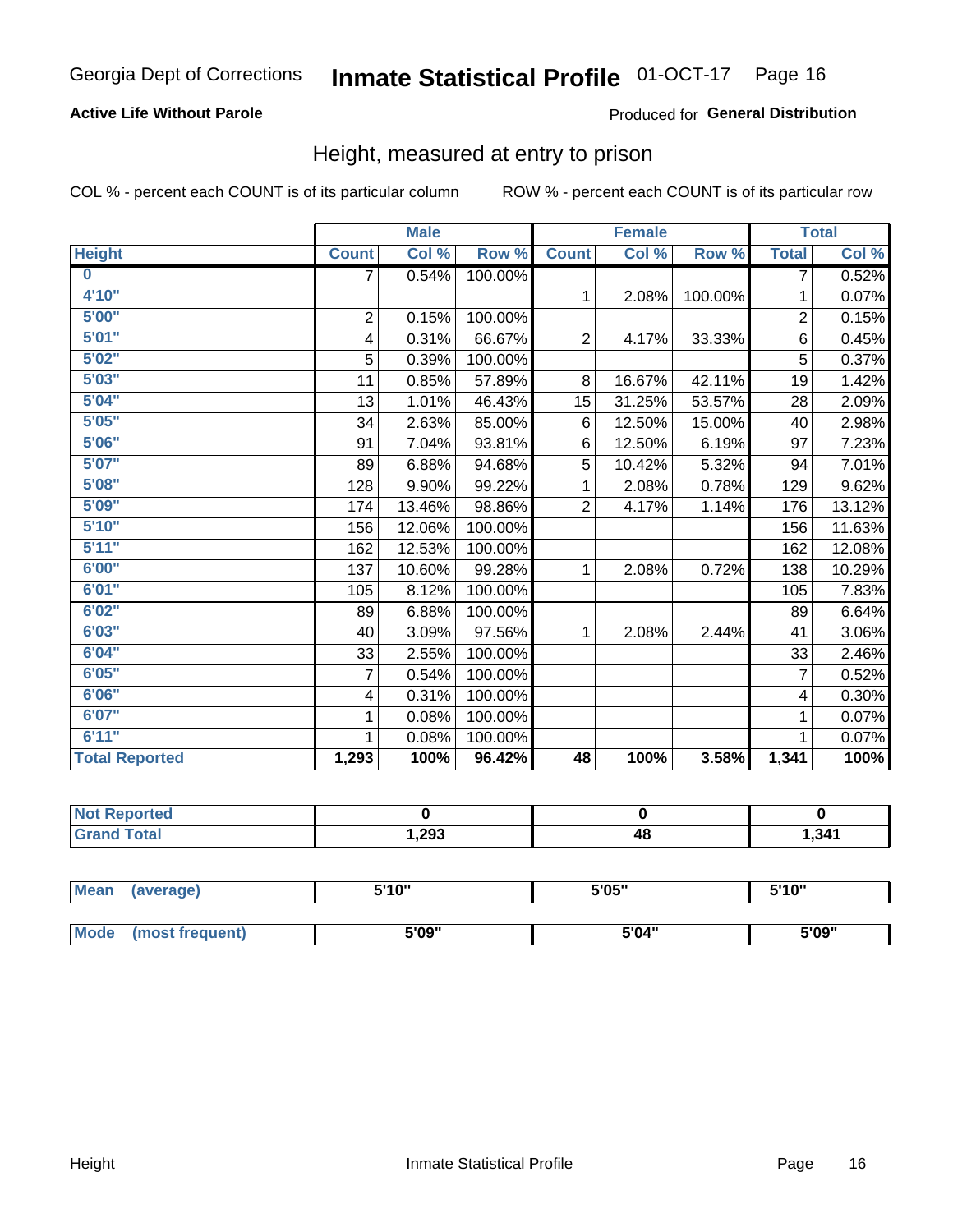**Active Life Without Parole** 

Produced for General Distribution

### Weight, measured at entry to prison

COL % - percent each COUNT is of its particular column

ROW % - percent each COUNT is of its particular row

|                                |                          | <b>Male</b>             |         |                         | <b>Female</b> |         |                | <b>Total</b>            |  |
|--------------------------------|--------------------------|-------------------------|---------|-------------------------|---------------|---------|----------------|-------------------------|--|
| <b>Weight</b>                  | <b>Count</b>             | Col %                   | Row %   | <b>Count</b>            | Col %         | Row %   | <b>Total</b>   | Col %                   |  |
| 100 - 109 pounds               |                          |                         |         | 1                       | 2.08%         | 100.00% | $\mathbf 1$    | 0.07%                   |  |
| 110 - 119 pounds               | 3                        | 0.23%                   | 60.00%  | $\overline{c}$          | 4.17%         | 40.00%  | 5              | 0.37%                   |  |
| 120 - 129 pounds               | $\overline{6}$           | 0.47%                   | 75.00%  | $\overline{c}$          | 4.17%         | 25.00%  | $\overline{8}$ | 0.60%                   |  |
| 130 - 139 pounds               | 39                       | 3.02%                   | 92.86%  | 3                       | 6.25%         | 7.14%   | 42             | 3.14%                   |  |
| 140 - 149 pounds               | $\overline{79}$          | 6.12%                   | 94.05%  | 5                       | 10.42%        | 5.95%   | 84             | 6.28%                   |  |
| 150 - 159 pounds               | 122                      | 9.46%                   | 98.39%  | $\overline{2}$          | 4.17%         | 1.61%   | 124            | 9.27%                   |  |
| 160 - 169 pounds               | 150                      | 11.63%                  | 97.40%  | $\overline{\mathbf{4}}$ | 8.33%         | 2.60%   | 154            | 11.51%                  |  |
| 170 - 179 pounds               | 176                      | 13.64%                  | 97.78%  | $\overline{\mathbf{4}}$ | 8.33%         | 2.22%   | 180            | 13.45%                  |  |
| 180 - 189 pounds               | 169                      | 13.10%                  | 97.13%  | 5                       | 10.42%        | 2.87%   | 174            | 13.00%                  |  |
| 190 - 199 pounds               | 109                      | 8.45%                   | 95.61%  | $\overline{5}$          | 10.42%        | 4.39%   | 114            | 8.52%                   |  |
| 200 - 209 pounds               | 114                      | 8.84%                   | 97.44%  | 3                       | 6.25%         | 2.56%   | 117            | 8.74%                   |  |
| 210 - 219 pounds               | 74                       | 5.74%                   | 92.50%  | 6                       | 12.50%        | 7.50%   | 80             | 5.98%                   |  |
| 220 - 229 pounds               | 79                       | 6.12%                   | 98.75%  | $\mathbf{1}$            | 2.08%         | 1.25%   | 80             | 5.98%                   |  |
| 230 - 239 pounds               | 50                       | 3.88%                   | 98.04%  | $\mathbf{1}$            | 2.08%         | 1.96%   | 51             | 3.81%                   |  |
| 240 - 249 pounds               | 36                       | 2.79%                   | 100.00% |                         |               |         | 36             | 2.69%                   |  |
| 250 - 259 pounds               | 28                       | 2.17%                   | 100.00% |                         |               |         | 28             | 2.09%                   |  |
| 260 - 269 pounds               | 13                       | 1.01%                   | 100.00% |                         |               |         | 13             | 0.97%                   |  |
| 270 - 279 pounds               | 12                       | 0.93%                   | 100.00% |                         |               |         | 12             | 0.90%                   |  |
| 280 - 289 pounds               | 10                       | 0.78%                   | 90.91%  | $\mathbf{1}$            | 2.08%         | 9.09%   | 11             | 0.82%                   |  |
| 290 - 299 pounds               | $6\phantom{1}6$          | 0.47%                   | 75.00%  | $\overline{2}$          | 4.17%         | 25.00%  | 8              | 0.60%                   |  |
| 300 - 309 pounds               | 4                        | 0.31%                   | 100.00% |                         |               |         | 4              | 0.30%                   |  |
| 310 - 319 pounds               | 1                        | 0.08%                   | 100.00% |                         |               |         | $\mathbf{1}$   | 0.07%                   |  |
| 320 - 329 pounds               | 4                        | 0.31%                   | 100.00% |                         |               |         | 4              | 0.30%                   |  |
| 330 - 339 pounds               | 3                        | 0.23%                   | 100.00% |                         |               |         | 3              | 0.22%                   |  |
| 350 - 359 pounds               | 1                        | 0.08%                   | 100.00% |                         |               |         | $\mathbf{1}$   | 0.07%                   |  |
| 360 - 369 pounds               | 1                        | 0.08%                   | 100.00% |                         |               |         | $\mathbf{1}$   | 0.07%                   |  |
| 390 - 399 pounds               |                          |                         |         | 1                       | 2.08%         | 100.00% | $\mathbf 1$    | 0.07%                   |  |
| 400 pounds and over            | 1                        | 0.08%                   | 100.00% |                         |               |         | $\mathbf{1}$   | 0.07%                   |  |
| <b>Total Reported</b>          | 1,290                    | 100%                    | 96.41%  | 48                      | 100%          | 3.59%   | 1,338          | 100%                    |  |
| <b>Not Reported</b>            |                          | $\overline{\mathbf{3}}$ |         |                         | $\pmb{0}$     |         |                | $\overline{\mathbf{3}}$ |  |
| <b>Grand Total</b>             | 1,293<br>$\overline{48}$ |                         |         |                         | 1,341         |         |                |                         |  |
|                                |                          |                         |         |                         |               |         |                |                         |  |
| <b>Mean</b><br>(average)       |                          | 189                     |         |                         | 183           |         |                | 188                     |  |
| <b>Median (middle)</b>         |                          | 180                     |         |                         | 180           |         |                | 180                     |  |
| <b>Mode</b><br>(most frequent) |                          | <b>180</b>              |         | <b>180</b>              |               |         | 180            |                         |  |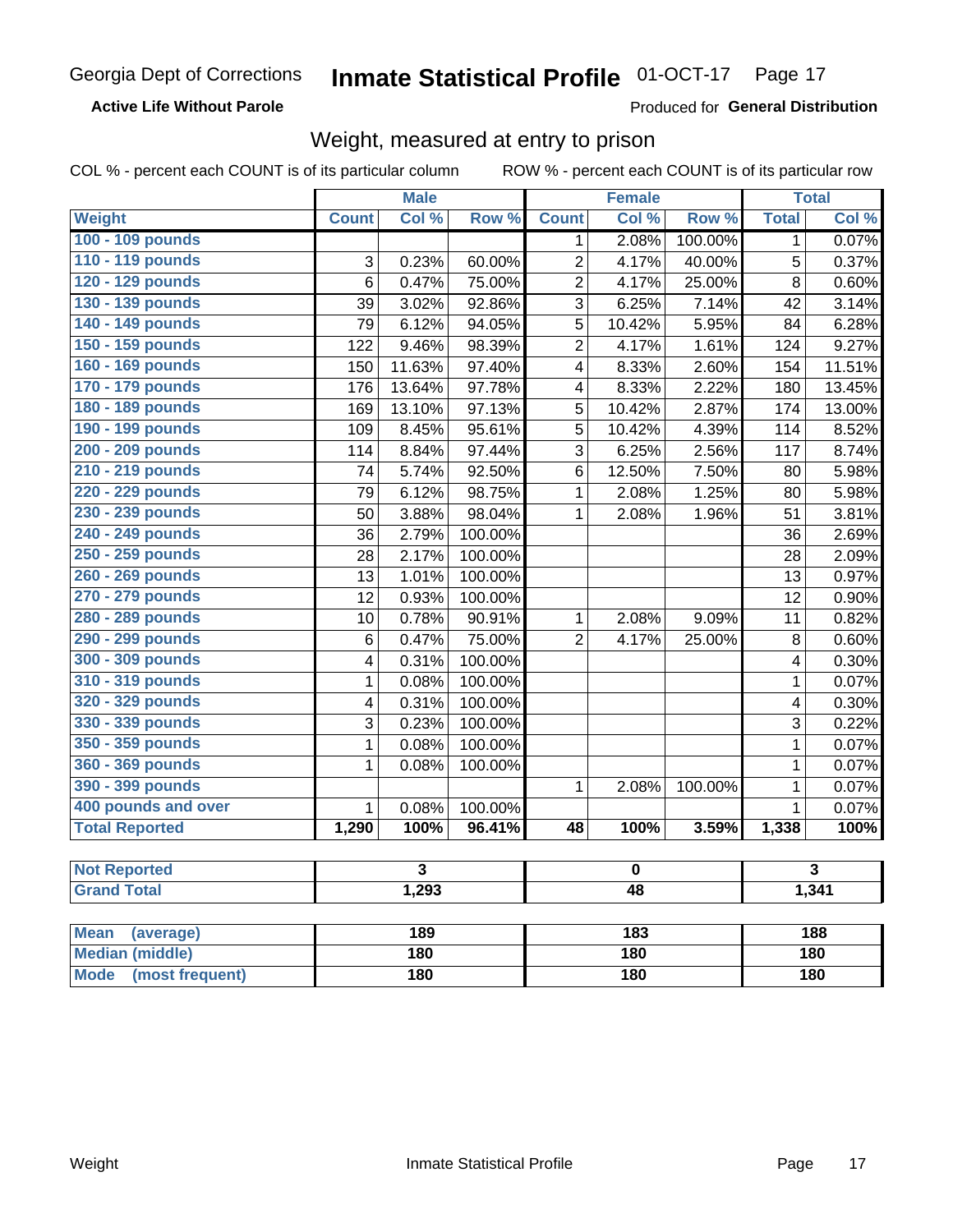#### **Inmate Statistical Profile 01-OCT-17** Page 18

#### **Active Life Without Parole**

#### **Produced for General Distribution**

### Veterans validated by Veteran's Administration

COL % - percent each COUNT is of its particular column

|                           |                 | <b>Male</b> |             | <b>Female</b> |       |              | <b>Total</b> |
|---------------------------|-----------------|-------------|-------------|---------------|-------|--------------|--------------|
| <b>Military service</b>   | <b>Count</b>    | Col %       | Row % Count | Col %         | Row % | <b>Total</b> | Col %        |
| <b>Others</b><br>$\bf{0}$ | 50 <sub>1</sub> | 43.86%      | 100.00%     |               |       | 50           | 43.48%       |
| <b>Air Force</b>          | 45              | 39.47%      | 97.83%      | 100.00%       | 2.17% | 46           | 40.00%       |
| Army                      | 6               | 5.26%       | 100.00%     |               |       | 6            | 5.22%        |
| <b>Navy</b><br>3          | 4               | 3.51%       | 100.00%     |               |       | 4            | 3.48%        |
| <b>Coast Guard</b><br>5.  | 9               | 7.89%       | 100.00%     |               |       | 9            | 7.83%        |
| <b>Total Reported</b>     | 114             | 100%        | 99.13%      | 100%          | .87%  | 115          | 100%         |

| тес          | 470<br>. . | $\overline{a}$<br>. .<br>T 1 | າງຂ<br>520, ا |
|--------------|------------|------------------------------|---------------|
| <b>Total</b> | ,293       | 48                           | 341           |

| Mo<br>m | ∖‡h∧rc<br>____ | $-0.002$<br>28 F T<br>UI CE | <b>Others</b><br>____ |
|---------|----------------|-----------------------------|-----------------------|
|         |                |                             |                       |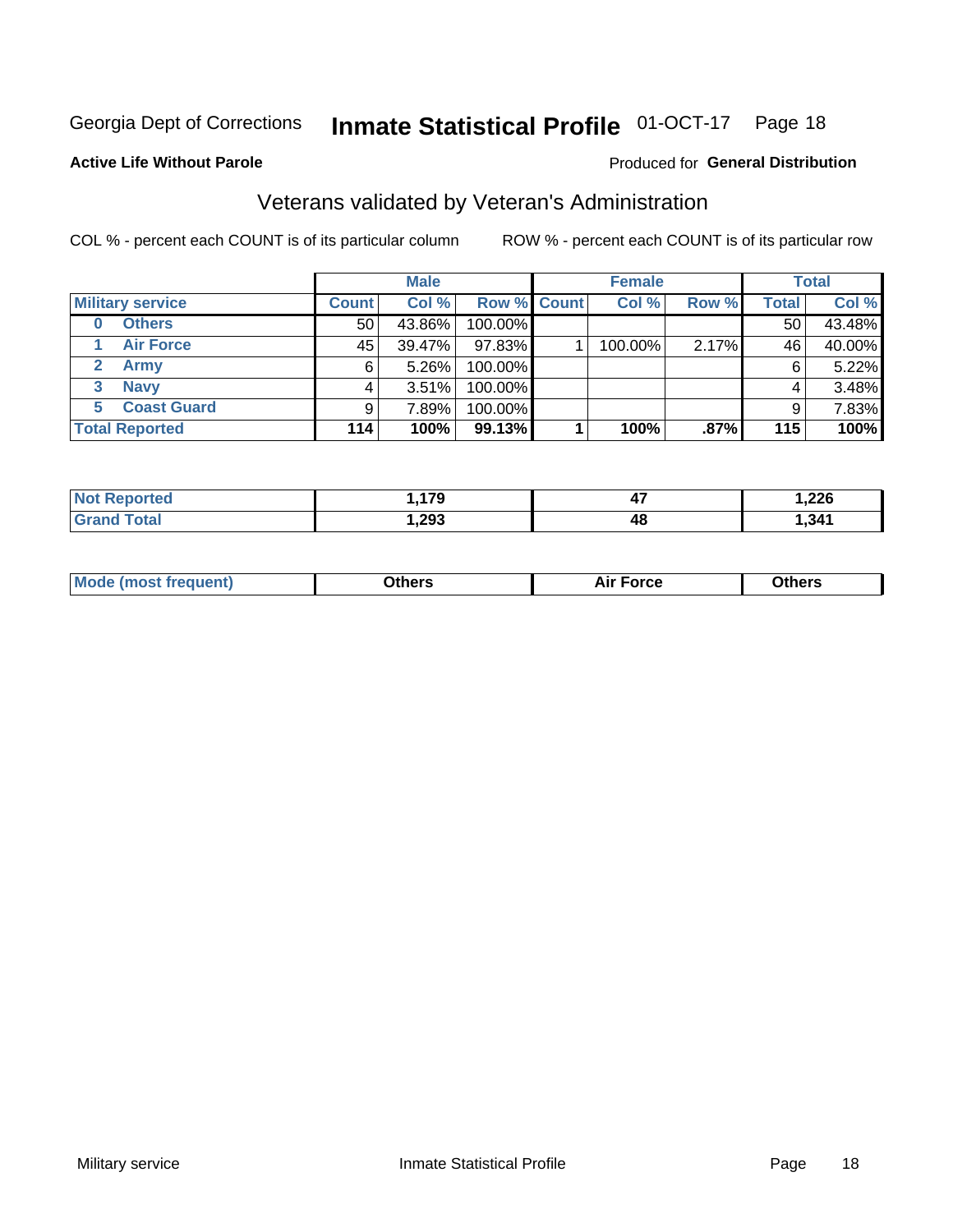#### **Inmate Statistical Profile 01-OCT-17** Page 19

#### **Active Life Without Parole**

#### Produced for General Distribution

### Type of admission to prison

COL % - percent each COUNT is of its particular column

|                                      |              | <b>Male</b> |                    |    | <b>Female</b> |       |              | <b>Total</b> |
|--------------------------------------|--------------|-------------|--------------------|----|---------------|-------|--------------|--------------|
| <b>Type of Admission</b>             | <b>Count</b> | Col %       | <b>Row % Count</b> |    | Col %         | Row % | <b>Total</b> | Col %        |
| <b>New Sentence</b><br>52            | 1,227        | 94.90%      | 96.24%             | 48 | 100.00%       | 3.76% | 1,275        | 95.08%       |
| <b>Probation Rev Partial</b><br>53   | 5            | .39%        | 100.00%            |    |               |       | 5            | .37%         |
| <b>Probation Rev Remainder</b><br>54 | 11           | .85%        | 100.00%            |    |               |       | 11           | .82%         |
| <b>Parole Rev New Sentence</b><br>55 | 19           | 1.47%       | 100.00%            |    |               |       | 19           | 1.42%        |
| <b>Parole Rev No New</b><br>56       | 17           | 1.31%       | 100.00%            |    |               |       | 17           | 1.27%        |
| <b>Sentence</b>                      |              |             |                    |    |               |       |              |              |
| <b>Life W/O Parole</b><br>70         | 13           | 1.01%       | 100.00%            |    |               |       | 13           | .97%         |
| <b>Unknown</b><br>82                 |              | .08%        | 100.00%            |    |               |       |              | .07%         |
| <b>Total Reported</b>                | 1,293        | 100%        | 96.42%             | 48 | 100%          | 3.58% | 1,341        | 100%         |

| <b>Not Reported</b>          |       |    |       |
|------------------------------|-------|----|-------|
| <b>Total</b><br><b>Grand</b> | 1,293 | тu | 1,341 |

| Mode (most frequent) | <b>New Sentence</b> | <b>New Sentence</b> | <b>New Sentence</b> |
|----------------------|---------------------|---------------------|---------------------|
|                      |                     |                     |                     |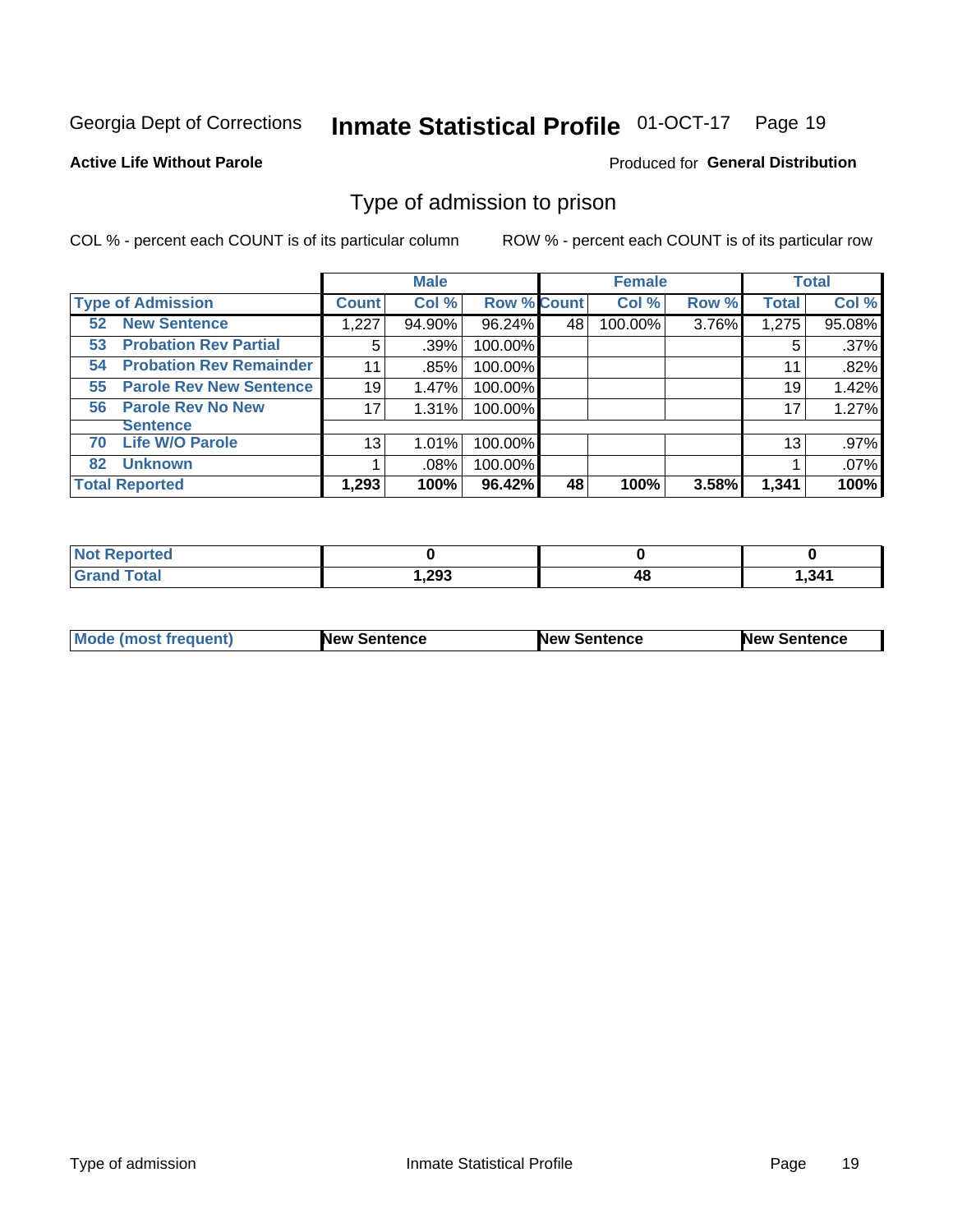## Inmate Statistical Profile 01-OCT-17 Page 20

**Active Life Without Parole** 

#### Produced for General Distribution

## Current / last supervision level

COL % - percent each COUNT is of its particular column

|                        |              | <b>Male</b> |                    |    | <b>Female</b> |       |       | <b>Total</b> |
|------------------------|--------------|-------------|--------------------|----|---------------|-------|-------|--------------|
| <b>Security Status</b> | <b>Count</b> | Col%        | <b>Row % Count</b> |    | Col %         | Row % | Total | Col %        |
| 4 Medium               |              | $.39\%$     | 100.00%            |    | .00%          |       |       | .37%         |
| 5 Close                | .288         | 99.61%      | 96.41%             | 48 | 100.00%       | 3.59% | 1,336 | 99.63%       |
| <b>Total Reported</b>  | 1,293        | 100%        | 96.42%             | 48 | 100%          | 3.58% | 1,341 | 100%         |

| <b>Still being diagnosed</b> |      |    |       |
|------------------------------|------|----|-------|
| <b>Not Reported</b>          |      |    |       |
| <b>Grand Total</b>           | .293 | 48 | 1,341 |

| <b>AhoM</b><br>rreauent) | Close | Close | Close |
|--------------------------|-------|-------|-------|
|                          |       |       |       |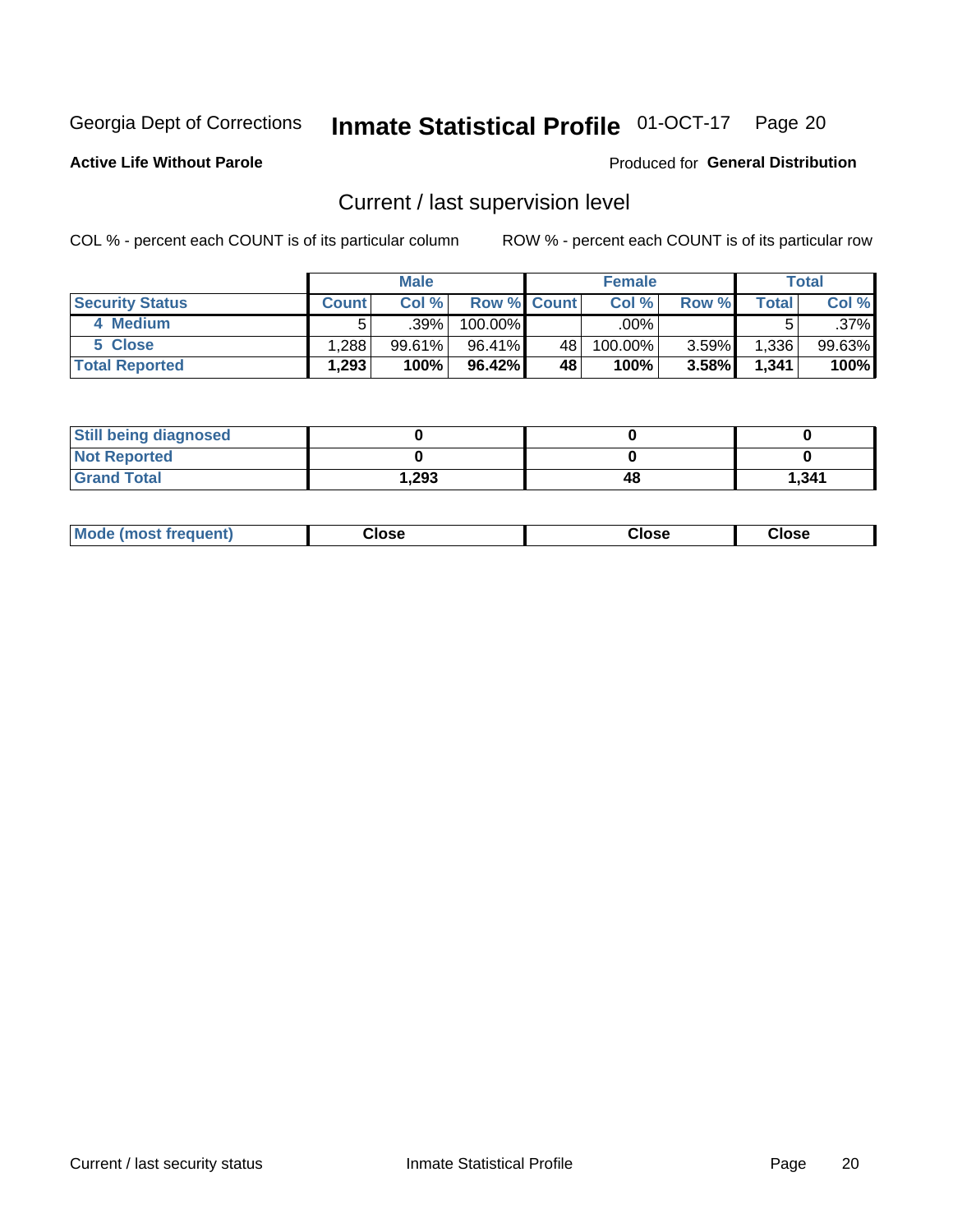## Inmate Statistical Profile 01-OCT-17 Page 21

**Active Life Without Parole** 

Produced for General Distribution

## Current / last type of institution

COL % - percent each COUNT is of its particular column

|                            |              | <b>Male</b> |                    |    | <b>Female</b> |          |       | Total   |
|----------------------------|--------------|-------------|--------------------|----|---------------|----------|-------|---------|
| <b>Type of Institution</b> | <b>Count</b> | Col%        | <b>Row % Count</b> |    | Col %         | Row %    | Total | Col %   |
| <b>State Prison</b>        | 1,293        | 100.00%     | 96.42%             | 48 | 100.00%       | $3.58\%$ | 1,341 | 100.00% |
| <b>Total Reported</b>      | 1,293        | 100%        | $96.42\%$          | 48 | $100\%$ .     | $3.58\%$ | 1.341 | 100%    |

| 'ted<br>. |      |    |      |
|-----------|------|----|------|
|           | ,293 | 4č | .341 |

|  | <b>Mode (most frequent)</b> | State Prison | <b>State Prison</b> | <b>State Prison</b> |
|--|-----------------------------|--------------|---------------------|---------------------|
|--|-----------------------------|--------------|---------------------|---------------------|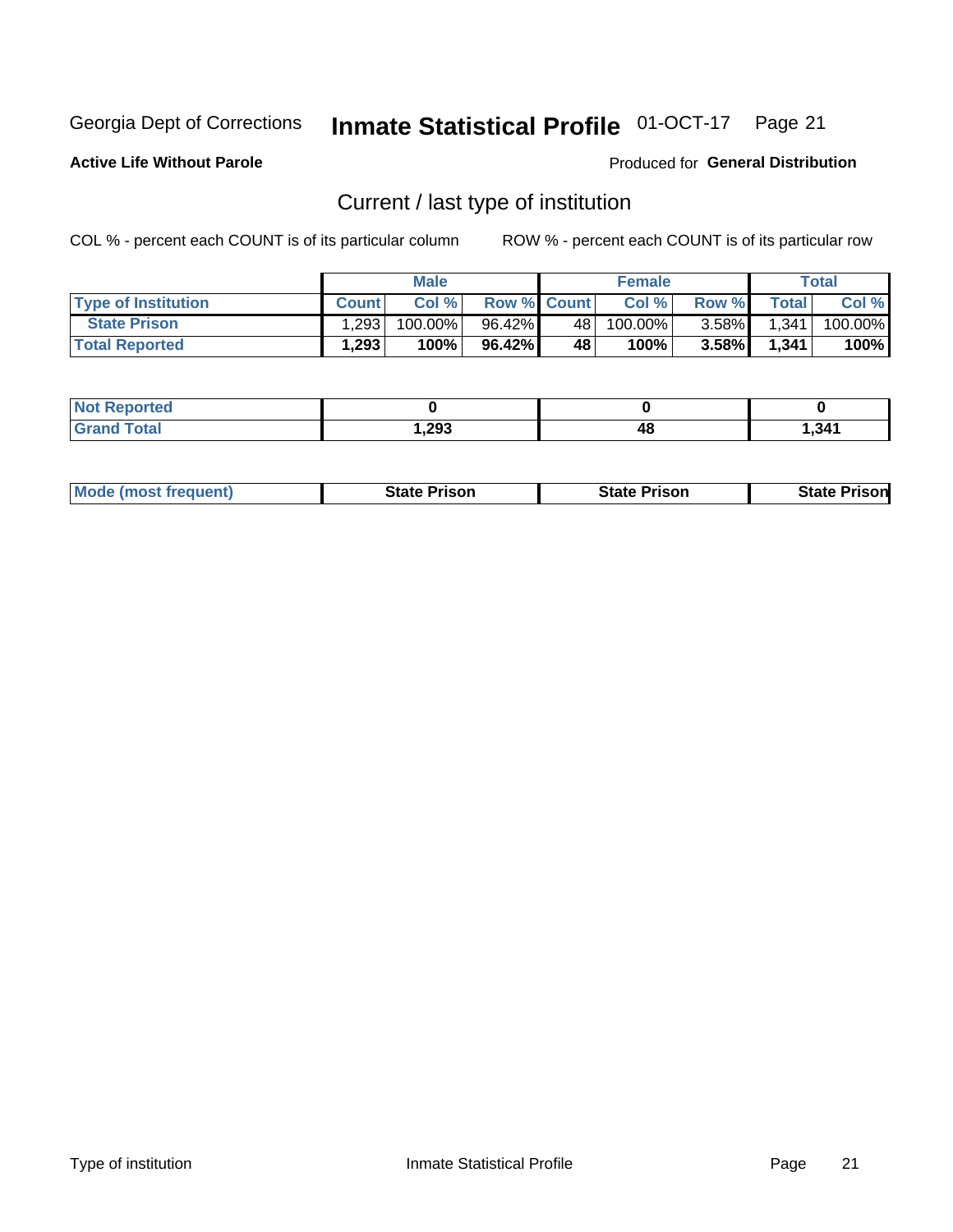## Inmate Statistical Profile 01-OCT-17 Page 22

#### **Active Life Without Parole**

#### Produced for General Distribution

### Institution type - transitional centers

COL % - percent each COUNT is of its particular column

|                                          |              | <b>Male</b> |             | <b>Female</b> |             | <b>Total</b> |
|------------------------------------------|--------------|-------------|-------------|---------------|-------------|--------------|
| <b>Institution Type - Trans. Centers</b> | <b>Count</b> | Col %       | Row % Count | Col %         | Row % Total | Col %        |
| <b>Total Reported</b>                    |              |             |             |               |             |              |

| <b>Reported</b><br><b>NOT</b><br>$\sim$            |  |  |
|----------------------------------------------------|--|--|
| $f$ $f \circ f \circ f$<br>$C = 1$<br><b>TULAI</b> |  |  |

| Mode (most frequent) | <b>Null</b> | <b>Null</b> | <b>Null</b> |
|----------------------|-------------|-------------|-------------|
|                      |             |             |             |
|                      |             |             |             |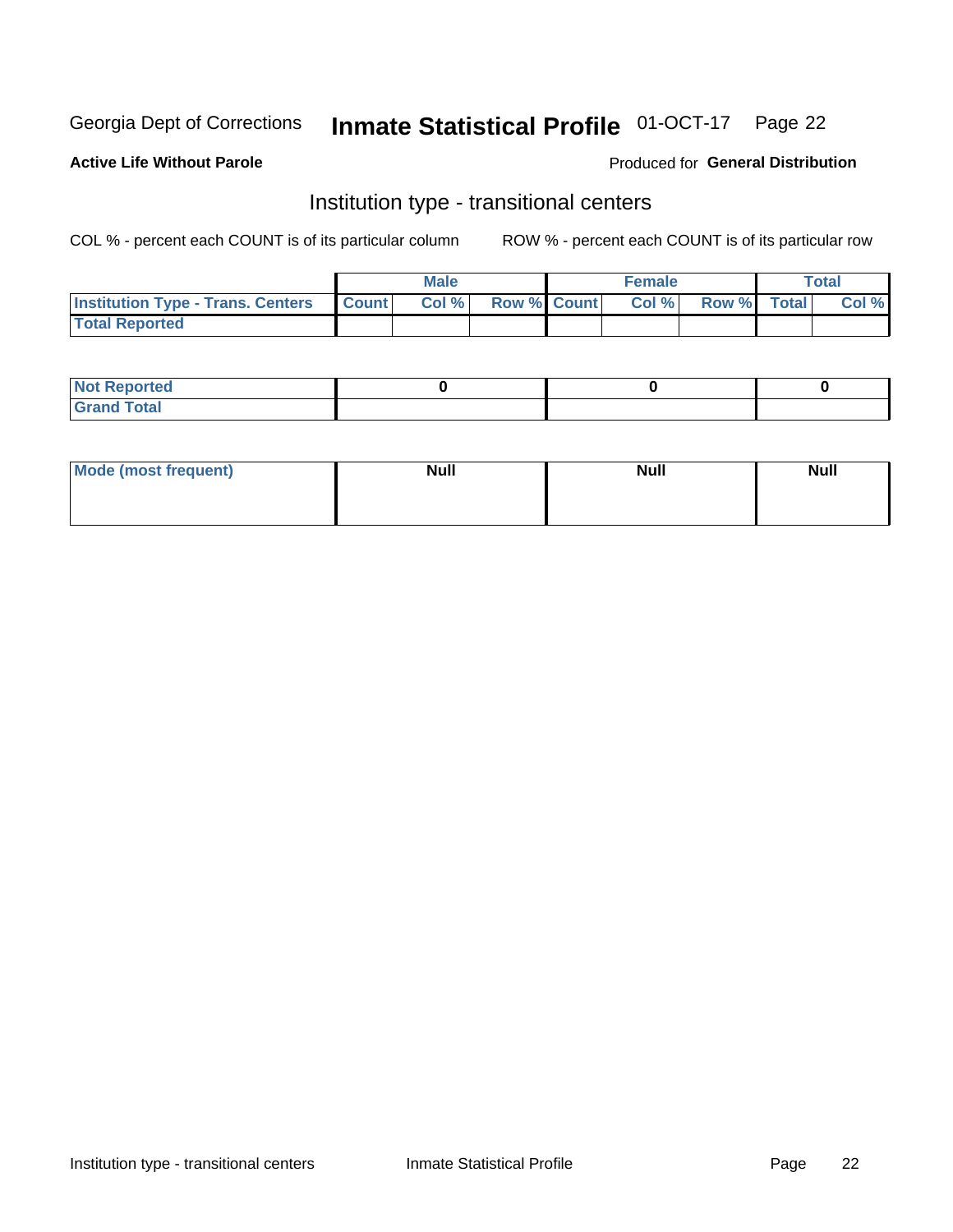## Inmate Statistical Profile 01-OCT-17 Page 23

**Active Life Without Parole** 

Produced for General Distribution

#### Institution type - county prisons

COL % - percent each COUNT is of its particular column

|                                                    | <b>Male</b> |       |  | <b>Female</b> |                          |             | <b>Total</b> |       |  |
|----------------------------------------------------|-------------|-------|--|---------------|--------------------------|-------------|--------------|-------|--|
| <b>Institution Type - County Prisons   Count  </b> |             | Col % |  |               | <b>Row % Count Col %</b> | Row % Total |              | Col % |  |
| <b>Total Reported</b>                              |             |       |  |               |                          |             |              |       |  |

| <b>Not</b><br>: Reported<br> |  |  |
|------------------------------|--|--|
| <b>Total</b><br>---          |  |  |

| Mode (most frequent) | <b>Null</b> | <b>Null</b><br><b>Null</b> |
|----------------------|-------------|----------------------------|
|                      |             |                            |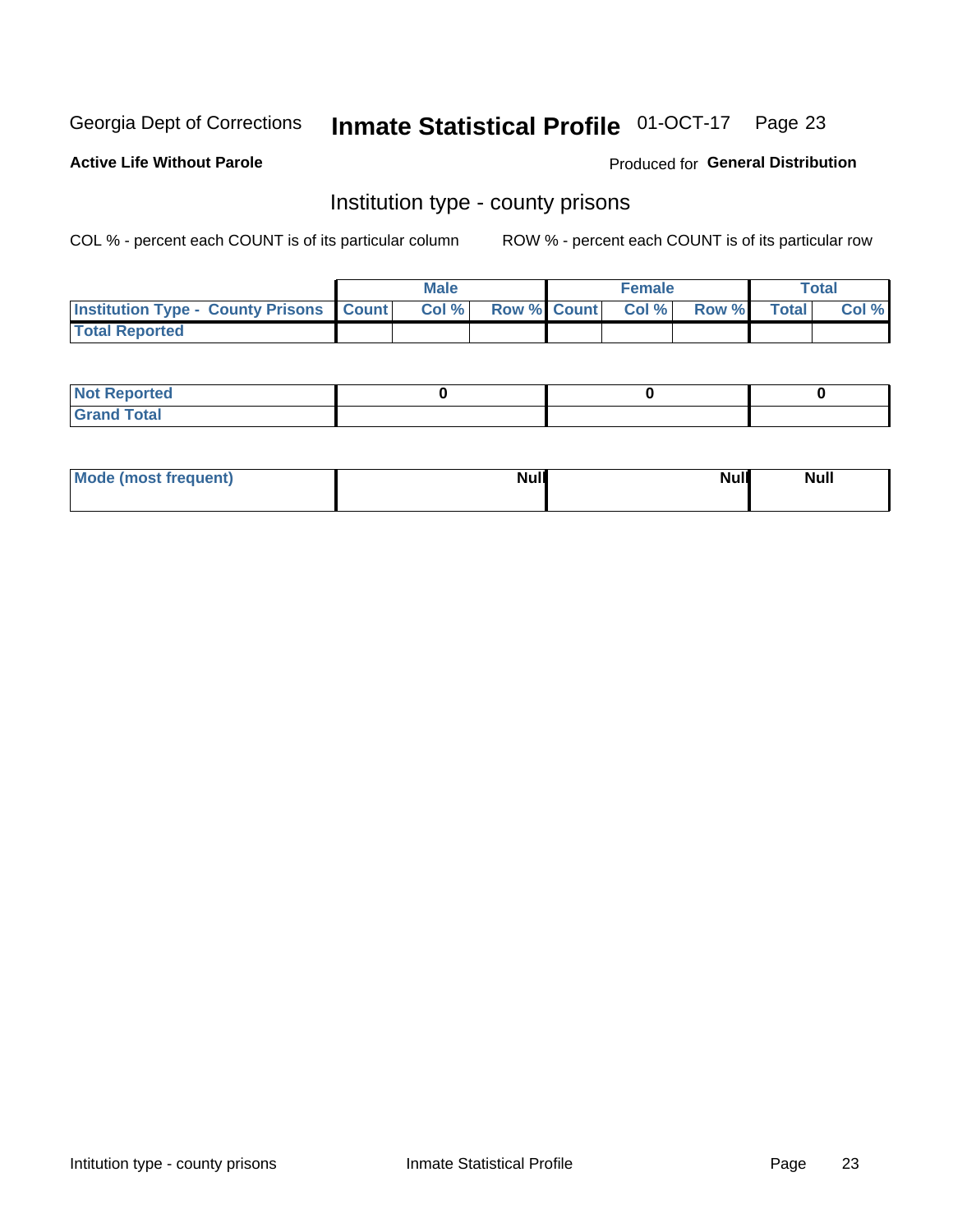## Inmate Statistical Profile 01-OCT-17 Page 24

#### **Active Life Without Parole**

#### Produced for General Distribution

### Institution type - state prisons

COL % - percent each COUNT is of its particular column

|                                         | <b>Male</b>  |                           |                  |                               | <b>Female</b> |         | <b>Total</b>                        |         |
|-----------------------------------------|--------------|---------------------------|------------------|-------------------------------|---------------|---------|-------------------------------------|---------|
| <b>Institution Type - State Prisons</b> | <b>Count</b> | Col %                     | Row <sup>%</sup> | <b>Count</b>                  | Col %         | Row %   | <b>Total</b>                        | Col %   |
| <b>Arrendale State Prison</b>           |              |                           |                  | 25                            | 52.08%        | 100.00% | 25                                  | 1.86%   |
| <b>Augusta State Med. Prison</b>        | 62           | 4.80%                     | 100.00%          |                               |               |         | 62                                  | 4.62%   |
| <b>Baldwin State Prison</b>             | 37           | 2.86%                     | 100.00%          |                               |               |         | 37                                  | 2.76%   |
| <b>Burruss Correctional Training</b>    | 1            | .08%                      | 100.00%          |                               |               |         | 1                                   | .07%    |
| <b>Ctr</b>                              |              |                           |                  |                               |               |         |                                     |         |
| <b>Central State Prison</b>             | 4            | .31%                      | 100.00%          |                               |               |         | 4                                   | $.30\%$ |
| <b>Coastal State Prison</b>             | 5            | .39%                      | 100.00%          |                               |               |         | 5                                   | .37%    |
| <b>Dooly State Prison</b>               | 1            | .08%                      | 100.00%          |                               |               |         |                                     | .07%    |
| <b>Ga Diag Class Prison</b>             | 53           | 4.10%                     | 100.00%          |                               |               |         | 53                                  | 3.95%   |
| <b>Ga State Prison</b>                  | 31           | 2.40%                     | 100.00%          |                               |               |         | 31                                  | 2.31%   |
| <b>Hancock State Prison</b>             | 147          | 11.37%                    | 100.00%          |                               |               |         | 147                                 | 10.96%  |
| <b>Hays State Prison</b>                | 126          | 9.74%                     | 100.00%          |                               |               |         | 126                                 | 9.40%   |
| <b>Macon State Prison</b>               | 238          | 18.41%                    | 100.00%          |                               |               |         | 238                                 | 17.75%  |
| <b>Phillips State Prison</b>            | 20           | 1.55%                     | 100.00%          |                               |               |         | 20                                  | 1.49%   |
| <b>Pulaski State Prison</b>             |              |                           |                  | 23                            | 47.92%        | 100.00% | 23                                  | 1.72%   |
| <b>Rutledge State Prison</b>            | 1            | .08%                      | 100.00%          |                               |               |         | 1                                   | .07%    |
| <b>Smith State Prison</b>               | 172          | 13.30%                    | 100.00%          |                               |               |         | 172                                 | 12.83%  |
| <b>Telfair State Prison</b>             | 168          | 12.99%                    | 100.00%          |                               |               |         | 168                                 | 12.53%  |
| <b>Valdosta State Prison</b>            | 111          | 8.58%                     | 100.00%          |                               |               |         | 111                                 | 8.28%   |
| <b>Ware State Prison</b>                | 116          | 8.97%                     | 100.00%          |                               |               |         | 116                                 | 8.65%   |
| <b>Total Reported</b>                   | 1,293        | 100%                      | 96.42%           | 48                            | 100%          | 3.58%   | 1,341                               | 100%    |
| <b>Not Reported</b>                     |              | $\bf{0}$                  |                  | $\mathbf 0$                   |               |         | $\bf{0}$                            |         |
| <b>Grand Total</b>                      |              | 1,293                     |                  | 48                            |               |         |                                     |         |
|                                         |              |                           |                  |                               |               |         | 1,341                               |         |
| <b>Mode (most frequent)</b>             |              | <b>Macon State Prison</b> |                  | <b>Arrendale State Prison</b> |               |         | <b>Macon State</b><br><b>Prison</b> |         |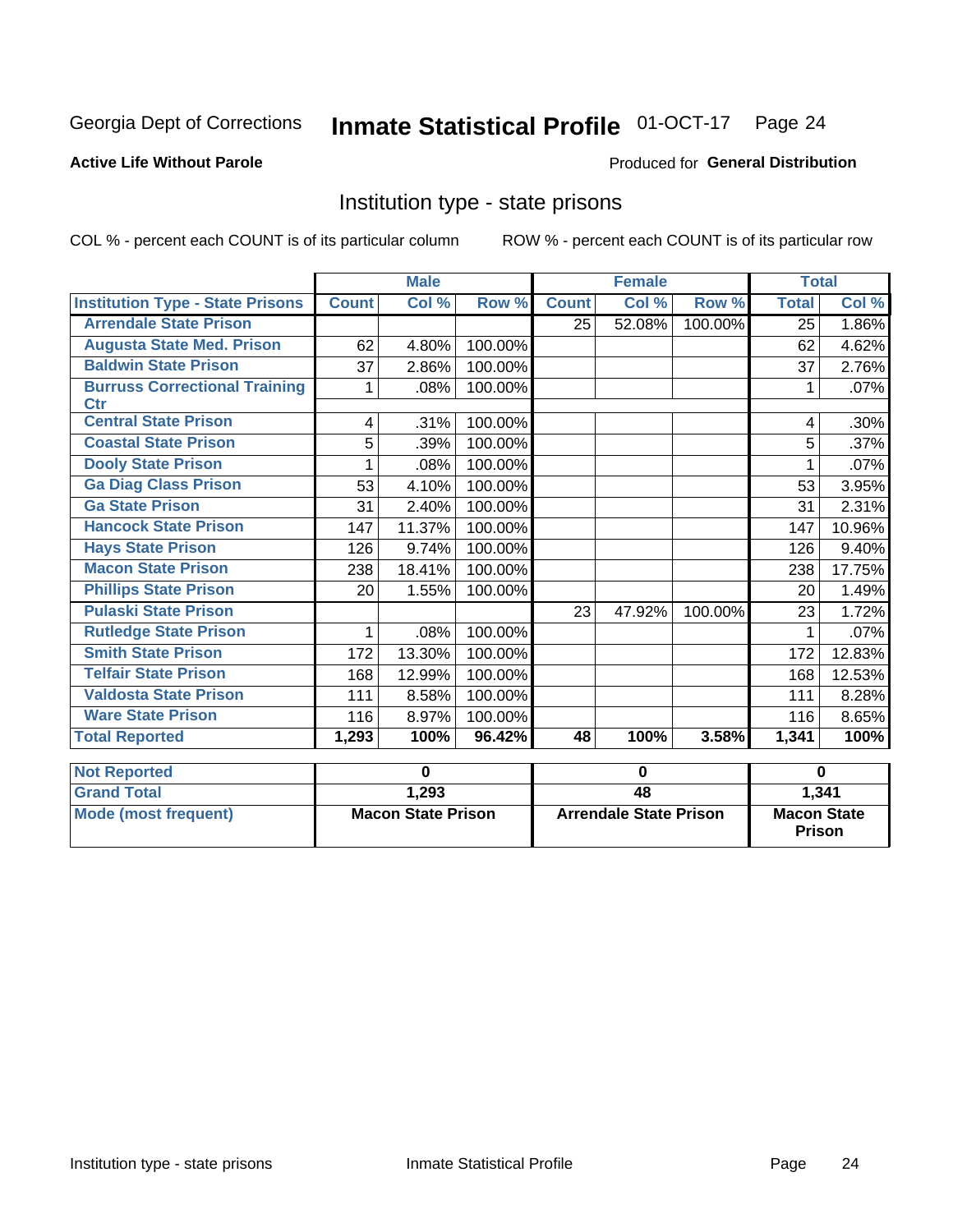## Inmate Statistical Profile 01-OCT-17 Page 25

#### **Active Life Without Parole**

#### Produced for General Distribution

### Institution type - private prisons

COL % - percent each COUNT is of its particular column

|                                                     | <b>Male</b> |       |                    | <b>Female</b> |       |             | Total |       |
|-----------------------------------------------------|-------------|-------|--------------------|---------------|-------|-------------|-------|-------|
| <b>Institution Type - Private Prisons   Count  </b> |             | Col % | <b>Row % Count</b> |               | Col % | Row % Total |       | Col % |
| <b>Total Reported</b>                               |             |       |                    |               |       |             |       |       |

| Not Reported           |  |  |
|------------------------|--|--|
| <b>Cotal</b><br>______ |  |  |

| <b>Mo</b><br>frequent) | <b>Null</b> | <b>Null</b> | . . I *<br><b>IVUII</b> |
|------------------------|-------------|-------------|-------------------------|
|                        |             |             |                         |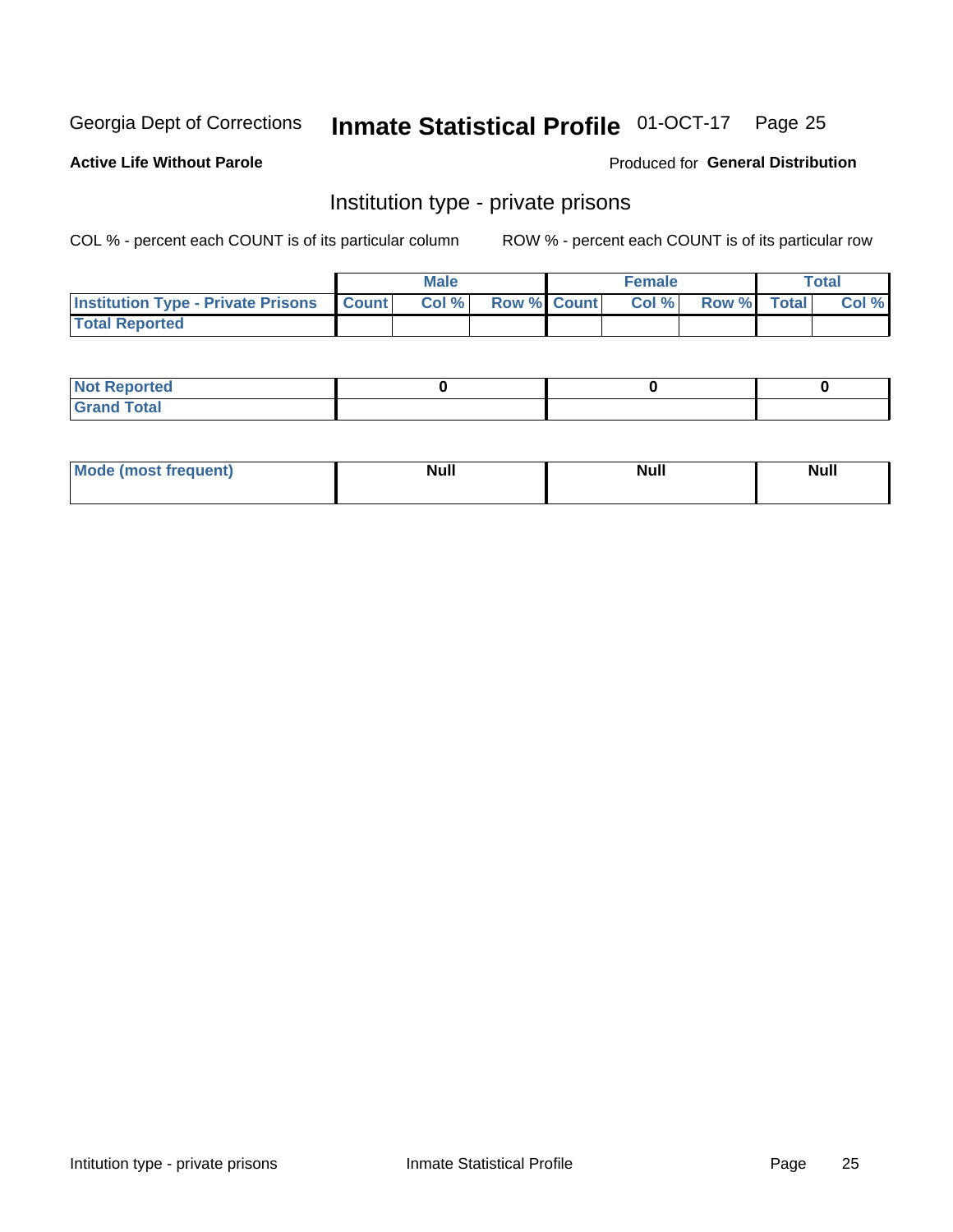#### **Inmate Statistical Profile 01-OCT-17** Page 26

#### **Active Life Without Parole**

#### Produced for General Distribution

### Institution type - inmate boot camp

COL % - percent each COUNT is of its particular column

|                                      | <b>Male</b>  |       |               |              | <b>Female</b> | <b>Total</b> |  |       |
|--------------------------------------|--------------|-------|---------------|--------------|---------------|--------------|--|-------|
| <b>Institution Type - Boot Camps</b> | <b>Count</b> | Col % | <b>Row %I</b> | <b>Count</b> | Col %         | Row % Total  |  | Col % |
| <b>Total Rported</b>                 |              |       |               |              |               |              |  |       |

| <b>Not Reported</b>            |  |  |
|--------------------------------|--|--|
| <b>Total</b><br>C <sub>r</sub> |  |  |

| Mod<br>uamo | Nul.<br>$- - - - - -$ | <b>Null</b> | <br>uu.<br>------ |
|-------------|-----------------------|-------------|-------------------|
|             |                       |             |                   |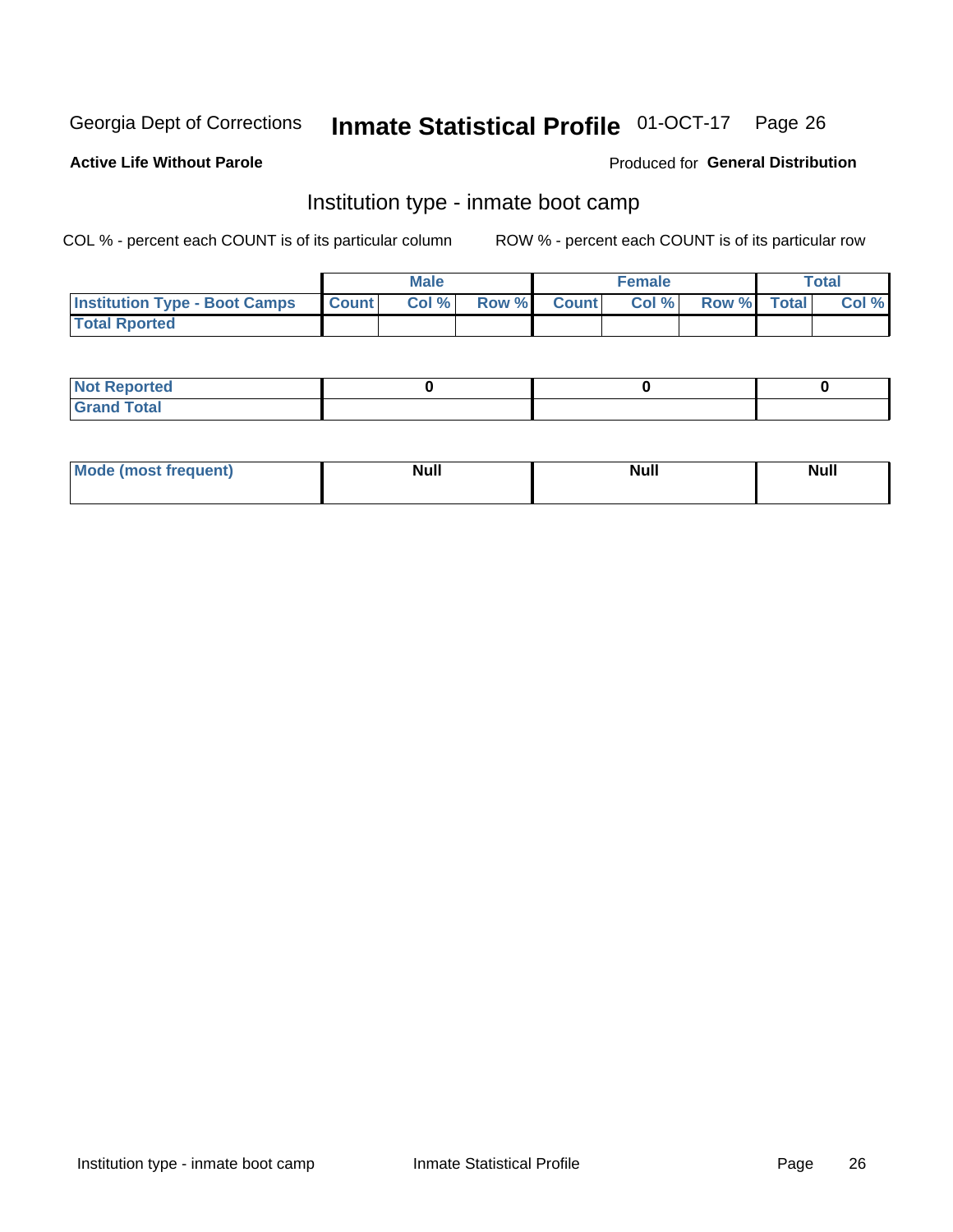## Inmate Statistical Profile 01-OCT-17 Page 27

#### **Active Life Without Parole**

#### Produced for General Distribution

### Number of disciplinary reports

COL % - percent each COUNT is of its particular column

|                                       | <b>Male</b>  |          |             | <b>Female</b> |        |          | <b>Total</b> |        |
|---------------------------------------|--------------|----------|-------------|---------------|--------|----------|--------------|--------|
| <b>Number of Disciplinary Reports</b> | <b>Count</b> | Col %    | Row % Count |               | Col %  | Row %    | Total        | Col %  |
|                                       | 320          | 24.75%   | 94.40%      | 19            | 39.58% | 5.60%    | 339          | 25.28% |
|                                       | 179          | 13.84%   | 95.72%      | 8             | 16.67% | 4.28%    | 187          | 13.94% |
| $\mathbf{2}$                          | 133          | 10.29%   | 94.33%      | 8             | 16.67% | 5.67%    | 141          | 10.51% |
| 3                                     | 100          | 7.73%    | 97.09%      | 3             | 6.25%  | 2.91%    | 103          | 7.68%  |
|                                       | 68           | $5.26\%$ | 97.14%      | 2             | 4.17%  | 2.86%    | 70           | 5.22%  |
| 5                                     | 61           | 4.72%    | 98.39%      |               | 2.08%  | $1.61\%$ | 62           | 4.62%  |
| <b>More Than 5</b>                    | 432          | 33.41%   | 98.41%      | 7             | 14.58% | 1.59%    | 439          | 32.74% |
| <b>Total Reported</b>                 | 1,293        | 100%     | 96.42%      | 48            | 100%   | 3.58%    | 1,341        | 100%   |

| тео<br>NO |      |    |       |
|-----------|------|----|-------|
| Гоtal     | ,293 | 48 | 1,341 |

| Mean (average)       | 7.15 | 4.06 | 7.04 |
|----------------------|------|------|------|
| Median (middle)      |      |      |      |
| Mode (most frequent) |      |      |      |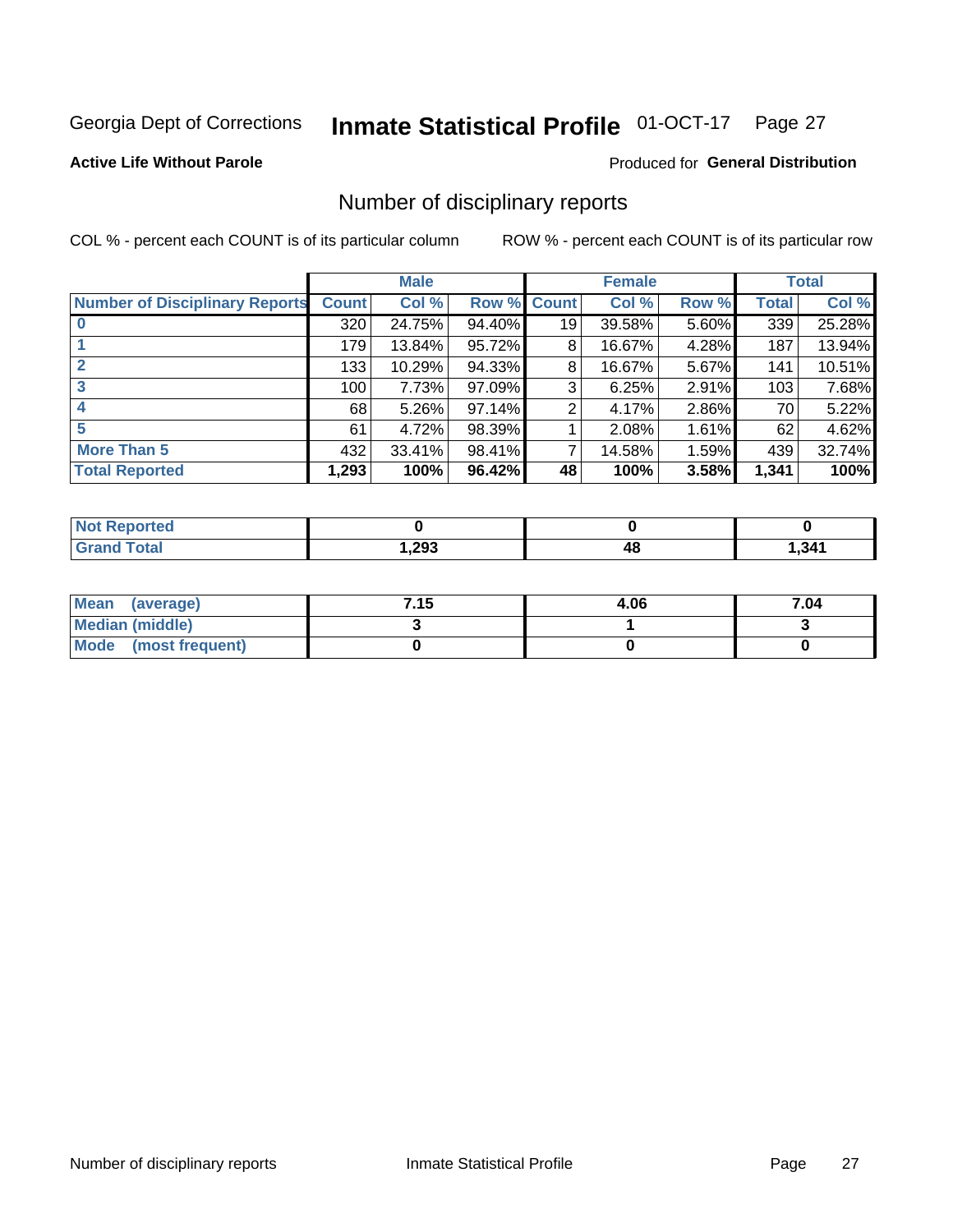## Inmate Statistical Profile 01-OCT-17 Page 28

#### **Active Life Without Parole**

#### **Produced for General Distribution**

### Number of transfers

COL % - percent each COUNT is of its particular column

|                            | <b>Male</b> |        | <b>Female</b> |             |        | <b>Total</b> |              |        |
|----------------------------|-------------|--------|---------------|-------------|--------|--------------|--------------|--------|
| <b>Number of Transfers</b> | Count l     | Col %  |               | Row % Count | Col %  | Row %        | <b>Total</b> | Col %  |
|                            | 37          | 2.86%  | 82.22%        | 8           | 16.67% | 17.78%       | 45           | 3.36%  |
|                            | 343         | 26.53% | 94.49%        | 20          | 41.67% | $5.51\%$     | 363          | 27.07% |
| $\mathbf{2}$               | 194         | 15.00% | 94.63%        | 11          | 22.92% | 5.37%        | 205          | 15.29% |
| 3                          | 125         | 9.67%  | 97.66%        | 3           | 6.25%  | 2.34%        | 128          | 9.55%  |
| 4                          | 81          | 6.26%  | 98.78%        |             | 2.08%  | 1.22%        | 82           | 6.11%  |
| 5                          | 62          | 4.80%  | 98.41%        |             | 2.08%  | 1.59%        | 63           | 4.70%  |
| <b>More Than 5</b>         | 451         | 34.88% | 99.12%        | 4           | 8.33%  | 0.88%        | 455          | 33.93% |
| <b>Total Reported</b>      | 1,293       | 100%   | 96.42%        | 48          | 100%   | 3.58%        | 1,341        | 100.0% |

| วrted<br>NO  |      |    |       |
|--------------|------|----|-------|
| <b>Total</b> | ,293 | 40 | 341,ا |

| Mean (average)         | 5.84 | 1.85 | 5.70 |
|------------------------|------|------|------|
| <b>Median (middle)</b> |      |      |      |
| Mode (most frequent)   |      |      |      |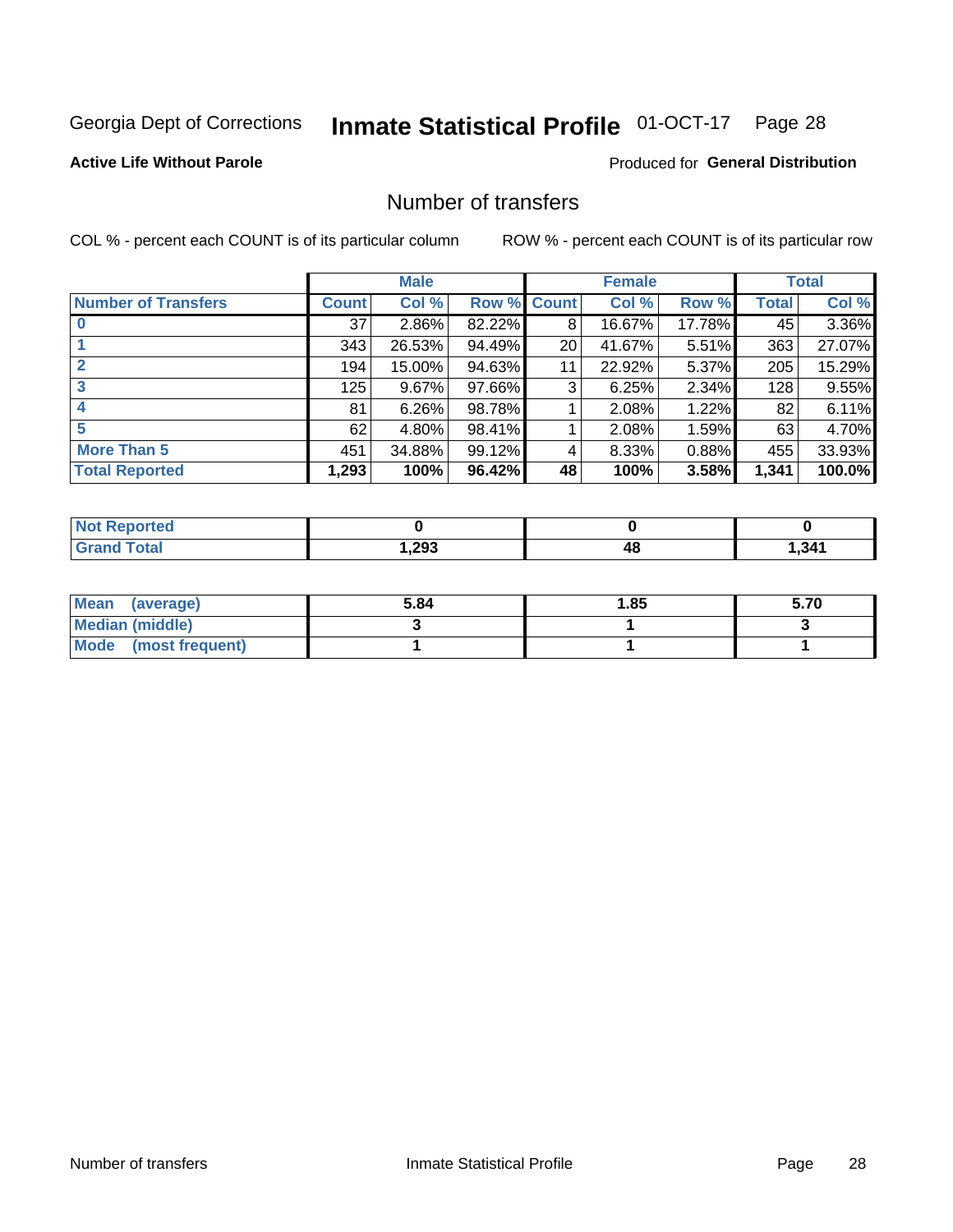## Inmate Statistical Profile 01-OCT-17 Page 29

**Active Life Without Parole** 

Produced for General Distribution

## Number of escapes

COL % - percent each COUNT is of its particular column

|                          | <b>Male</b>  |           |                    | <b>Female</b> |         |          | Total |        |
|--------------------------|--------------|-----------|--------------------|---------------|---------|----------|-------|--------|
| <b>Number of Escapes</b> | <b>Count</b> | Col %     | <b>Row % Count</b> |               | Col %   | Row %    | Total | Col %  |
|                          | 1,289        | $99.69\%$ | $96.41\%$          | 48            | 100.00% | $3.59\%$ | 1,337 | 99.70% |
|                          |              | 0.15%     | 100.00%            |               |         |          |       | 0.15%  |
|                          |              | 0.15%     | $100.00\%$         |               |         |          |       | 0.15%  |
| <b>Total Reported</b>    | .293         | 100%      | 96.42%             | 48            | 100%    | 3.58%    | 1,341 | 100%   |

| <b>Not Reported</b> |        |    |       |
|---------------------|--------|----|-------|
| <b>Total</b>        | 293, ا | 4۵ | 341.ا |

| Mean (average)       |  |  |
|----------------------|--|--|
| Median (middle)      |  |  |
| Mode (most frequent) |  |  |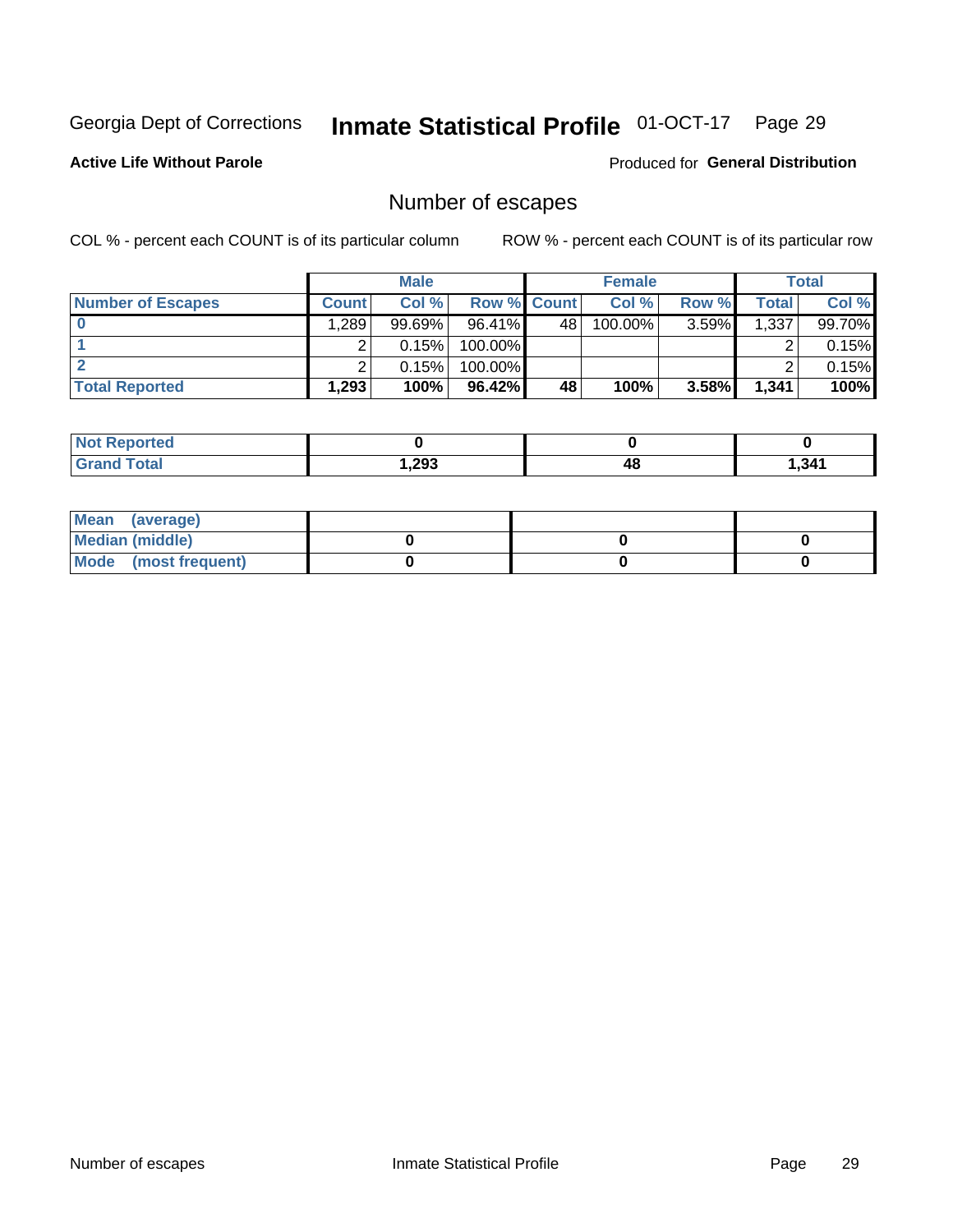#### **Active Life Without Parole**

#### Produced for General Distribution

### Time served in current (or last) institution

COL % - percent each COUNT is of its particular column

|                            |              | <b>Male</b> |           |                | <b>Female</b> |        | <b>Total</b> |        |
|----------------------------|--------------|-------------|-----------|----------------|---------------|--------|--------------|--------|
| <b>Time In Institution</b> | <b>Count</b> | Col %       | Row %     | <b>Count</b>   | Col %         | Row %  | <b>Total</b> | Col %  |
| 0 to 3 months              | 145          | 11.21%      | 96.03%    | 6              | 12.50%        | 3.97%  | 151          | 11.26% |
| <b>3.01 to 6 months</b>    | 117          | 9.05%       | 99.15%    | 1              | 2.08%         | 0.85%  | 118          | 8.80%  |
| 6.01 to 9 months           | 93           | 7.19%       | 98.94%    | 1              | 2.08%         | 1.06%  | 94           | 7.01%  |
| 9.01 to 12 months          | 83           | 6.42%       | 100.00%   |                |               |        | 83           | 6.19%  |
| 12.01 to 18 months         | 127          | 9.82%       | 94.07%    | 8              | 16.67%        | 5.93%  | 135          | 10.07% |
| <b>18.01 to 24 months</b>  | 146          | 11.29%      | 94.81%    | 8              | 16.67%        | 5.19%  | 154          | 11.48% |
| 2.01 to 3 years            | 136          | 10.52%      | 94.44%    | 8              | 16.67%        | 5.56%  | 144          | 10.74% |
| 3.01 to 4 years            | 108          | 8.35%       | 96.43%    | 4              | 8.33%         | 3.57%  | 112          | 8.35%  |
| 4.01 to 5 years            | 95           | 7.35%       | 95.96%    | 4              | 8.33%         | 4.04%  | 99           | 7.38%  |
| 5.01 to 6 years            | 64           | 4.95%       | 100.00%   |                |               |        | 64           | 4.77%  |
| 6.01 to 7 years            | 42           | 3.25%       | 85.71%    | $\overline{7}$ | 14.58%        | 14.29% | 49           | 3.65%  |
| $7.01$ to 8 years          | 34           | 2.63%       | 100.00%   |                |               |        | 34           | 2.54%  |
| $8.01$ to 9 years          | 28           | 2.17%       | 100.00%   |                |               |        | 28           | 2.09%  |
| 9.01 to 10 years           | 18           | 1.39%       | 100.00%   |                |               |        | 18           | 1.34%  |
| Over 10 years              | 57           | 4.41%       | 98.28%    | 1              | 2.08%         | 1.72%  | 58           | 4.33%  |
| <b>Total Reported</b>      | 1,293        | 100%        | $96.42\%$ | 48             | 100%          | 3.58%  | 1,341        | 100%   |

| <b>roorted</b><br><b>NOT</b> |      |         |       |
|------------------------------|------|---------|-------|
| $f \circ f \circ f$          | ,293 | ЛF<br>™ | 1,341 |

| <b>Mean</b><br>(average) | 35 months | 34 months | 35 months |
|--------------------------|-----------|-----------|-----------|
| Median (middle)          | 22 months | 25 months | 22 months |
| Mode (most frequent)     | 3 months  | 3 months  | 1 months  |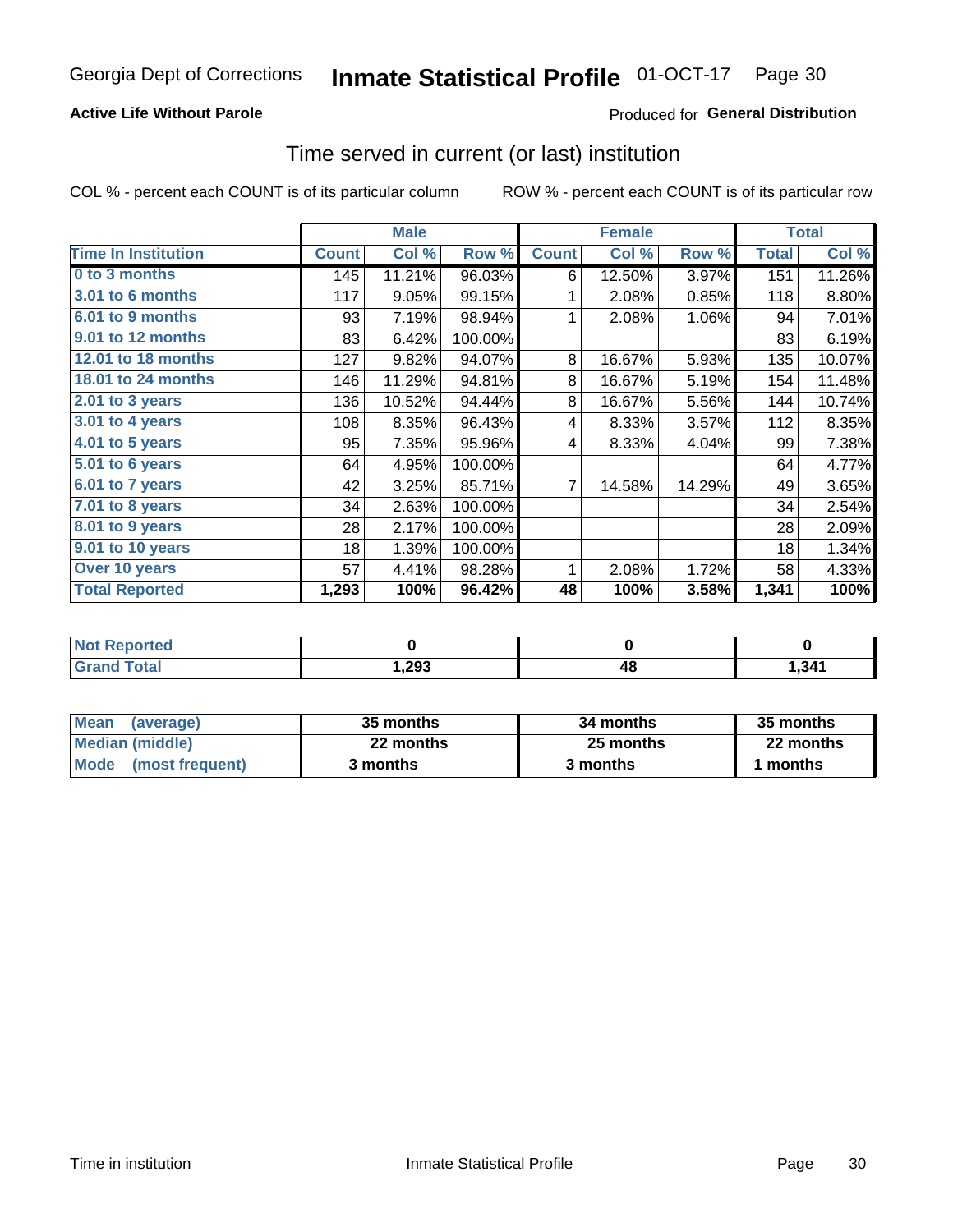#### **Inmate Statistical Profile 01-OCT-17** Page 31

#### **Active Life Without Parole**

#### Produced for General Distribution

### Highest grade level attained

COL % - percent each COUNT is of its particular column

|                              |                | <b>Male</b> |         |                 | <b>Female</b> |        |                | <b>Total</b> |
|------------------------------|----------------|-------------|---------|-----------------|---------------|--------|----------------|--------------|
| <b>Grade Level</b>           | <b>Count</b>   | Col %       | Row %   | <b>Count</b>    | Col %         | Row %  | <b>Total</b>   | Col %        |
| No school at all             | 2              | 0.20%       | 100.00% |                 |               |        | 2              | 0.19%        |
| <b>Grade 1</b>               | 1              | 0.10%       | 100.00% |                 |               |        | 1              | 0.10%        |
| <b>Grade 2</b>               | 1              | 0.10%       | 100.00% |                 |               |        | 1              | 0.10%        |
| <b>Grade 3</b>               | $\overline{2}$ | 0.20%       | 100.00% |                 |               |        | $\overline{2}$ | 0.19%        |
| <b>Grade 4</b>               | 3              | 0.30%       | 100.00% |                 |               |        | 3              | 0.29%        |
| Grade 5                      | 1              | 0.10%       | 100.00% |                 |               |        | 1              | 0.10%        |
| Grade 6                      | 8              | 0.80%       | 100.00% |                 |               |        | 8              | 0.78%        |
| Grade 7                      | 36             | 3.58%       | 100.00% |                 |               |        | 36             | 3.50%        |
| <b>Grade 8</b>               | 73             | 7.26%       | 98.65%  | 1               | 4.00%         | 1.35%  | 74             | 7.18%        |
| Grade 9                      | 129            | 12.84%      | 97.73%  | 3               | 12.00%        | 2.27%  | 132            | 12.82%       |
| Grade 10                     | 194            | 19.30%      | 97.00%  | 6               | 24.00%        | 3.00%  | 200            | 19.42%       |
| Grade 11                     | 169            | 16.82%      | 98.26%  | 3               | 12.00%        | 1.74%  | 172            | 16.70%       |
| <b>Grade 12 or GED</b>       | 243            | 24.18%      | 96.81%  | 8               | 32.00%        | 3.19%  | 251            | 24.37%       |
| Some tech school             | 14             | 1.39%       | 93.33%  | 1               | 4.00%         | 6.67%  | 15             | 1.46%        |
| <b>Completed tech school</b> | 15             | 1.49%       | 100.00% |                 |               |        | 15             | 1.46%        |
| College, 1 year              | 36             | 3.58%       | 97.30%  | 1               | 4.00%         | 2.70%  | 37             | 3.59%        |
| College, 2 year              | 38             | 3.78%       | 97.44%  | 1               | 4.00%         | 2.56%  | 39             | 3.79%        |
| College, 3 year              | 16             | 1.59%       | 100.00% |                 |               |        | 16             | 1.55%        |
| <b>Bachelor's degree</b>     | 17             | 1.69%       | 100.00% |                 |               |        | 17             | 1.65%        |
| <b>Master's degree</b>       | 4              | 0.40%       | 100.00% |                 |               |        | 4              | 0.39%        |
| Ph.D. degree                 | 1              | 0.10%       | 50.00%  | 1               | 4.00%         | 50.00% | $\overline{2}$ | 0.19%        |
| Law degree                   | $\overline{2}$ | 0.20%       | 100.00% |                 |               |        | $\overline{2}$ | 0.19%        |
| <b>Total Reported</b>        | 1,005          | 100%        | 97.57%  | $\overline{25}$ | 100%          | 2.43%  | 1,030          | 100.0%       |

| orted       | 288  | $\sim$<br>ZJ | 54    |
|-------------|------|--------------|-------|
| <b>otal</b> | .293 | 48           | 341.ا |

| <b>Mean</b><br>(average) | 10.77           | 11.36           | 10.78           |
|--------------------------|-----------------|-----------------|-----------------|
| Median (middle)          | Grade 11        | Grade 11        | Grade 11        |
| Mode<br>(most frequent)  | Grade 12 or GED | Grade 12 or GED | Grade 12 or GED |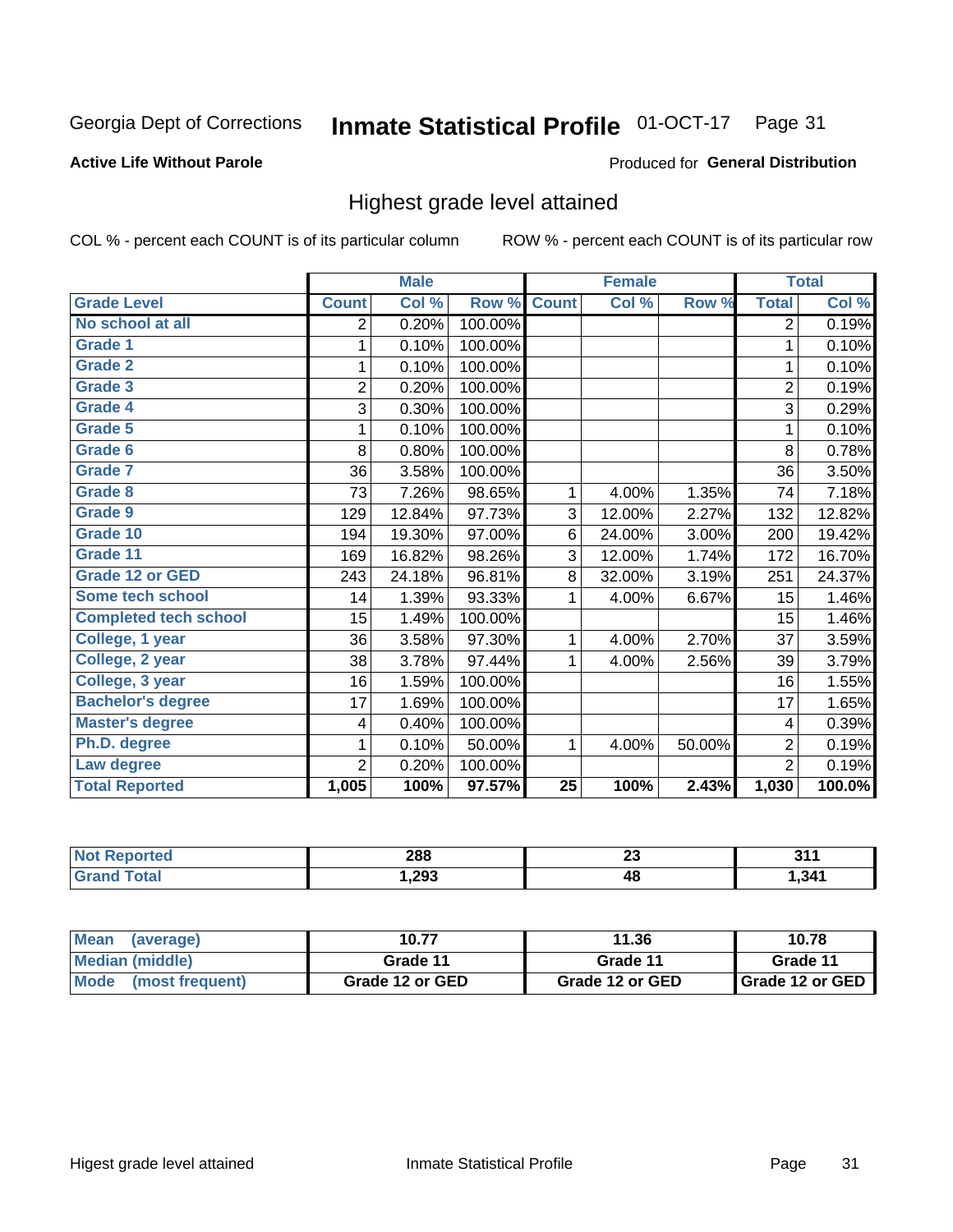#### **Inmate Statistical Profile 01-OCT-17** Page 32

#### **Active Life Without Parole**

#### Produced for General Distribution

### Culture fair IQ scores

COL % - percent each COUNT is of its particular column

|                       |              | <b>Male</b> |                    |    | <b>Female</b> |        |              | <b>Total</b> |
|-----------------------|--------------|-------------|--------------------|----|---------------|--------|--------------|--------------|
| <b>IQ Scores</b>      | <b>Count</b> | Col %       | <b>Row % Count</b> |    | Col %         | Row %  | <b>Total</b> | Col %        |
| $60 - 69$             | 40           | 3.54%       | 97.56%             |    | 2.78%         | 2.44%  | 41           | 3.52%        |
| $70 - 79$             | 86           | 7.62%       | 97.73%             | 2  | 5.56%         | 2.27%  | 88           | 7.55%        |
| $80 - 89$             | 157          | 13.91%      | 96.32%             | 6  | 16.67%        | 3.68%  | 163          | 13.99%       |
| $90 - 99$             | 281          | 24.89%      | 95.25%             | 14 | 38.89%        | 4.75%  | 295          | 25.32%       |
| $100 - 109$           | 317          | 28.08%      | 98.14%             | 6  | 16.67%        | 1.86%  | 323          | 27.73%       |
| $110 - 119$           | 206          | 18.25%      | 98.56%             | 3  | 8.33%         | 1.44%  | 209          | 17.94%       |
| $120 - 129$           | 40           | 3.54%       | 93.02%             | 3  | 8.33%         | 6.98%  | 43           | 3.69%        |
| $130 - 139$           | 2            | 0.18%       | 66.67%             | 1  | 2.78%         | 33.33% | 3            | 0.26%        |
| <b>Total Reported</b> | 1,129        | 100%        | 96.91%             | 36 | 100.0%        | 3.09%  | 1,165        | 100%         |

| <b>Not Reported</b>  | 150  |    | 158   |
|----------------------|------|----|-------|
| Not Valid (under 60) |      |    | 18    |
| <b>Grand Total</b>   | .293 | 48 | 1,341 |

| <b>Mean</b><br>(average) | 98  | 98 | 98 |
|--------------------------|-----|----|----|
| Median (middle)          | 100 | 95 | 99 |
| Mode (most frequent)     | 99  |    | 99 |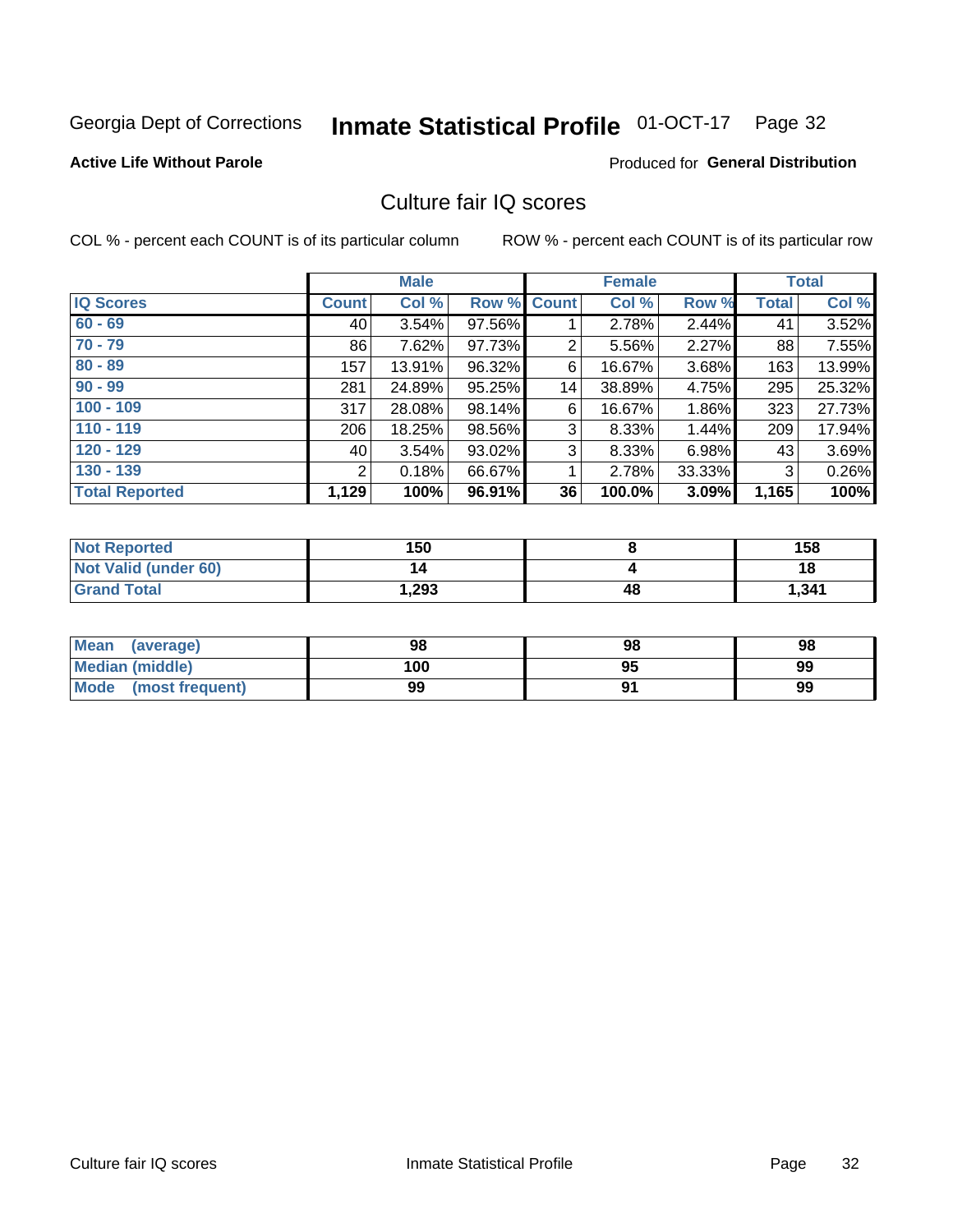#### Inmate Statistical Profile 01-OCT-17 Page 33

#### **Active Life Without Parole**

#### Produced for General Distribution

### Wide Range Achievement Test (WRAT) reading score

COL % - percent each COUNT is of its particular column

ROW % - percent each COUNT is of its particular row

|                           |              | <b>Male</b> |         |                | <b>Female</b> |       |              | <b>Total</b> |
|---------------------------|--------------|-------------|---------|----------------|---------------|-------|--------------|--------------|
| <b>WRAT Reading Score</b> | <b>Count</b> | Col %       | Row %   | <b>Count</b>   | Col %         | Row % | <b>Total</b> | Col %        |
| 0.1 to 0.9                | 25           | 2.13%       | 100.00% |                |               |       | 25           | 2.06%        |
| 1.0 to 1.9                | 16           | 1.36%       | 100.00% |                |               |       | 16           | 1.32%        |
| 2.0 to 2.9                | 43           | 3.66%       | 95.56%  | $\overline{2}$ | 5.00%         | 4.44% | 45           | 3.70%        |
| 3.0 to 3.9                | 73           | 6.21%       | 96.05%  | 3              | 7.50%         | 3.95% | 76           | 6.26%        |
| 4.0 to 4.9                | 91           | 7.74%       | 95.79%  | 4              | 10.00%        | 4.21% | 95           | 7.82%        |
| 5.0 to 5.9                | 112          | 9.53%       | 98.25%  | $\overline{c}$ | 5.00%         | 1.75% | 114          | 9.38%        |
| 6.0 to 6.9                | 102          | 8.68%       | 98.08%  | $\overline{2}$ | 5.00%         | 1.92% | 104          | 8.56%        |
| 7.0 to 7.9                | 31           | 2.64%       | 100.00% |                |               |       | 31           | 2.55%        |
| 8.0 to 8.9                | 90           | 7.66%       | 97.83%  | $\overline{c}$ | 5.00%         | 2.17% | 92           | 7.57%        |
| 9.0 to 9.9                | 67           | 5.70%       | 97.10%  | $\mathbf 2$    | 5.00%         | 2.90% | 69           | 5.68%        |
| 10.0 to 10.9              | 64           | 5.45%       | 98.46%  | 1              | 2.50%         | 1.54% | 65           | 5.35%        |
| 11.0 to 11.9              | 121          | 10.30%      | 95.28%  | 6              | 15.00%        | 4.72% | 127          | 10.45%       |
| 12.0 to 12.9              | 286          | 24.34%      | 95.65%  | 13             | 32.50%        | 4.35% | 299          | 24.61%       |
| 13                        | 54           | 4.60%       | 94.74%  | 3              | 7.50%         | 5.26% | 57           | 4.69%        |
| <b>Total Reported</b>     | 1,175        | 100%        | 96.71%  | 40             | 100%          | 3.29% | 1,215        | 100%         |
|                           |              |             |         |                |               |       |              |              |
| <b>Not Reported</b>       |              | 118         |         |                | 8             |       |              | 126          |
| <b>Grand Total</b>        |              | 1,293       |         |                | 48            |       |              | 1,341        |

| <b>Mean</b><br>(average) | 8.61       | 9.44 | 8.63 |
|--------------------------|------------|------|------|
| <b>Median (middle)</b>   | י ה<br>J.Z | 11.2 | 9.2  |
| Mode<br>(most frequent)  | 12.9       | 12.9 | 12.9 |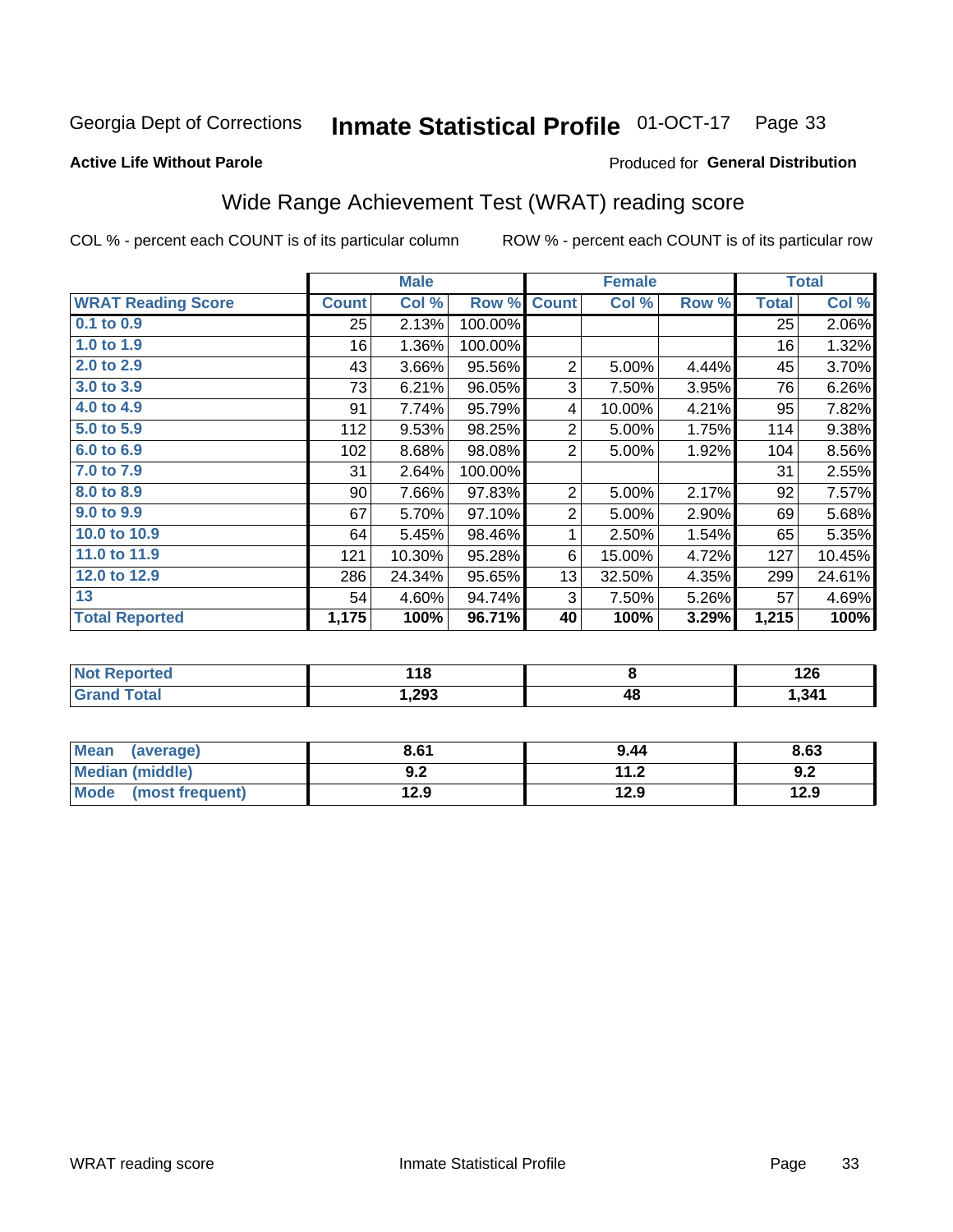#### **Inmate Statistical Profile 01-OCT-17** Page 34

#### **Active Life Without Parole**

#### Produced for General Distribution

## Wide Range Achievement Test (WRAT) math score

COL % - percent each COUNT is of its particular column

|                              |                | <b>Male</b> |         |                | <b>Female</b> |        |              | <b>Total</b> |
|------------------------------|----------------|-------------|---------|----------------|---------------|--------|--------------|--------------|
| <b>WRAT Mathematic Score</b> | <b>Count</b>   | Col %       | Row %   | <b>Count</b>   | Col %         | Row %  | <b>Total</b> | Col %        |
| 0.1 to 0.9                   | $\overline{2}$ | 0.17%       | 100.00% |                |               |        | 2            | 0.16%        |
| 1.0 to 1.9                   | 8              | 0.68%       | 100.00% |                |               |        | 8            | 0.66%        |
| 2.0 to 2.9                   | 27             | 2.30%       | 96.43%  | 1              | 2.50%         | 3.57%  | 28           | 2.30%        |
| 3.0 to 3.9                   | 64             | 5.45%       | 96.97%  | $\overline{2}$ | 5.00%         | 3.03%  | 66           | 5.43%        |
| 4.0 to 4.9                   | 133            | 11.32%      | 97.08%  | 4              | 10.00%        | 2.92%  | 137          | 11.28%       |
| 5.0 to 5.9                   | 160            | 13.62%      | 98.16%  | 3              | 7.50%         | 1.84%  | 163          | 13.42%       |
| 6.0 to 6.9                   | 257            | 21.87%      | 97.72%  | 6              | 15.00%        | 2.28%  | 263          | 21.65%       |
| 7.0 to 7.9                   | 115            | 9.79%       | 96.64%  | 4              | 10.00%        | 3.36%  | 119          | 9.79%        |
| 8.0 to 8.9                   | 115            | 9.79%       | 97.46%  | 3              | 7.50%         | 2.54%  | 118          | 9.71%        |
| 9.0 to 9.9                   | 92             | 7.83%       | 95.83%  | 4              | 10.00%        | 4.17%  | 96           | 7.90%        |
| 10.0 to 10.9                 | 26             | 2.21%       | 100.00% |                |               |        | 26           | 2.14%        |
| 11.0 to 11.9                 | 43             | 3.66%       | 97.73%  | 1              | 2.50%         | 2.27%  | 44           | 3.62%        |
| 12.0 to 12.9                 | 126            | 10.72%      | 91.97%  | 11             | 27.50%        | 8.03%  | 137          | 11.28%       |
| 13                           | 7              | 0.60%       | 87.50%  | 1              | 2.50%         | 12.50% | 8            | 0.66%        |
| <b>Total Reported</b>        | 1,175          | 100%        | 96.71%  | 40             | 100%          | 3.29%  | 1,215        | 100%         |
|                              |                |             |         |                |               |        |              |              |
|                              |                |             |         |                |               |        |              |              |

| <b>Not</b>  | 140   |    | ,     |
|-------------|-------|----|-------|
| Reported    | 1 I O |    | 14V   |
| <b>otal</b> | .293, | 48 | 1,341 |

| <b>Mean</b><br>(average)       | 7.35 | 8.50 | 7.39 |
|--------------------------------|------|------|------|
| Median (middle)                | 6.9  | 7.9  | 6.9  |
| <b>Mode</b><br>(most frequent) | 12.9 | 12.9 | 12.9 |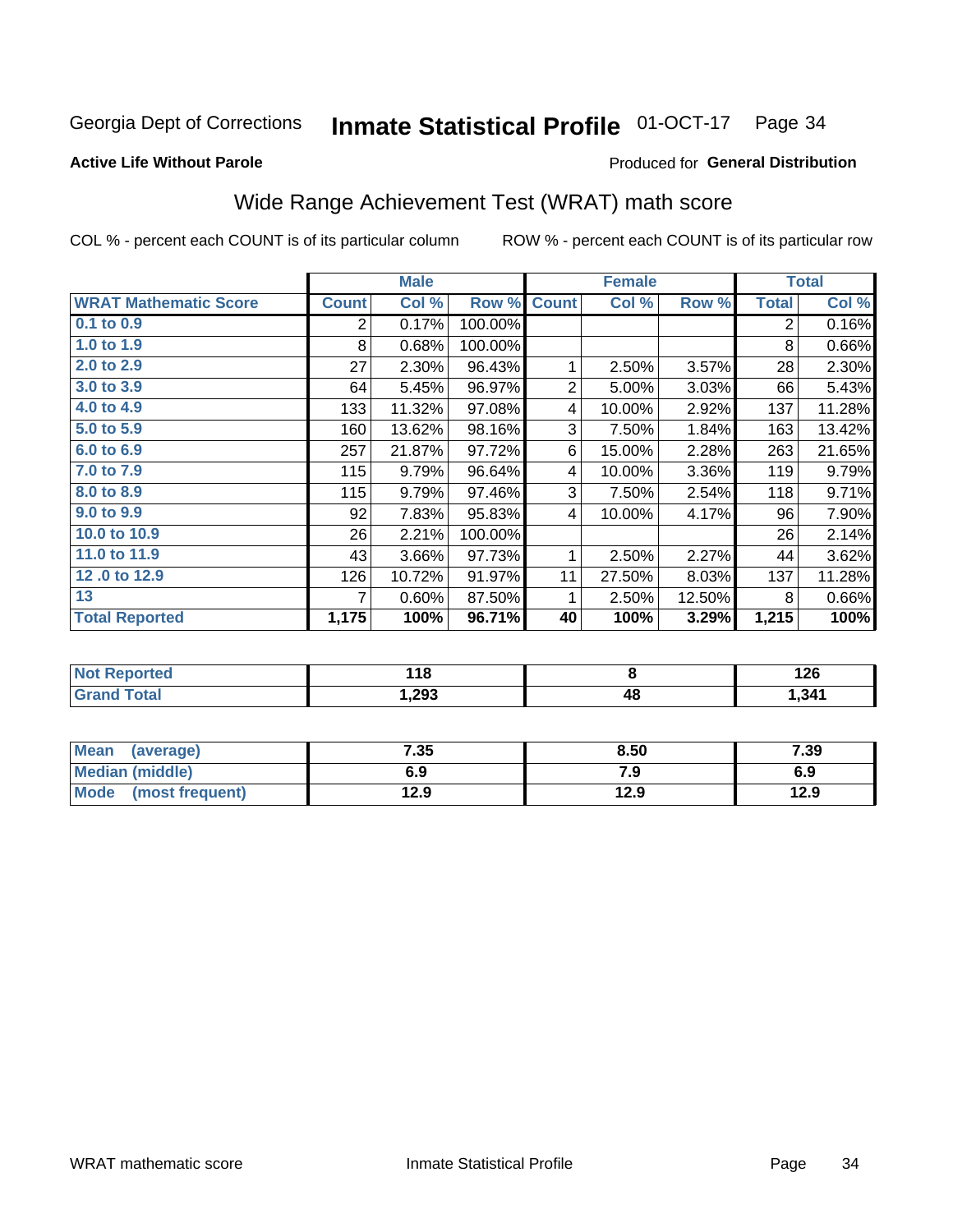#### **Inmate Statistical Profile 01-OCT-17** Page 35

#### **Active Life Without Parole**

#### Produced for General Distribution

### Wide Range Achievement Test (WRAT) spelling score

COL % - percent each COUNT is of its particular column

|                            |              | <b>Male</b> |         |                | <b>Female</b>           |       |              | <b>Total</b> |
|----------------------------|--------------|-------------|---------|----------------|-------------------------|-------|--------------|--------------|
| <b>WRAT Spelling Score</b> | <b>Count</b> | Col %       | Row %   | <b>Count</b>   | Col %                   | Row % | <b>Total</b> | Col %        |
| 0.1 to 0.9                 | 19           | 1.62%       | 100.00% |                |                         |       | 19           | 1.57%        |
| 1.0 to $1.9$               | 33           | 2.81%       | 100.00% |                |                         |       | 33           | 2.72%        |
| 2.0 to 2.9                 | 52           | 4.43%       | 96.30%  | $\overline{2}$ | 5.00%                   | 3.70% | 54           | 4.45%        |
| 3.0 to 3.9                 | 70           | 5.97%       | 97.22%  | $\overline{2}$ | 5.00%                   | 2.78% | 72           | 5.94%        |
| 4.0 to 4.9                 | 71           | 6.05%       | 97.26%  | $\overline{2}$ | 5.00%                   | 2.74% | 73           | 6.02%        |
| 5.0 to 5.9                 | 136          | 11.59%      | 99.27%  | 1              | 2.50%                   | 0.73% | 137          | 11.29%       |
| 6.0 to 6.9                 | 105          | 8.95%       | 99.06%  | 1              | 2.50%                   | 0.94% | 106          | 8.74%        |
| 7.0 to 7.9                 | 101          | 8.61%       | 97.12%  | 3              | 7.50%                   | 2.88% | 104          | 8.57%        |
| 8.0 to 8.9                 | 101          | 8.61%       | 97.12%  | 3              | 7.50%                   | 2.88% | 104          | 8.57%        |
| 9.0 to 9.9                 | 63           | 5.37%       | 100.00% |                |                         |       | 63           | 5.19%        |
| 10.0 to 10.9               | 57           | 4.86%       | 100.00% |                |                         |       | 57           | 4.70%        |
| 11.0 to 11.9               | 85           | 7.25%       | 94.44%  | 5              | 12.50%                  | 5.56% | 90           | 7.42%        |
| 12.0 to 12.9               | 251          | 21.40%      | 92.62%  | 20             | 50.00%                  | 7.38% | 271          | 22.34%       |
| 13                         | 29           | 2.47%       | 96.67%  | 1              | 2.50%                   | 3.33% | 30           | 2.47%        |
| <b>Total Reported</b>      | 1,173        | 100%        | 96.70%  | 40             | 100%                    | 3.30% | 1,213        | 100%         |
|                            |              |             |         |                |                         |       |              |              |
| <b>Not Reported</b>        |              | 120         |         |                | $\overline{\mathbf{8}}$ |       |              | 128          |
| <b>Grand Total</b>         |              | 1,293       |         |                | 48                      |       |              | 1,341        |

| <b>Mean</b><br>(average)       | 8.13 | 10.14 | 8.20 |
|--------------------------------|------|-------|------|
| Median (middle)                | 7. O | 12.3  | ი.ა  |
| <b>Mode</b><br>(most frequent) | 12.9 | 12.9  | 12.9 |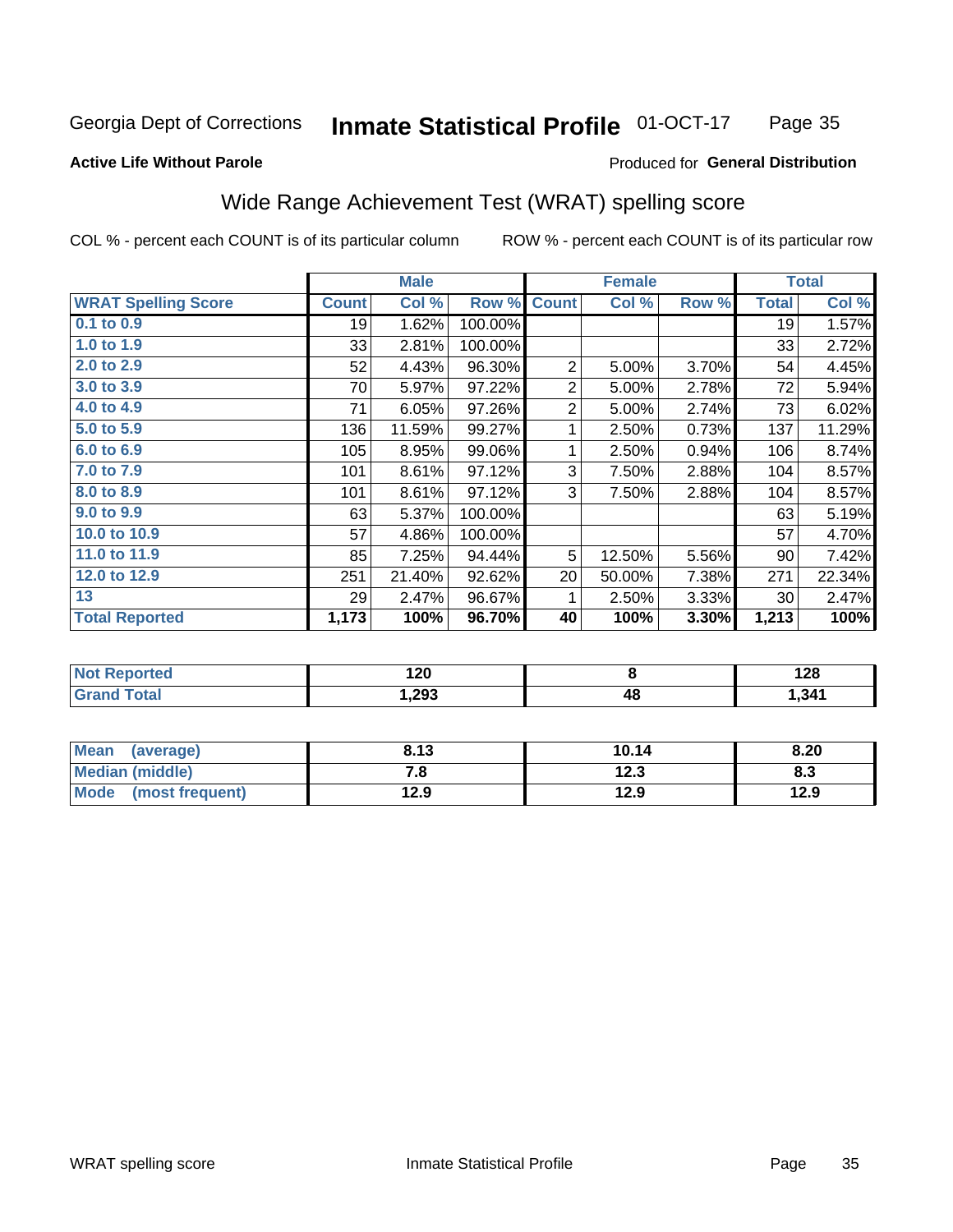## Inmate Statistical Profile 01-OCT-17 Page 36

#### **Active Life Without Parole**

#### Produced for General Distribution

## Current / last mental health treatment level

COL % - percent each COUNT is of its particular column

|                                    |              | <b>Male</b> |         |              | <b>Female</b> |        |                 | <b>Total</b> |
|------------------------------------|--------------|-------------|---------|--------------|---------------|--------|-----------------|--------------|
| <b>Mental Health Treatment Lev</b> | <b>Count</b> | Col %       | Row %   | <b>Count</b> | Col%          | Row %  | <b>Total</b>    | Col %        |
| 1 No problem at current time       | 254          | 44.48%      | 96.21%  | 10           | 25.00%        | 3.79%  | 264             | 43.21%       |
| 2 Receiving outpatient             | 242          | 42.38%      | 89.63%  | 28           | 70.00%        | 10.37% | 270             | 44.19%       |
| <b>Treatment</b>                   |              |             |         |              |               |        |                 |              |
| 3 Inpatient, moderate              | 62           | 10.86%      | 96.88%  | 2            | 5.00%         | 3.13%  | 64              | 10.47%       |
| <b>Treatment</b>                   |              |             |         |              |               |        |                 |              |
| 4 Inpatient, intensive             | 13           | 2.28%       | 100.00% |              |               |        | 13 <sub>1</sub> | 2.13%        |
| Treatment                          |              |             |         |              |               |        |                 |              |
| <b>Total Evaluated</b>             | 571          | 100%        | 93.45%  | 40           | 100%          | 6.55%  | 611             | 100%         |

| Never had MH evaluation | 700<br>LL |    | 730   |
|-------------------------|-----------|----|-------|
| Total                   | 293. ،    | 48 | 341.ا |

| <b>Median (middle)</b>         | <b>Receiving outpatient</b><br>treatment | <b>Receiving outpatient</b><br>treatment | <b>Receiving</b><br>outpatient<br>treatment |
|--------------------------------|------------------------------------------|------------------------------------------|---------------------------------------------|
| <b>Mode</b><br>(most frequent) | No problem at current time               | <b>Receiving outpatient</b><br>treatment | Receiving<br>outpatient<br>treatment        |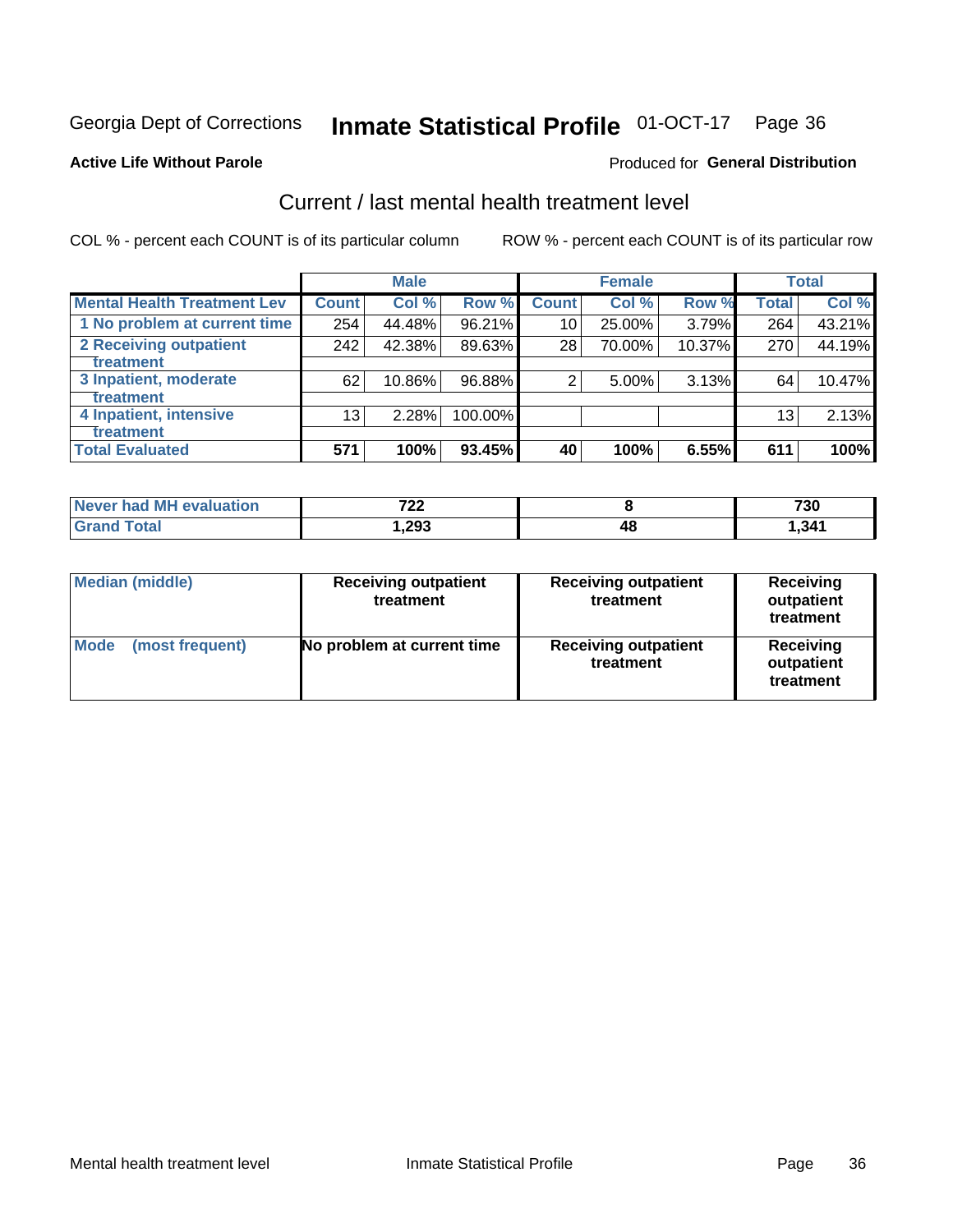#### **Inmate Statistical Profile 01-OCT-17** Page 37

#### **Active Life Without Parole**

#### Produced for General Distribution

## PULHESDWIT medical scale - 'P' overall condition ('P'hysical)

COL % - percent each COUNT is of its particular column

|                                  |                | <b>Male</b> |             |    | <b>Female</b> |       |              | <b>Total</b> |
|----------------------------------|----------------|-------------|-------------|----|---------------|-------|--------------|--------------|
| 'P' Overall Condition            | Count l        | Col %       | Row % Count |    | Col %         | Row % | <b>Total</b> | Col %        |
| 1 No medical illness             | 884            | 74.92%      | 97.25%      | 25 | 53.19%        | 2.75% | 909          | 74.08%       |
| 2 Well-controlled chronic        | 273            | 23.14%      | 92.86%      | 21 | 44.68%        | 7.14% | 294          | 23.96%       |
| <b>illness</b>                   |                |             |             |    |               |       |              |              |
| 3 Poorly-controlled chronic      | 21             | 1.78%       | 95.45%      |    | 2.13%         | 4.55% | 22           | 1.79%        |
| <b>illness</b>                   |                |             |             |    |               |       |              |              |
| 4 Significant problems requiring | $\overline{2}$ | 0.17%       | 100.00%     |    |               |       | 2            | 0.16%        |
| special housing                  |                |             |             |    |               |       |              |              |
| <b>Total Reported</b>            | 1,180          | 100%        | 96.17%      | 47 | 100%          | 3.83% | 1,227        | 100%         |

|       | $\overline{ }$<br>. . |    | 44               |
|-------|-----------------------|----|------------------|
| _____ | ,293                  | 48 | .34 <sup>4</sup> |

| <b>Mode</b> | (most frequent) | 1 No medical illness | 1 No medical illness | 1 No medical<br>illness |
|-------------|-----------------|----------------------|----------------------|-------------------------|
|-------------|-----------------|----------------------|----------------------|-------------------------|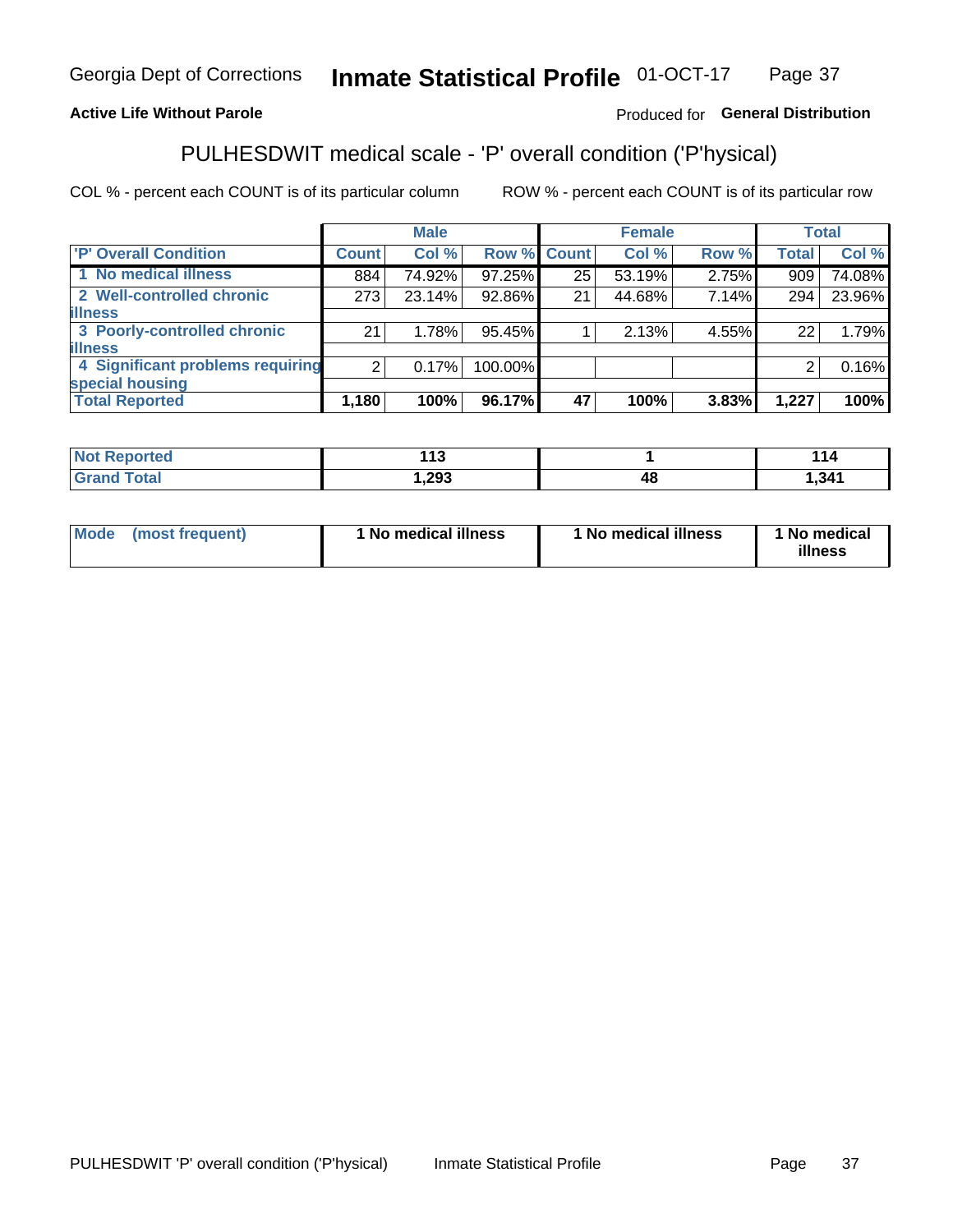#### **Active Life Without Parole**

#### Produced for General Distribution

## PULHESDWIT medical scale - 'U' upper body

COL % - percent each COUNT is of its particular column

|                              |              | <b>Male</b> |         |              | <b>Female</b> |       |              | <b>Total</b> |
|------------------------------|--------------|-------------|---------|--------------|---------------|-------|--------------|--------------|
| <b>'U' Upper Body</b>        | <b>Count</b> | Col %       | Row %   | <b>Count</b> | Col %         | Row % | <b>Total</b> | Col %        |
| 1 Upper bones, joints,       | 1,119        | 94.91%      | 96.30%  | 43           | 91.49%        | 3.70% | 1,162        | 94.78%       |
| muscles all OK               |              |             |         |              |               |       |              |              |
| 2 One or both arms minimally | 52           | 4.41%       | 92.86%  | 4            | 8.51%         | 7.14% | 56           | 4.57%        |
| limited                      |              |             |         |              |               |       |              |              |
| 3 One or both arms           |              | 0.59%       | 100.00% |              |               |       |              | 0.57%        |
| <b>moderately limited</b>    |              |             |         |              |               |       |              |              |
| 4 One arm disabled,          |              | 0.08%       | 100.00% |              |               |       |              | 0.08%        |
| paralyzed, or amputated      |              |             |         |              |               |       |              |              |
| <b>Total Reported</b>        | 1,179        | 100%        | 96.17%  | 47           | 100%          | 3.83% | 1,226        | 100%         |

| <b>Not Reported</b>  | - 19 |    | AA<br>. |
|----------------------|------|----|---------|
| <b>Total</b><br>Grar | ,293 | 4٤ | 1,341   |

| Mode | (most frequent) | 1 Upper bones, joints,<br>muscles all OK | 1 Upper bones, joints,<br>muscles all OK | 1 Upper bones,<br>ljoints, muscles all<br>OK |
|------|-----------------|------------------------------------------|------------------------------------------|----------------------------------------------|
|------|-----------------|------------------------------------------|------------------------------------------|----------------------------------------------|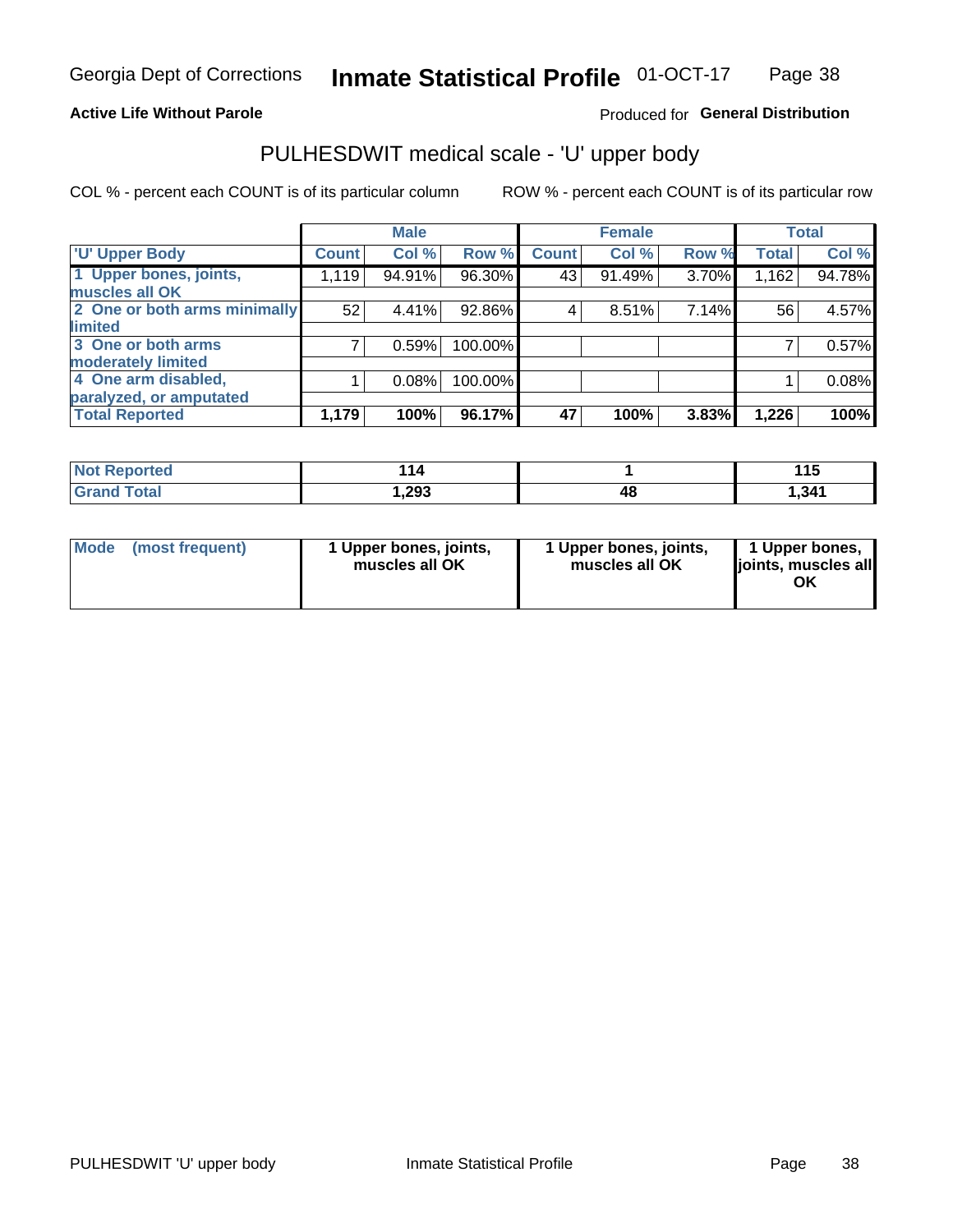#### **Active Life Without Parole**

#### Produced for General Distribution

## PULHESDWIT medical scale - 'L' lower body

COL % - percent each COUNT is of its particular column

|                                |              | <b>Male</b> |         |              | <b>Female</b> |       |              | <b>Total</b> |
|--------------------------------|--------------|-------------|---------|--------------|---------------|-------|--------------|--------------|
| 'L' Lower Body                 | <b>Count</b> | Col %       | Row %   | <b>Count</b> | Col %         | Row % | <b>Total</b> | Col %        |
| 1 Lower bones, joints,         | 1,025        | 86.94%      | 96.33%  | 39           | 82.98%        | 3.67% | 1,064        | 86.79%       |
| muscles all OK                 |              |             |         |              |               |       |              |              |
| 2 One or both legs minimally   | 137          | 11.62%      | 95.14%  | 7            | 14.89%        | 4.86% | 144          | 11.75%       |
| limited                        |              |             |         |              |               |       |              |              |
| 3 One or both legs             | 13           | 1.10%       | 92.86%  |              | 2.13%         | 7.14% | 14           | 1.14%        |
| moderately limited             |              |             |         |              |               |       |              |              |
| 4 One leg disabled, paralyzed, | 4            | 0.34%       | 100.00% |              |               |       | 4            | 0.33%        |
| or amputated                   |              |             |         |              |               |       |              |              |
| <b>Total Reported</b>          | 1,179        | 100%        | 96.17%  | 47           | 100%          | 3.83% | 1,226        | 100.0%       |

| <b>Not Reported</b> | 14     |    | 44 F<br>. |
|---------------------|--------|----|-----------|
| <b>Grand Total</b>  | 293, ، | 48 | 341.ا     |

| Mode | (most frequent) | 1 Lower bones, joints,<br>muscles all OK | 1 Lower bones, joints,<br>muscles all OK | 1 Lower bones,<br>ljoints, muscles all<br>OK |
|------|-----------------|------------------------------------------|------------------------------------------|----------------------------------------------|
|------|-----------------|------------------------------------------|------------------------------------------|----------------------------------------------|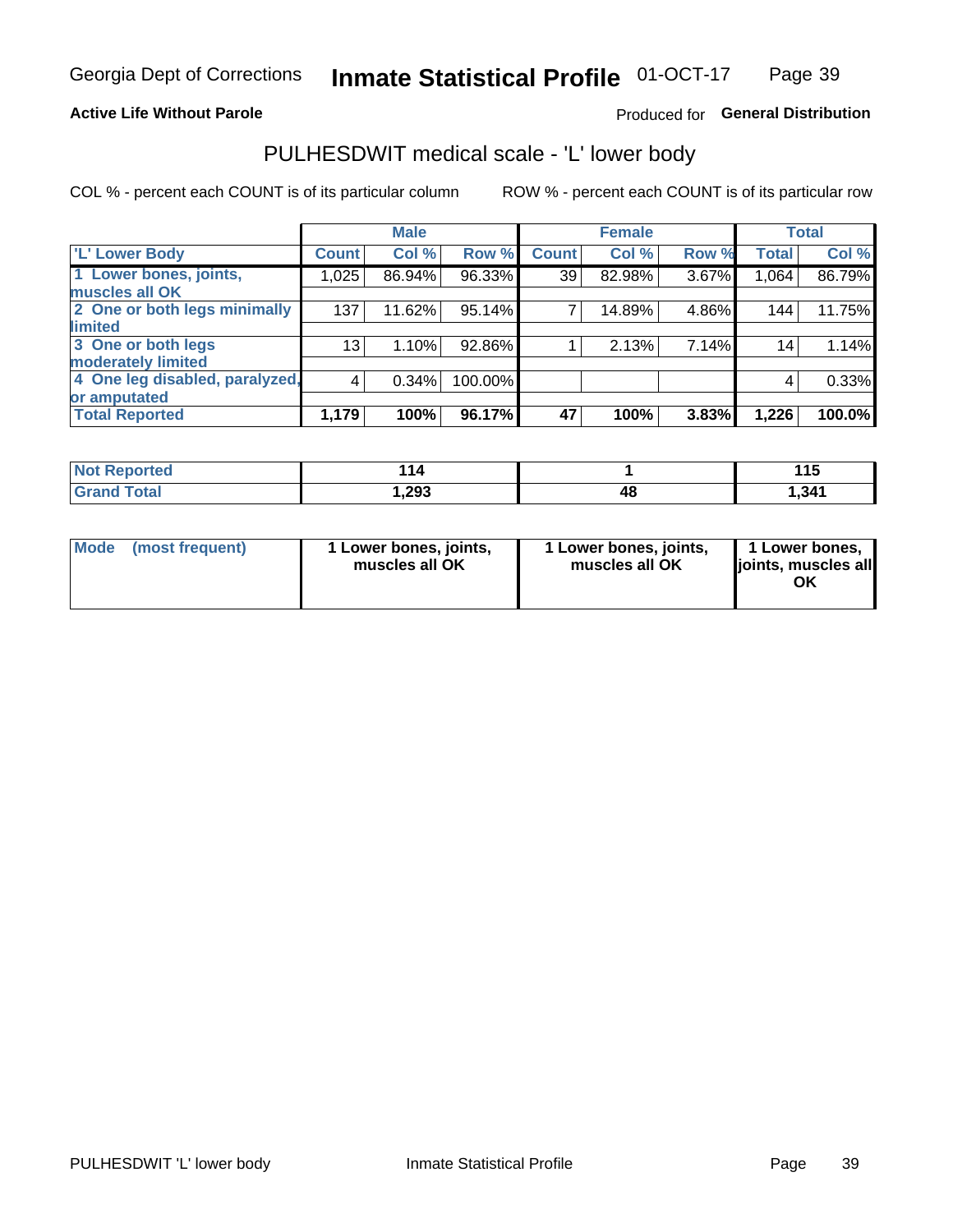#### **Active Life Without Parole**

#### Produced for General Distribution

### PULHESDWIT medical scale - 'H' hearing

COL % - percent each COUNT is of its particular column

|                                                               |                   | <b>Male</b> |             |    | <b>Female</b> |       | <b>Total</b> |        |
|---------------------------------------------------------------|-------------------|-------------|-------------|----|---------------|-------|--------------|--------|
| <b>H'</b> Hearing                                             | <b>Count</b>      | Col %       | Row % Count |    | Col%          | Row % | <b>Total</b> | Col %  |
| 1 Normal hearing both ears                                    | .160 <sup>†</sup> | 98.72%      | 96.11%      | 47 | 100.00%       | 3.89% | 1,207        | 98.77% |
| 2 Some loss in one ear with<br>other OK, or mild loss in both | 11 <sub>1</sub>   | 0.94%       | 100.00%     |    |               |       | 11           | 0.90%  |
| 3 Total loss in one ear with<br>mild loss in other            |                   | 0.34%       | 100.00%     |    |               |       |              | 0.33%  |
| <b>Total Reported</b>                                         | 1,175             | 100%        | 96.15%      | 47 | 100%          | 3.85% | 1,222        | 100%   |

| <b>Not</b>      | 18    |    | 1 4 C       |
|-----------------|-------|----|-------------|
| <b>Reported</b> | __    |    | <u> 1 J</u> |
| <b>Total</b>    | .293, | 4۵ | 1,341       |

| Mode (most frequent) | 1 Normal hearing both ears 1 Normal hearing both ears 1 Normal hearing | both ears |
|----------------------|------------------------------------------------------------------------|-----------|
|                      |                                                                        |           |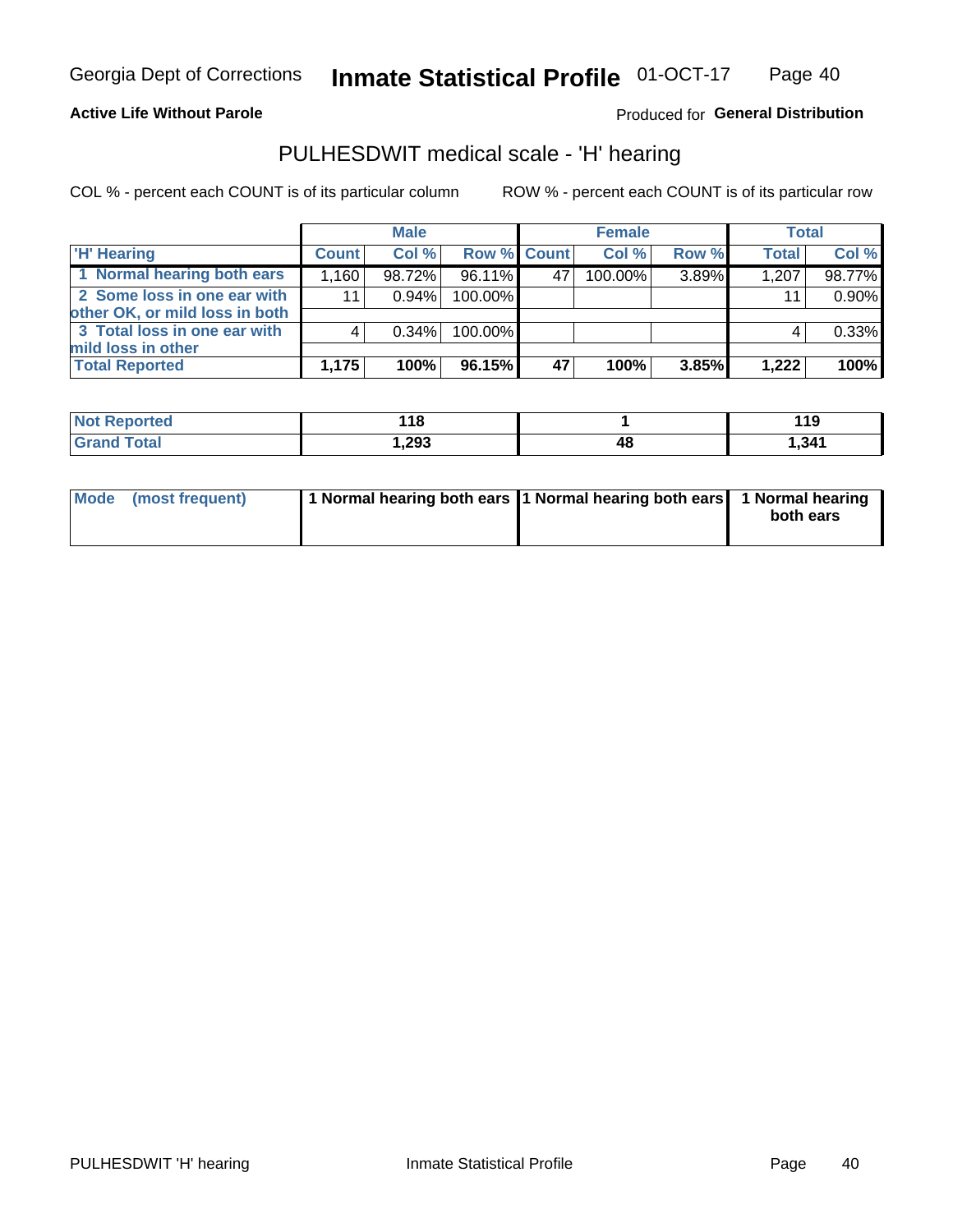#### **Active Life Without Parole**

#### Produced for General Distribution

### PULHESDWIT medical scale - 'E' vision

COL % - percent each COUNT is of its particular column

|                                |              | <b>Male</b> |             |    | <b>Female</b> |       |              | <b>Total</b> |
|--------------------------------|--------------|-------------|-------------|----|---------------|-------|--------------|--------------|
| <b>E' Vision</b>               | <b>Count</b> | Col %       | Row % Count |    | Col %         | Row % | <b>Total</b> | Col %        |
| 1 Correctable to 20/40 in both | 869          | 76.09%      | 97.53%      | 22 | 51.16%        | 2.47% | 891          | 75.19%       |
| eyes                           |              |             |             |    |               |       |              |              |
| 2 Correctable to 20/70 in one  | 251          | 21.98%      | 92.62%      | 20 | 46.51%        | 7.38% | 271          | 22.87%       |
| eye, may be blind in other     |              |             |             |    |               |       |              |              |
| 3 Correctable to 20/200 in one | 20           | 1.75%       | $95.24\%$   |    | 2.33%         | 4.76% | 21           | 1.77%        |
| eye, may be blind in other     |              |             |             |    |               |       |              |              |
| 4 One eye not correctable to   | 2            | 0.18%       | 100.00%     |    |               |       | 2            | 0.17%        |
| 20/200, other may be blind     |              |             |             |    |               |       |              |              |
| <b>Total Reported</b>          | 1,142        | 100%        | $96.37\%$   | 43 | 100%          | 3.63% | 1,185        | 100%         |

| <b>Not Reported</b> | .<br>ט ו |    | 156  |
|---------------------|----------|----|------|
| Total               | ,293     | 48 | .341 |

| Mode (most frequent) | 1 Correctable to 20/40 in both<br>eves | 1 Correctable to 20/40 in   1 Correctable to<br>both eyes | 20/40 in both eyes |
|----------------------|----------------------------------------|-----------------------------------------------------------|--------------------|
|                      |                                        |                                                           |                    |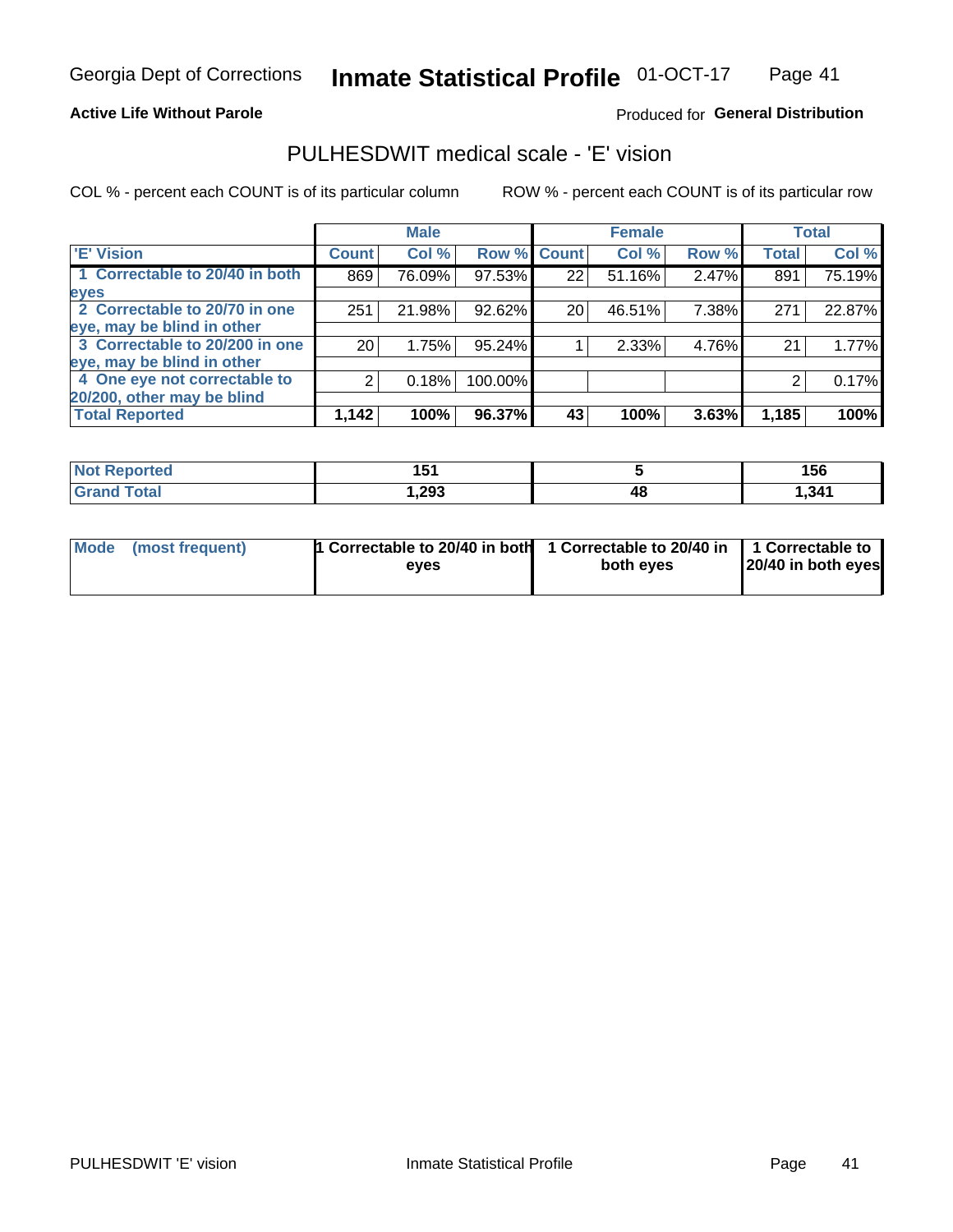#### **Active Life Without Parole**

#### Produced for General Distribution

## PULHESDWIT medical scale - 'S' pSychiatric

COL % - percent each COUNT is of its particular column

|                                        |              | <b>Male</b> |         |             | <b>Female</b> |        |              | <b>Total</b> |
|----------------------------------------|--------------|-------------|---------|-------------|---------------|--------|--------------|--------------|
| 'S' pSychiatric                        | <b>Count</b> | Col %       |         | Row % Count | Col %         | Row %  | <b>Total</b> | Col %        |
| 1 No impairment or disorders           | 1,006        | 82.19%      | 99.02%  | 10          | 29.41%        | 0.98%  | 1,016        | 80.76%       |
| 2 Stable, or in remission, or          | 160          | 13.07%      | 87.43%  | 23          | 67.65%        | 12.57% | 183          | 14.55%       |
| mild impairment or retardation         |              |             |         |             |               |        |              |              |
| 3 Requires moderate inpatient          | 47           | $3.84\%$    | 97.92%  |             | 2.94%         | 2.08%  | 48           | 3.82%        |
| <b>treatment</b>                       |              |             |         |             |               |        |              |              |
| 4 Requires intensive inpatient         | 9            | 0.74%       | 100.00% |             |               |        | 9            | 0.72%        |
| treatment                              |              |             |         |             |               |        |              |              |
| <b>5 Requires Crisis Stabilization</b> | ⌒            | 0.16%       | 100.00% |             |               |        | 2            | 0.16%        |
| Unit (CSU) inpatient care              |              |             |         |             |               |        |              |              |
| <b>Total Reported</b>                  | 1,224        | 100%        | 97.30%  | 34          | 100%          | 2.70%  | 1,258        | 100.0%       |

| <b>Not Reported</b>     | $\epsilon$ | . . | 00    |
|-------------------------|------------|-----|-------|
|                         | ັບ         |     | ია    |
| <b>Total</b><br><b></b> | 1,293      | 47  | , 341 |

| Mode (most frequent) | <b>1 No impairment or disorders</b> 2 Stable, or in remission, 11 No impairment or |                       |           |
|----------------------|------------------------------------------------------------------------------------|-----------------------|-----------|
|                      |                                                                                    | or mild impairment or | disorders |
|                      |                                                                                    | retardation           |           |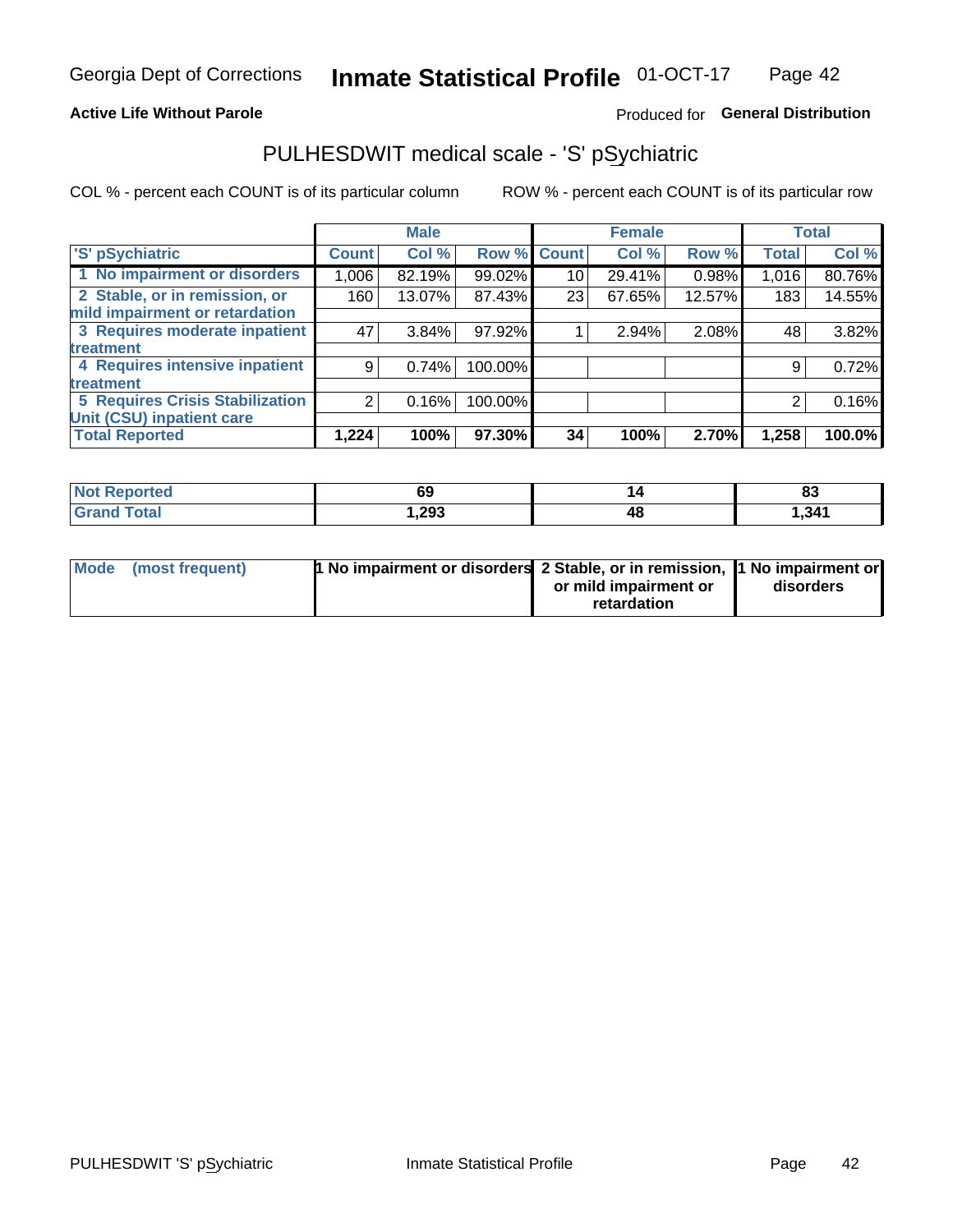#### **Active Life Without Parole**

#### Produced for General Distribution

## PULHESDWIT medical scale - 'D' dental

COL % - percent each COUNT is of its particular column

|                                 |              | <b>Male</b> |         |              | <b>Female</b> |       |              | <b>Total</b> |
|---------------------------------|--------------|-------------|---------|--------------|---------------|-------|--------------|--------------|
| <b>D'</b> Dental                | <b>Count</b> | Col %       | Row %   | <b>Count</b> | Col %         | Row % | <b>Total</b> | Col %        |
| 1 Minimal routine dental health | 828          | 73.73%      | 95.83%  | 36           | 85.71%        | 4.17% | 864          | 74.16%       |
| <b>needs</b>                    |              |             |         |              |               |       |              |              |
| 2 Moderate cavities and/or gum  | 250          | 22.26%      | 98.43%  | 4            | 9.52%         | 1.57% | 254          | 21.80%       |
| disease                         |              |             |         |              |               |       |              |              |
| 3 Extensive gum disease         | 44           | 3.92%       | 95.65%  | ⌒            | 4.76%         | 4.35% | 46           | 3.95%        |
| and/or widespread decay         |              |             |         |              |               |       |              |              |
| 4 Urgent need for dental        |              | 0.09%       | 100.00% |              |               |       |              | 0.09%        |
| <b>services</b>                 |              |             |         |              |               |       |              |              |
| <b>Total Reported</b>           | 1,123        | 100%        | 96.39%  | 42           | 100%          | 3.61% | 1,165        | 100%         |

| <b>Not Reported</b> | 17M  |    | ---  |
|---------------------|------|----|------|
| Total               | ,293 | 48 | .341 |

| <b>Mode</b> | (most frequent) | <b>Minimal routine dental</b><br>health needs | 1 Minimal routine dental   1 Minimal routine  <br>health needs | dental health<br>needs |
|-------------|-----------------|-----------------------------------------------|----------------------------------------------------------------|------------------------|
|-------------|-----------------|-----------------------------------------------|----------------------------------------------------------------|------------------------|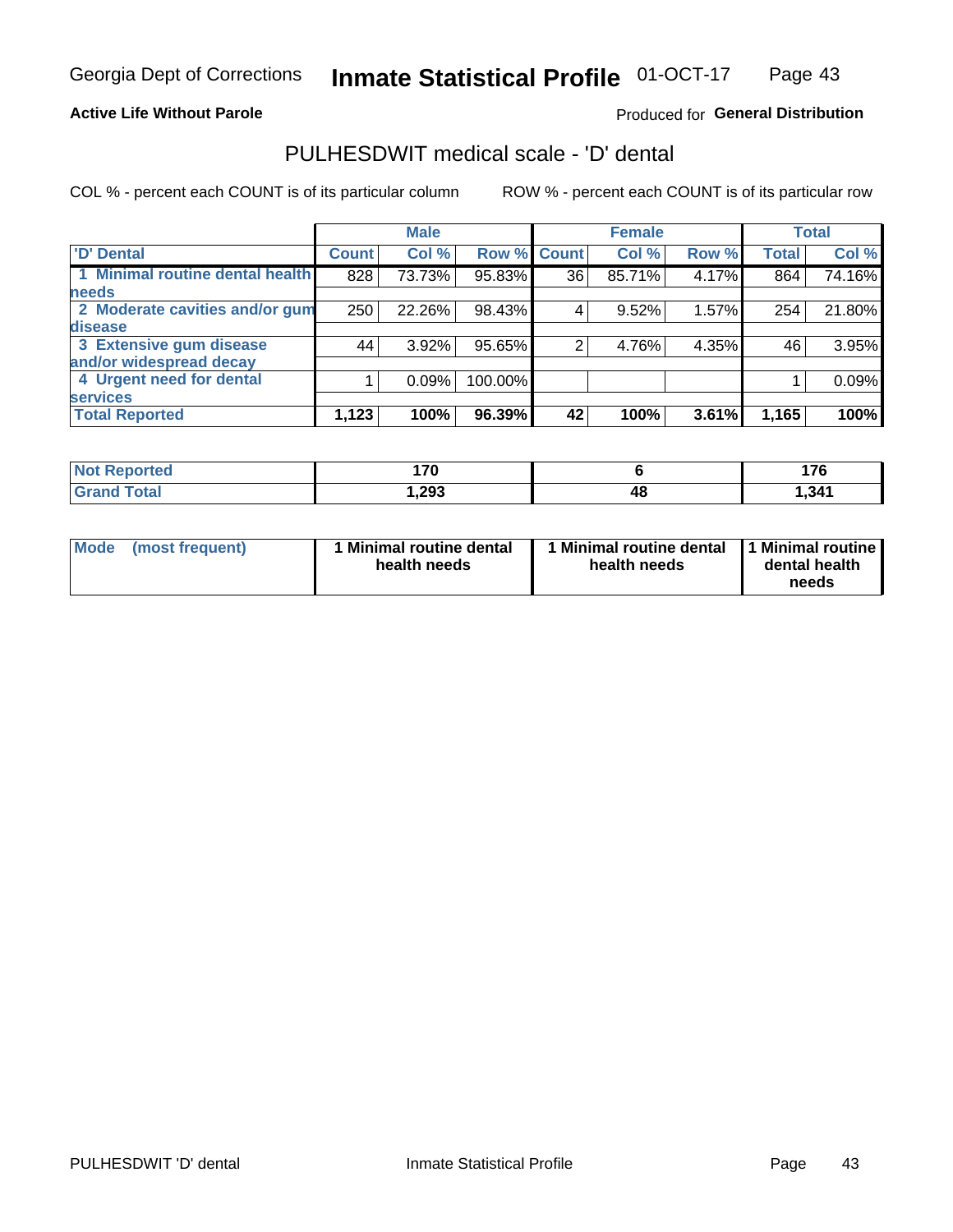#### **Active Life Without Parole**

#### Produced for General Distribution

### PULHESDWIT medical scale - 'W' work ability

COL % - percent each COUNT is of its particular column

|                                 |              | <b>Male</b> |         |             | <b>Female</b> |       |              | <b>Total</b> |
|---------------------------------|--------------|-------------|---------|-------------|---------------|-------|--------------|--------------|
| <b>W' work ability</b>          | <b>Count</b> | Col %       |         | Row % Count | Col %         | Row % | <b>Total</b> | Col %        |
| 1 Unrestricted work or activity | 979          | 82.97%      | 96.83%  | 32          | 68.09%        | 3.17% | 1,011        | 82.40%       |
| 2 Minor restrictions on type of | 156          | 13.22%      | 91.23%  | 15          | 31.91%        | 8.77% | 171          | 13.94%       |
| <b>work</b>                     |              |             |         |             |               |       |              |              |
| 3 Moderate restrictions on type | 27           | 2.29%       | 100.00% |             |               |       | 27           | 2.20%        |
| lof work                        |              |             |         |             |               |       |              |              |
| 4 Major restrictions on type of | 15           | 1.27%       | 100.00% |             |               |       | 15           | 1.22%        |
| <b>work</b>                     |              |             |         |             |               |       |              |              |
| 5 Cannot work under any         | 3            | 0.25%       | 100.00% |             |               |       | 3            | 0.24%        |
| <b>circumstances</b>            |              |             |         |             |               |       |              |              |
| <b>Total Reported</b>           | 1,180        | 100%        | 96.17%  | 47          | 100%          | 3.83% | 1,227        | 100%         |

| <b>Not Reported</b>         | 442<br>. |    |       |
|-----------------------------|----------|----|-------|
| <b>Total</b><br><b>Cron</b> | 293, ا   | 4č | 1,341 |

| Mode (most frequent) | 1 Unrestricted work or | 1 Unrestricted work or | 1 Unrestricted   |
|----------------------|------------------------|------------------------|------------------|
|                      | activity               | activity               | work or activity |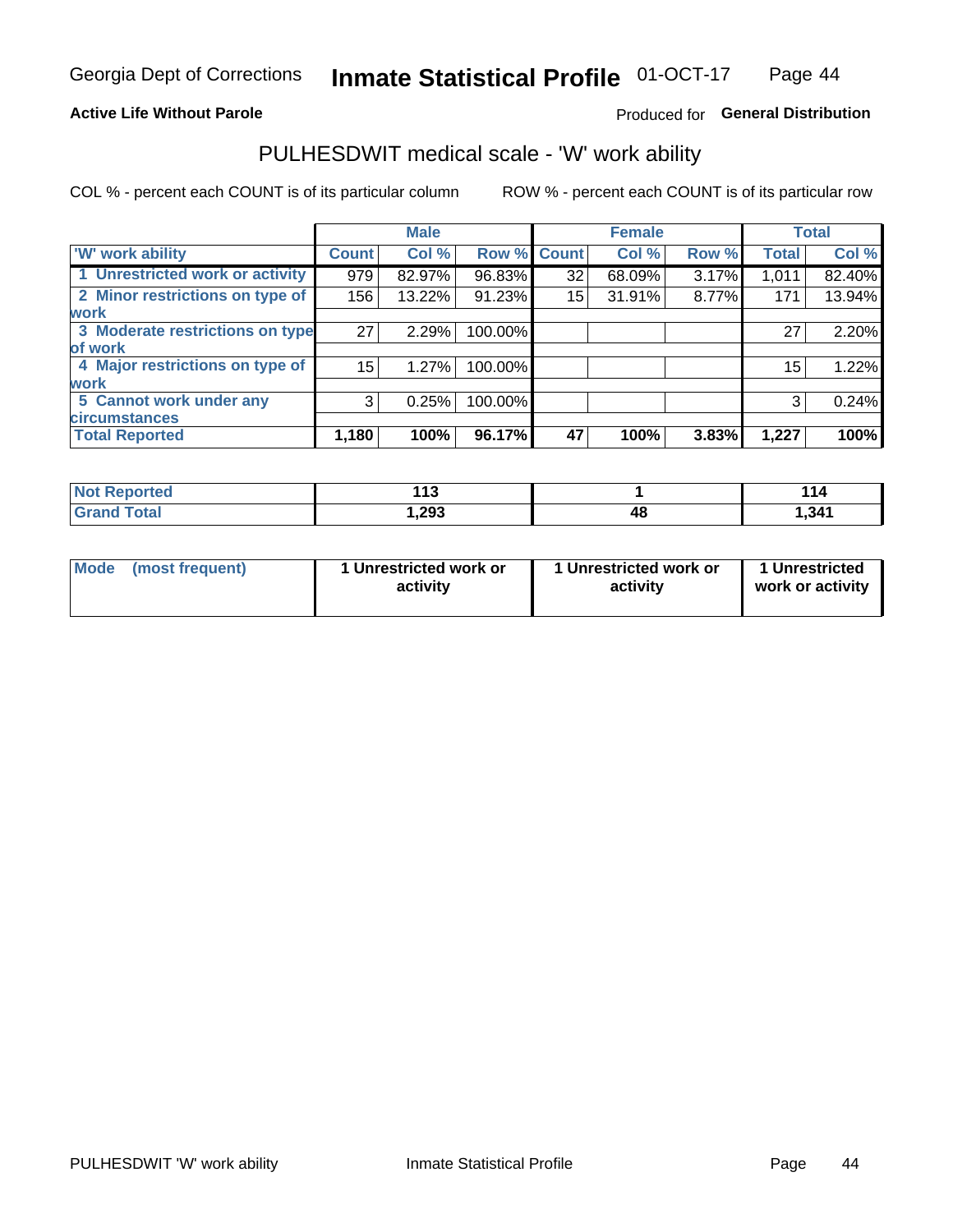#### **Active Life Without Parole**

#### Produced for General Distribution

## PULHESDWIT medical scale - 'I' impairment

COL % - percent each COUNT is of its particular column ROW % - percent each COUNT is of its particular row

|                                                       |              | <b>Male</b> |             |    | <b>Female</b> |       |              | <b>Total</b> |
|-------------------------------------------------------|--------------|-------------|-------------|----|---------------|-------|--------------|--------------|
| <b>T' Impairment</b>                                  | <b>Count</b> | Col %       | Row % Count |    | Col %         | Row % | <b>Total</b> | Col %        |
| 1 No impairments or<br>disabilities                   | 1,166        | 98.90%      | 96.13%      | 47 | 100.00%       | 3.87% | 1,213        | 98.94%       |
| 2 Wheelchair-bound but<br>otherwise OK                | 6            | 0.51%       | 100.00%     |    |               |       | 6            | 0.49%        |
| <b>3 Needs low-level Assisted</b><br>Living (level I) | 2            | 0.17%       | 100.00%     |    |               |       |              | 0.16%        |
| 4 Needs moderate Assisted<br>Living (level II)        | 3            | 0.25%       | 100.00%     |    |               |       | 3            | 0.24%        |
| <b>5 Needs maximal Assisted</b><br>Living (level III) | 2            | 0.17%       | 100.00%     |    |               |       | 2            | 0.16%        |
| <b>Total Reported</b>                                 | 1,179        | 100%        | 96.17%      | 47 | 100%          | 3.83% | 1,226        | 100%         |

| orted       | 44<br>14 |    | <b>44F</b><br>. |
|-------------|----------|----|-----------------|
| <b>otal</b> | 1,293    | łС | 341,ا           |

| Mode | (most frequent) | 1 No impairments or<br>disabilities | 1 No impairments or<br>disabilities | 1 No impairments<br>or disabilities |
|------|-----------------|-------------------------------------|-------------------------------------|-------------------------------------|
|------|-----------------|-------------------------------------|-------------------------------------|-------------------------------------|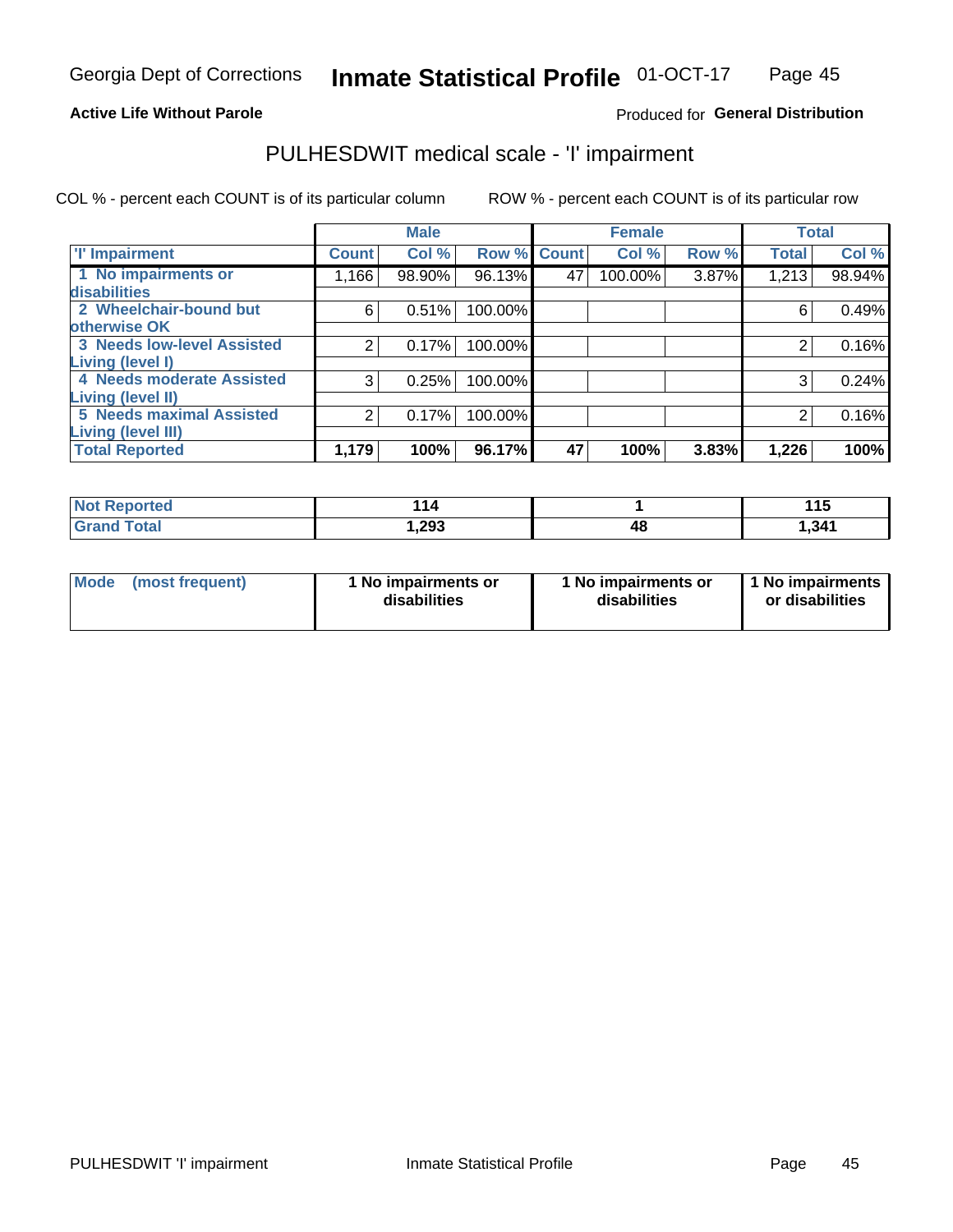#### **Active Life Without Parole**

#### Produced fo General Distribution

## PULHESDWIT medical scale - 'T' transportability

COL % - percent each COUNT is of its particular column

|                             |              | <b>Male</b> |             |    | <b>Female</b> |       |              | <b>Total</b> |
|-----------------------------|--------------|-------------|-------------|----|---------------|-------|--------------|--------------|
| <b>T' Transportability</b>  | <b>Count</b> | Col %       | Row % Count |    | Col %         | Row % | <b>Total</b> | Col %        |
| 1 Can be transported in any | 1,181        | 99.49%      | 96.17%      | 47 | 100.00%       | 3.83% | 1,228        | 99.51%       |
| ordinary approved vehicle   |              |             |             |    |               |       |              |              |
| 2 Wheelchair-bound, not     |              | 0.25%       | 100.00%     |    |               |       |              | 0.24%        |
| needing special vehicle     |              |             |             |    |               |       |              |              |
| 5 Requires ambulance        |              | 0.25%       | 100.00%     |    |               |       |              | 0.24%        |
| transport                   |              |             |             |    |               |       |              |              |
| <b>Total Reported</b>       | 1,187        | 100%        | 96.19%      | 47 | 100%          | 3.81% | 1,234        | 100%         |

| eported | 106    |    | 107   |
|---------|--------|----|-------|
|         | 293, ا | 4Ł | 1,341 |

| Mode (most frequent) | 1 Can be transported in any 1 Can be transported in any | ordinary approved vehicle   ordinary approved vehicle   transported in any | 1 Can be<br>ordinary approved<br>vehicle |
|----------------------|---------------------------------------------------------|----------------------------------------------------------------------------|------------------------------------------|
|                      |                                                         |                                                                            |                                          |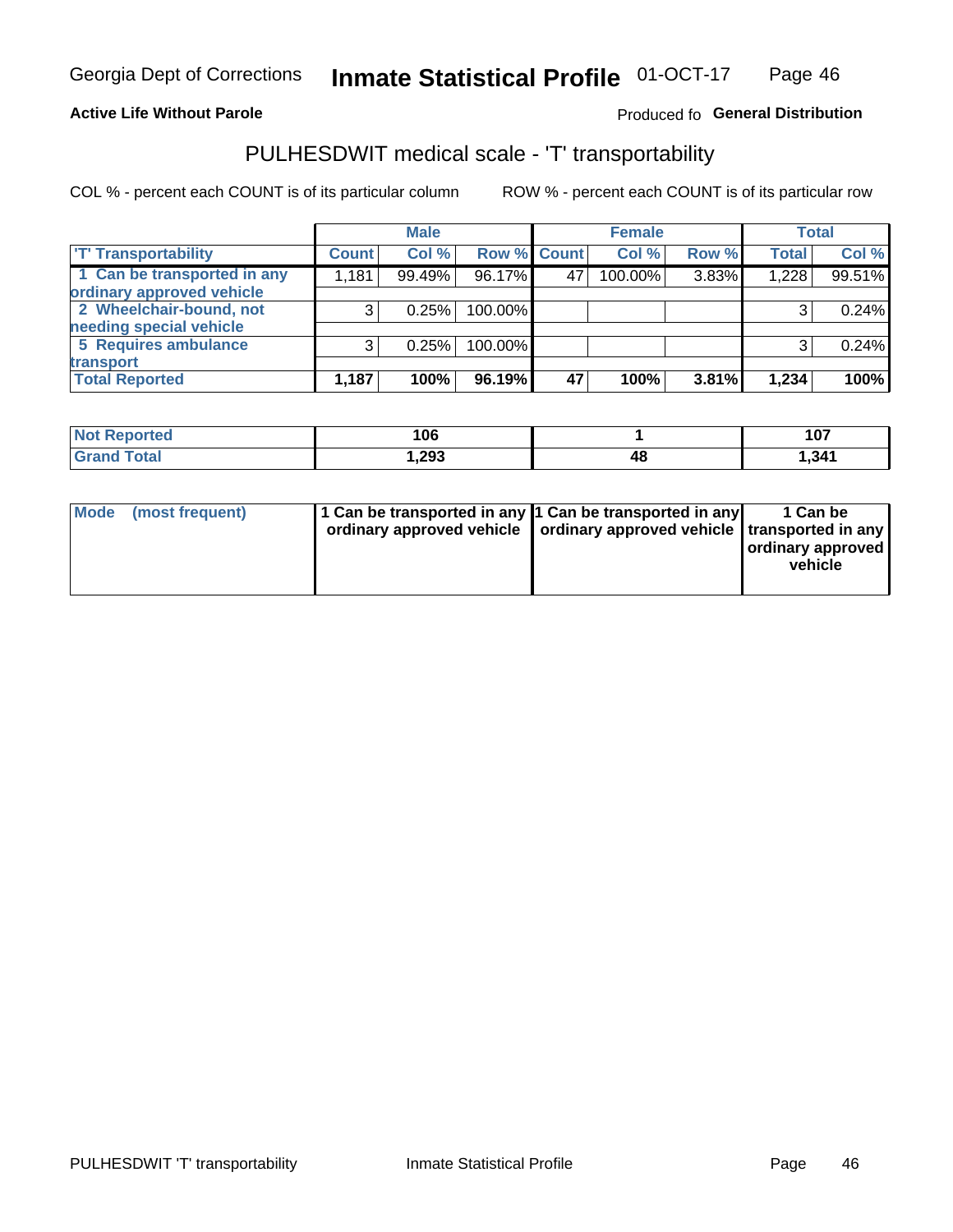#### **Inmate Statistical Profile 01-OCT-17** Page 47

#### **Active Life Without Parole**

#### Produced for General Distribution

### Number of prior Georgia incarcerations

COL % - percent each COUNT is of its particular column

|                                       |              | <b>Male</b> |                    |    | <b>Female</b> |       |       | <b>Total</b> |
|---------------------------------------|--------------|-------------|--------------------|----|---------------|-------|-------|--------------|
| <b>Num of Prior GA Incarcerations</b> | <b>Count</b> | Col %       | <b>Row % Count</b> |    | Col %         | Row % | Total | Col %        |
|                                       | 655          | 50.66%      | 94.65%             | 37 | 77.08%        | 5.35% | 692   | 51.60%       |
|                                       | 252          | 19.49%      | 98.05%             | 5  | 10.42%        | 1.95% | 257   | 19.16%       |
|                                       | 161          | 12.45%      | 98.17%             | 3  | 6.25%         | 1.83% | 164   | 12.23%       |
| 3                                     | 105          | 8.12%       | 98.13%             | 2  | 4.17%         | 1.87% | 107   | 7.98%        |
| 4                                     | 59           | 4.56%       | 100.00%            |    |               |       | 59    | 4.40%        |
| 5                                     | 37           | 2.86%       | 100.00%            |    |               |       | 37    | 2.76%        |
| <b>More Than 5</b>                    | 24           | 1.86%       | 96.00%             |    | 2.08%         | 4.00% | 25    | 1.86%        |
| <b>Total Reported</b>                 | 1,293        | 100%        | 96.42%             | 48 | 100%          | 3.58% | 1,341 | 100%         |

| orted<br><b>NI</b>              |       |    |       |
|---------------------------------|-------|----|-------|
| <b>otal</b><br>$\mathbf{v}$ and | .293. | ΔЭ | 1,341 |

| Mean (average)         | 1 1 2 | 4444 |
|------------------------|-------|------|
| <b>Median (middle)</b> |       |      |
| Mode (most frequent)   |       |      |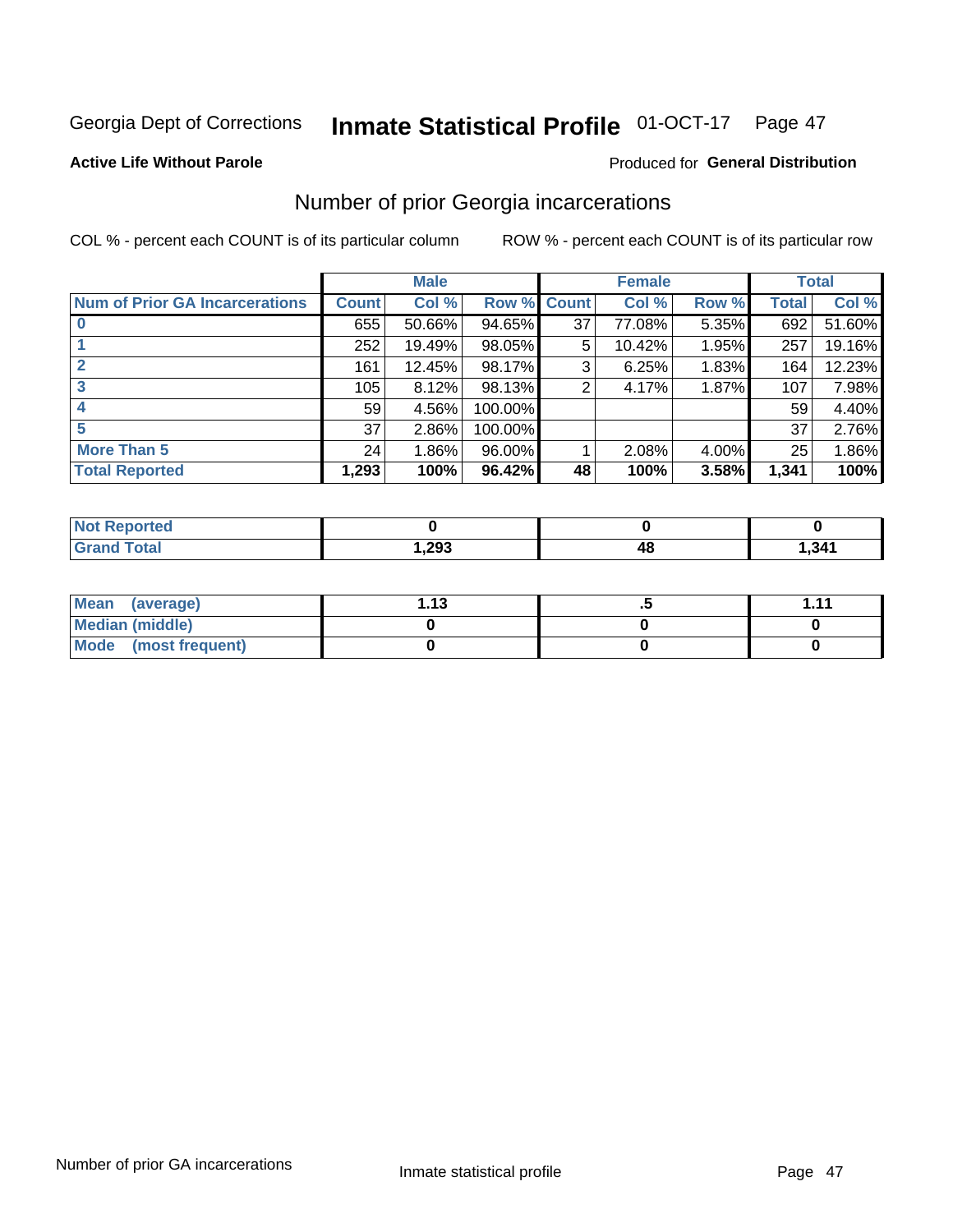#### **Inmate Statistical Profile 01-OCT-17** Page 48

**Active Life Without Parole** 

Produced for General Distribution

#### Prison sentence in years

COL % - percent each COUNT is of its particular column

ROW % - percent each COUNT is of its particular row

|                                 | <b>Male</b>  |        |                    | <b>Female</b> |         |       | <b>Total</b>       |        |
|---------------------------------|--------------|--------|--------------------|---------------|---------|-------|--------------------|--------|
| <b>Prison Sentence In Years</b> | <b>Count</b> | Col %  | <b>Row % Count</b> |               | Col %   | Row % | Total <sub>1</sub> | Col %  |
| Life Without Parole             | .289         | 99.69% | 96.41%             | 48            | 100.00% | 3.59% | 1.337              | 99.70% |
| <b>Death</b>                    |              | 0.23%  | 100.00%            |               |         |       |                    | 0.22%  |
| <b>Youthful Offenders</b>       |              | 0.08%  | 100.00%            |               |         |       |                    | 0.07%  |
| <b>Total Reported</b>           | 1,293        | 100%   | 96.42%             | 48            | 100%    | 3.58% | 1,341              | 100%   |

| Reported     |        |    |        |
|--------------|--------|----|--------|
| <b>Total</b> | 293. ا | 48 | 341. ا |

#### **Determinate (numeric) sentences only**

**Mean** (average)

All sentences (including determinate), with life, life without parole, and death sentences figured at 45 years

| l Mea | --     | --     |  |
|-------|--------|--------|--|
| апе   | $\sim$ | $\sim$ |  |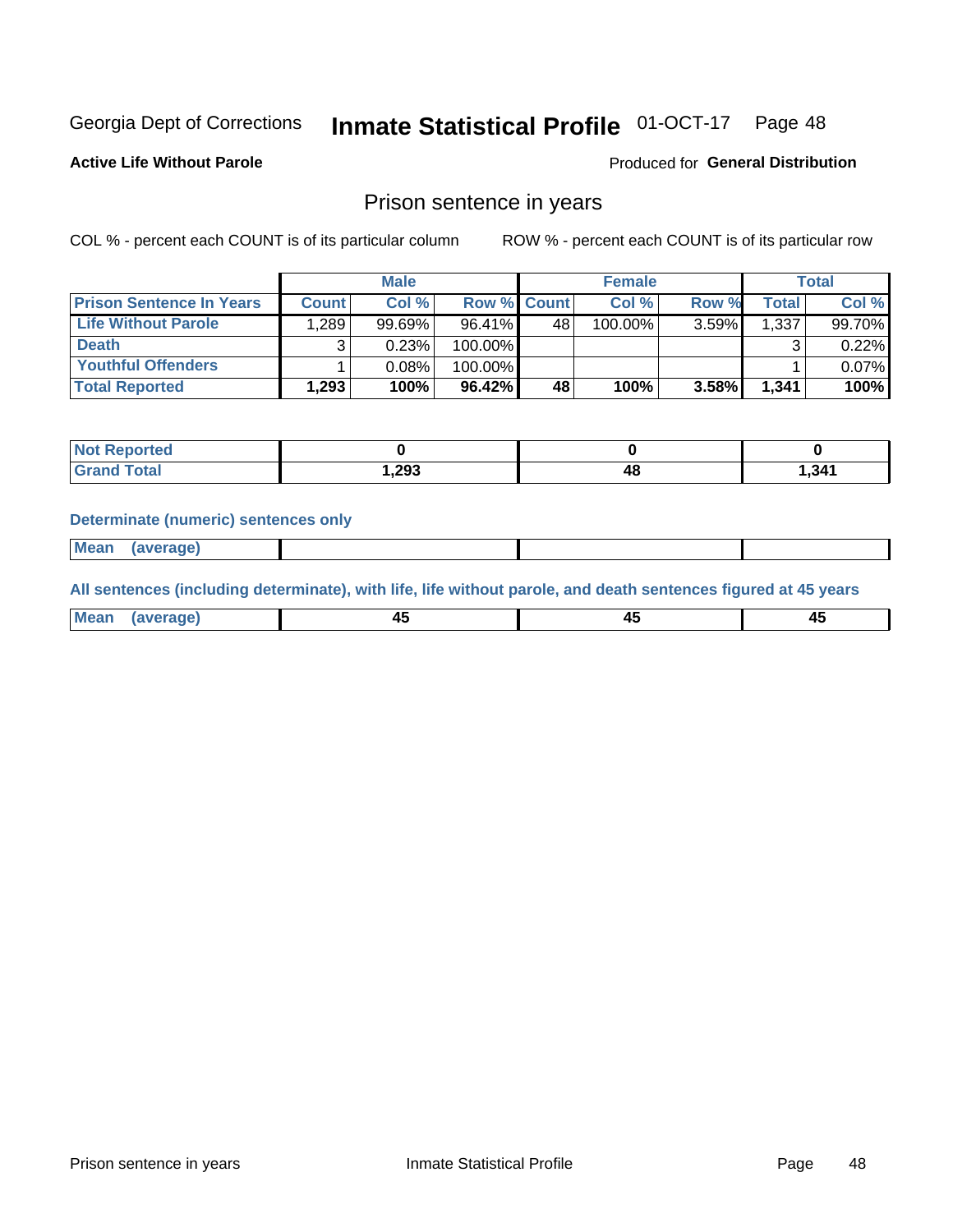#### Georgia Dept of Corrections Inmate Statistical Profile 01-OCT-17 Page 49

#### **Active Life Without Parole**

#### Produced for General Distribution

### Primary offense, broken out into felonies vs misdemeanors

COL % - percent each COUNT is of its particular column

|                                  | <b>Male</b>  |         |                    | <b>Female</b> |         |          | Total   |         |
|----------------------------------|--------------|---------|--------------------|---------------|---------|----------|---------|---------|
| <b>Felonies and Misdemeanors</b> | <b>Count</b> | Col%    | <b>Row % Count</b> |               | Col%    | Row %    | Total i | Col %   |
| <b>Felonies</b>                  | .286'        | 100.00% | 96.55%             | 46 l          | 100.00% | $3.45\%$ | 1,332   | 100.00% |
| <b>Total Reported</b>            | .286         | 100%    | 96.55%             | 46            | 100%    | 3.45%    | 1,332   | 100%    |

| <b>Not Reported</b>   |          |      |       |
|-----------------------|----------|------|-------|
| Total<br><b>Grand</b> | . 293, ، | ,288 | 1,341 |

| <b>Mode</b><br>frequent)<br>nies<br>≧ (most tr.<br>. | onies<br>. | lonies<br>енл<br>____ |
|------------------------------------------------------|------------|-----------------------|
|------------------------------------------------------|------------|-----------------------|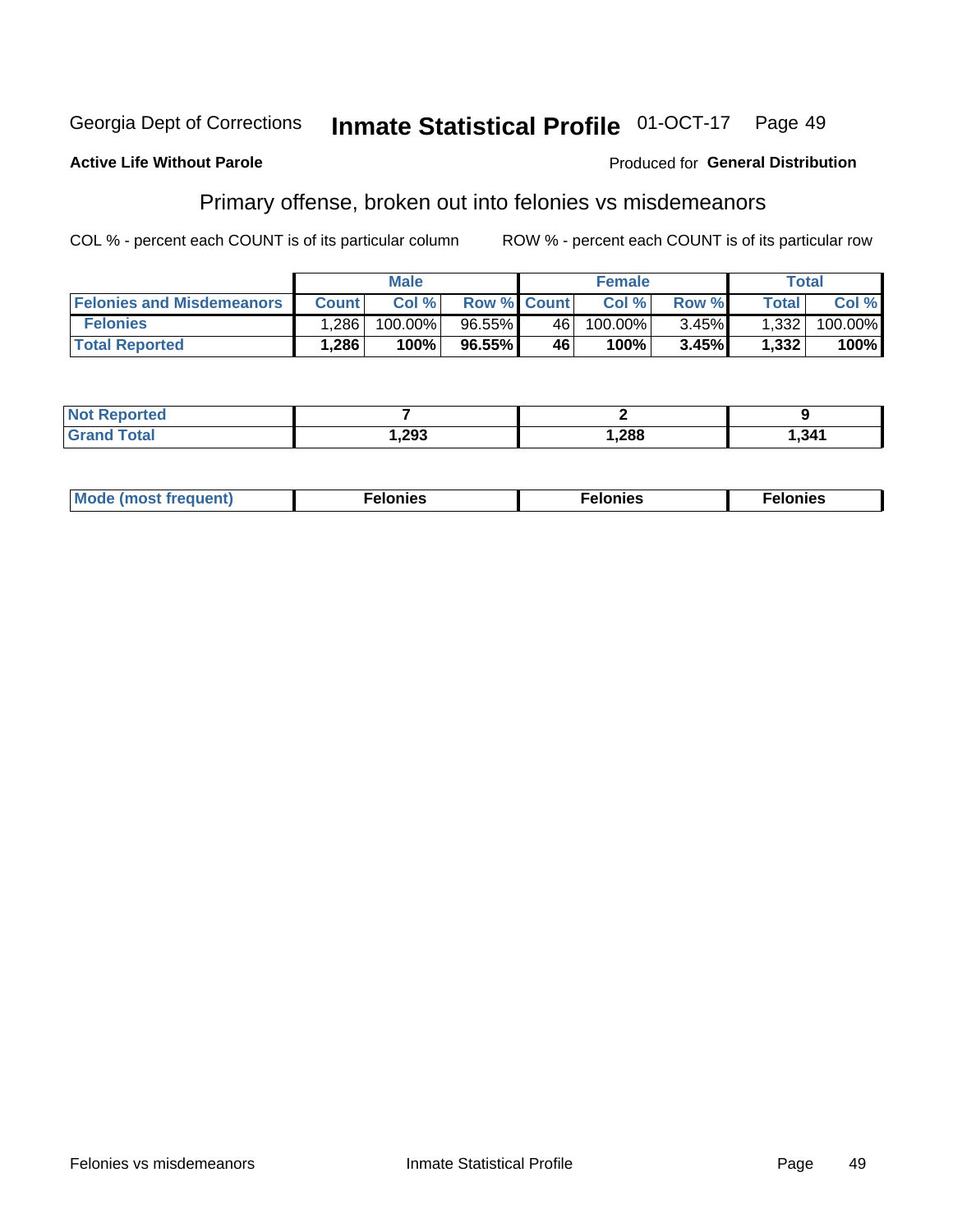#### **Inmate Statistical Profile 01-OCT-17** Page 50

#### **Active Life Without Parole**

#### Produced for General Distribution

### Primary offense, broken out into six broad crime categories

COL % - percent each COUNT is of its particular column

|                         | <b>Male</b>  |        |           | <b>Female</b>      |        |         | <b>Total</b> |         |
|-------------------------|--------------|--------|-----------|--------------------|--------|---------|--------------|---------|
| <b>Crime Categories</b> | <b>Count</b> | Col %  |           | <b>Row % Count</b> | Col %  | Row %   | <b>Total</b> | Col %   |
| <b>Violent</b>          | 1,109        | 85.84% | 95.93%    | 47                 | 97.92% | 4.07%   | 1,156        | 86.27%  |
| <b>Sex Crime</b>        | 173          | 13.39% | 99.43%    |                    | 2.08%  | $.57\%$ | 174          | 12.99%  |
| <b>Drug</b><br>4        | 8            | .62%   | 100.00%   |                    | .00%   |         | 8            | $.60\%$ |
| <b>Other</b><br>6       | 2            | .15%   | 100.00%   |                    | .00%   |         |              | .15%    |
| <b>Total Reported</b>   | 1,292        | 100%   | $96.42\%$ | 48                 | 100%   | 3.58%   | 1,340        | 100%    |

| τeα<br>NO<br>. |             |      |
|----------------|-------------|------|
|                | ററാ<br>دە∡, | 34′. |

| <b>Mode (most frequent)</b> |         |                | --             |
|-----------------------------|---------|----------------|----------------|
|                             | violent | <b>Violent</b> | <b>Violent</b> |
|                             |         |                |                |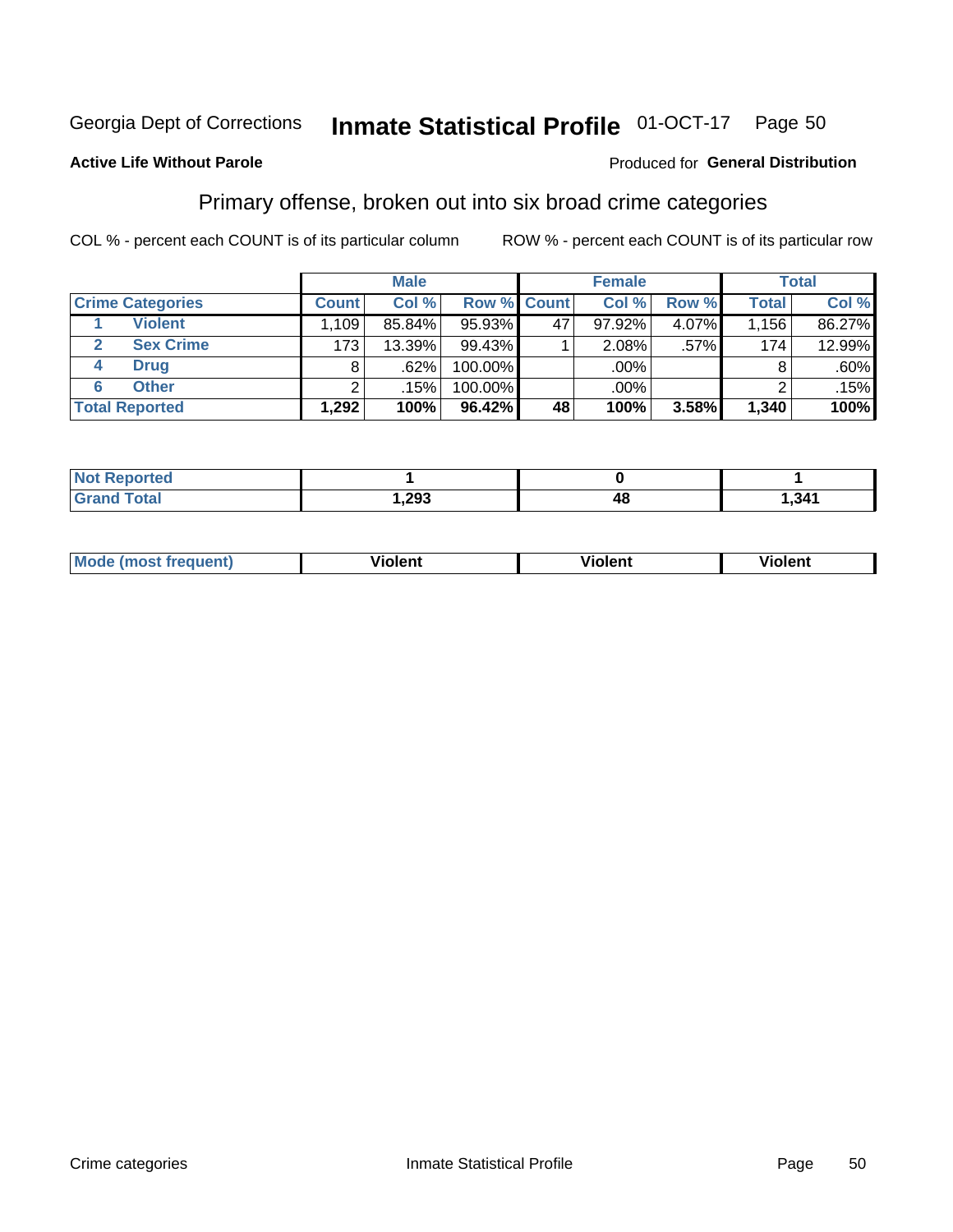#### **Inmate Statistical Profile 01-OCT-17** Page 51

#### **Active Life Without Parole**

#### Produced for General Distribution

## Primary offense, detailed offense code

COL % - percent each COUNT is of its particular column

|                                          |                | <b>Male</b> |         |                | <b>Female</b> |       |                | <b>Total</b> |
|------------------------------------------|----------------|-------------|---------|----------------|---------------|-------|----------------|--------------|
| <b>Primary Offense</b>                   | <b>Count</b>   | Col %       | Row %   | <b>Count</b>   | Col %         | Row % | <b>Total</b>   | Col %        |
| <b>Agg Sex Battery Atmpt (2099)</b>      | 1.             | .08%        | 100.00% |                |               |       | 1              | .07%         |
| <b>Aggrav Child Molestation (2021)</b>   | 26             | 2.01%       | 100.00% |                |               |       | 26             | 1.94%        |
| <b>Aggrav Sexual Battery (2009)</b>      | 7              | .54%        | 100.00% |                |               |       | $\overline{7}$ | .52%         |
| <b>Aggrav Sodomy (2003)</b>              | 8              | .62%        | 100.00% |                |               |       | 8              | .60%         |
| <b>Armed Robbery (1902)</b>              | 150            | 11.61%      | 98.68%  | $\overline{2}$ | 4.17%         | 1.32% | 152            | 11.34%       |
| <b>Child Molestation (2019)</b>          | 6              | .46%        | 100.00% |                |               |       | 6              | .45%         |
| <b>False Imprisonment (1308)</b>         | 1              | .08%        | 100.00% |                |               |       | 1              | .07%         |
| <b>Hijacking Motor Vehicle (1911)</b>    |                | .08%        | 100.00% |                |               |       |                | .07%         |
| Kidnapping (1311)                        | 82             | 6.35%       | 100.00% |                |               |       | 82             | 6.12%        |
| <b>Murder (1101)</b>                     | 873            | 67.57%      | 95.10%  | 45             | 93.75%        | 4.90% | 918            | 68.51%       |
| <b>Poss Firearm Convct Felon</b>         | $\overline{2}$ | .15%        | 100.00% |                |               |       | $\overline{2}$ | .15%         |
| (2914)                                   |                |             |         |                |               |       |                |              |
| Poss Of Cocaine (4022)                   | 1              | .08%        | 100.00% |                |               |       | 1              | .07%         |
| <b>Poss Of Firearm Dur Crime</b>         | 1              | .08%        | 100.00% |                |               |       | 1              | .07%         |
| (2910)<br>Poss W Int Dist Cocaine (4050) |                |             |         |                |               |       |                |              |
|                                          | 1              | .08%        | 100.00% |                |               |       | 1              | .07%         |
| <b>Rape (2001)</b>                       | 125            | 9.67%       | 99.21%  | 1              | 2.08%         | .79%  | 126            | 9.40%        |
| S/D Cocaine (4021)                       |                | .08%        | 100.00% |                |               |       | 1              | .07%         |
| S/D Cont Sub Public (4017)               | 1              | .08%        | 100.00% |                |               |       | 1              | .07%         |
| S/D Cont Sub School (4018)               | 1              | .08%        | 100.00% |                |               |       | 1              | .07%         |
| <b>Traf Cocaine 401+ Gm (4103)</b>       | 2              | .15%        | 100.00% |                |               |       | $\overline{2}$ | .15%         |
| <b>Traf Methamph 28-199 Gm</b>           | 1.             | .08%        | 100.00% |                |               |       |                | $.07\%$      |
| (4140)                                   |                |             |         |                |               |       |                |              |
| <b>Traffick Sexual Servitude (1331)</b>  |                | .08%        | 100.00% |                |               |       |                | .07%         |
| <b>Total Rported</b>                     | 1,292          | 100%        | 96.42%  | 48             | 100%          | 3.58% | 1,340          | 100%         |

| <b>Not Reported</b> |      |    |      |
|---------------------|------|----|------|
| <b>Total</b>        | .293 | 4C | 341, |

| <b>Mode (most frequent)</b> | 1101 Murder | 1101 Murder | 1101 Murder |
|-----------------------------|-------------|-------------|-------------|
|                             |             |             |             |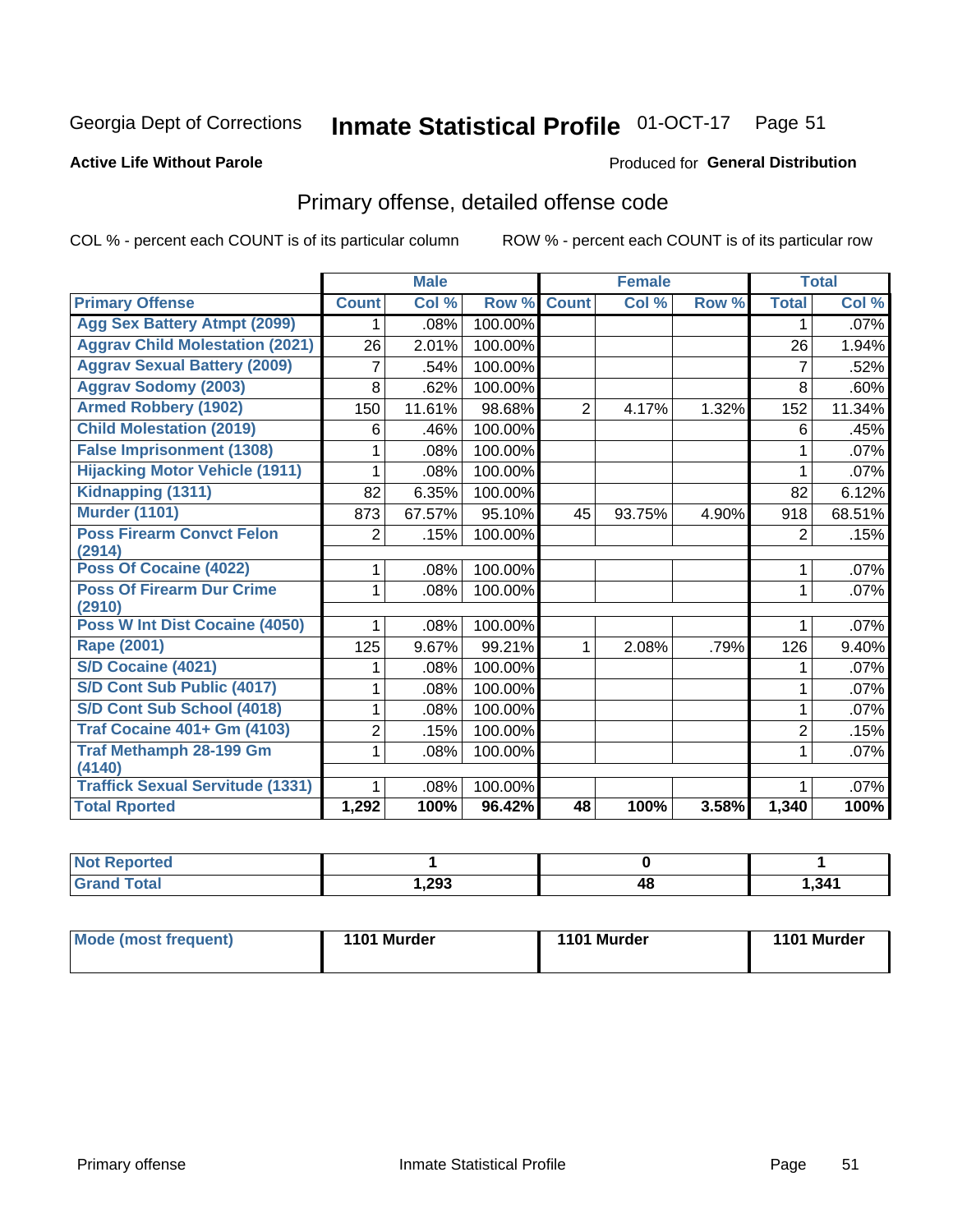## Inmate Statistical Profile 01-OCT-17 Page 52

#### **Active Life Without Parole**

#### Produced for General Distribution

## County of conviction of primary offense

COL % - percent each COUNT is of its particular column

|                                |                | <b>Male</b> |         |                | <b>Female</b> |        |                | <b>Total</b> |
|--------------------------------|----------------|-------------|---------|----------------|---------------|--------|----------------|--------------|
| <b>County of Conviction</b>    | <b>Count</b>   | Col %       | Row %   | <b>Count</b>   | Col %         | Row %  | <b>Total</b>   | Col %        |
| 000<br><b>Unknown</b>          | 7              | .54%        | 77.78%  | $\overline{2}$ | 4.17%         | 22.22% | 9              | .67%         |
| <b>Appling County</b><br>001   | 4              | .31%        | 100.00% |                |               |        | 4              | .30%         |
| <b>Atkinson County</b><br>002  | $\overline{c}$ | .15%        | 100.00% |                |               |        | $\overline{2}$ | .15%         |
| <b>Bacon County</b><br>003     | 4              | .31%        | 100.00% |                |               |        | 4              | .30%         |
| <b>Baker County</b><br>004     | 1              | .08%        | 100.00% |                |               |        | 1              | .07%         |
| <b>Baldwin County</b><br>005   | 4              | .31%        | 100.00% |                |               |        | 4              | .30%         |
| <b>Banks County</b><br>006     | $\overline{c}$ | .15%        | 100.00% |                |               |        | $\overline{2}$ | .15%         |
| <b>Barrow County</b><br>007    | 6              | .46%        | 100.00% |                |               |        | 6              | .45%         |
| <b>Bartow County</b><br>008    | 7              | .54%        | 87.50%  | 1              | 2.08%         | 12.50% | 8              | .60%         |
| <b>Ben Hill County</b><br>009  | 8              | .62%        | 100.00% |                |               |        | 8              | .60%         |
| <b>Berrien County</b><br>010   | $\overline{2}$ | .15%        | 100.00% |                |               |        | $\overline{2}$ | .15%         |
| <b>Bibb County</b><br>011      | 39             | 3.02%       | 95.12%  | $\overline{2}$ | 4.17%         | 4.88%  | 41             | 3.06%        |
| <b>Bleckley County</b><br>012  | 1              | .08%        | 100.00% |                |               |        | 1              | .07%         |
| <b>Brantley County</b><br>013  | $\mathbf{1}$   | .08%        | 100.00% |                |               |        | 1              | .07%         |
| <b>Brooks County</b><br>014    | $\overline{2}$ | .15%        | 100.00% |                |               |        | $\overline{2}$ | .15%         |
| <b>Bryan County</b><br>015     | $\mathbf{1}$   | .08%        | 100.00% |                |               |        | $\mathbf{1}$   | .07%         |
| <b>Bulloch County</b><br>016   | 6              | .46%        | 85.71%  | 1              | 2.08%         | 14.29% | $\overline{7}$ | .52%         |
| <b>Burke County</b><br>017     | 11             | .85%        | 100.00% |                |               |        | 11             | .82%         |
| <b>Butts County</b><br>018     | 5              | .39%        | 100.00% |                |               |        | 5              | .37%         |
| <b>Camden County</b><br>020    | 6              | .46%        | 100.00% |                |               |        | 6              | .45%         |
| <b>Candler County</b><br>021   | 3              | .23%        | 100.00% |                |               |        | 3              | .22%         |
| <b>Carroll County</b><br>022   | 4              | .31%        | 100.00% |                |               |        | 4              | .30%         |
| <b>Catoosa County</b><br>023   | 4              | .31%        | 80.00%  | 1              | 2.08%         | 20.00% | 5              | .37%         |
| <b>Chatham County</b><br>025   | 47             | 3.63%       | 97.92%  | 1              | 2.08%         | 2.08%  | 48             | 3.58%        |
| <b>Chattooga County</b><br>027 | 1              | .08%        | 100.00% |                |               |        | 1              | .07%         |
| <b>Cherokee County</b><br>028  | 5              | .39%        | 100.00% |                |               |        | 5              | .37%         |
| <b>Clarke County</b><br>029    | 22             | 1.70%       | 95.65%  | 1              | 2.08%         | 4.35%  | 23             | 1.72%        |
| <b>Clay County</b><br>030      | 1              | .08%        | 100.00% |                |               |        | 1              | .07%         |
| <b>Clayton County</b><br>031   | 62             | 4.80%       | 92.54%  | 5              | 10.42%        | 7.46%  | 67             | 5.00%        |
| <b>Clinch County</b><br>032    | $\mathbf{1}$   | .08%        | 100.00% |                |               |        | 1              | .07%         |
| <b>Cobb County</b><br>033      | 65             | 5.03%       | 98.48%  | 1              | 2.08%         | 1.52%  | 66             | 4.92%        |
| <b>Coffee County</b><br>034    | 8              | .62%        | 100.00% |                |               |        | 8              | .60%         |
| <b>Colquitt County</b><br>035  | 2              | .15%        | 100.00% |                |               |        | $\overline{2}$ | .15%         |
| <b>Columbia County</b><br>036  | 9              | .70%        | 81.82%  | $\overline{2}$ | 4.17%         | 18.18% | 11             | .82%         |
| <b>Cook County</b><br>037      | 5              | .39%        | 100.00% |                |               |        | 5              | .37%         |
| <b>Coweta County</b><br>038    | 7              | .54%        | 100.00% |                |               |        | $\overline{7}$ | .52%         |
| <b>Crisp County</b><br>040     | 6              | .46%        | 100.00% |                |               |        | 6              | .45%         |
| <b>Dade County</b><br>041      | $\mathbf 1$    | .08%        | 100.00% |                |               |        | $\mathbf 1$    | .07%         |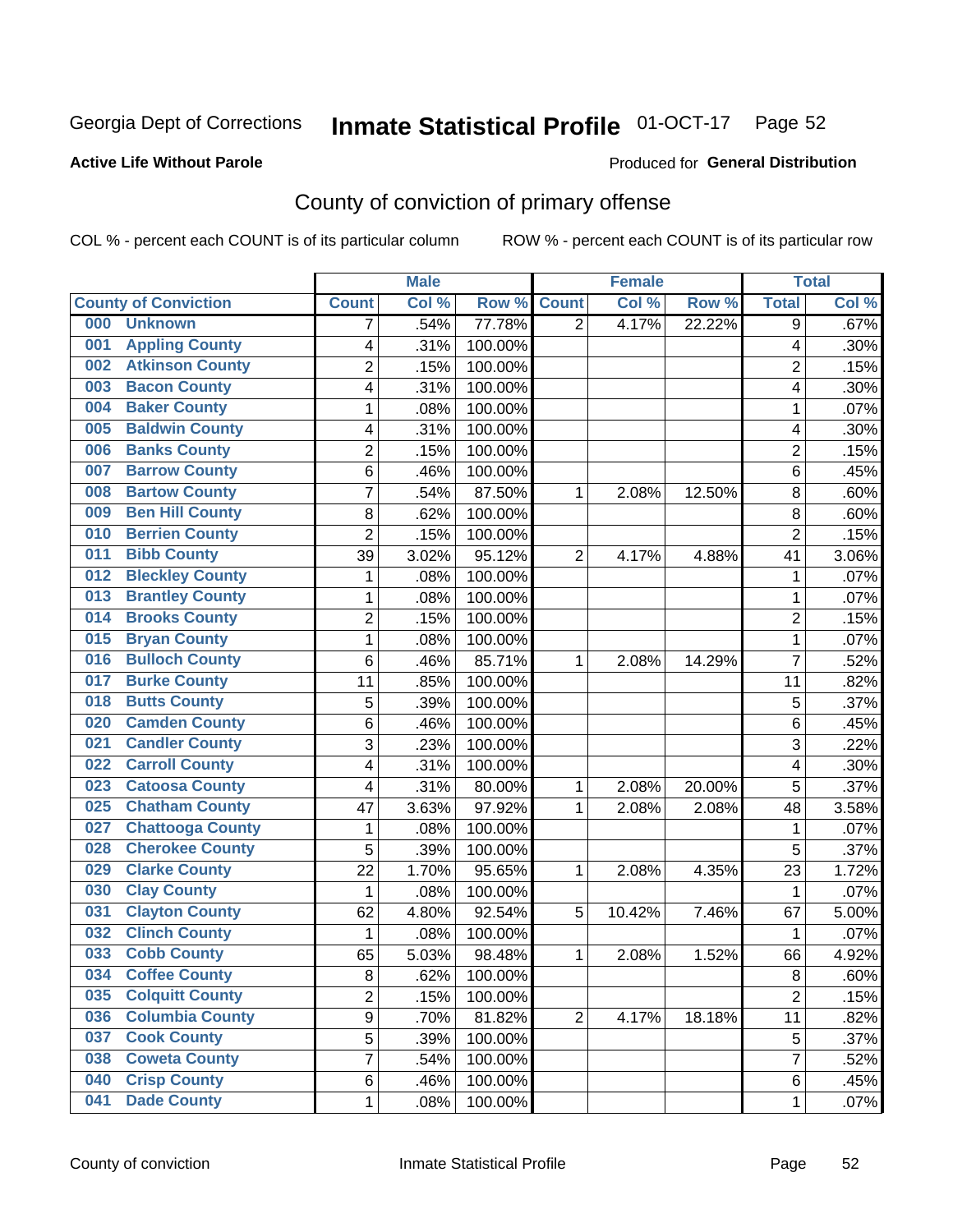## Inmate Statistical Profile 01-OCT-17 Page 53

#### **Active Life Without Parole**

#### Produced for General Distribution

## County of conviction of primary offense

COL % - percent each COUNT is of its particular column

|                             |                          |                         | <b>Male</b> |         |                | <b>Female</b> |        |                | <b>Total</b> |
|-----------------------------|--------------------------|-------------------------|-------------|---------|----------------|---------------|--------|----------------|--------------|
| <b>County of Conviction</b> |                          | <b>Count</b>            | Col %       | Row %   | <b>Count</b>   | Col %         | Row %  | <b>Total</b>   | Col %        |
| 042                         | <b>Dawson County</b>     | 2                       | .15%        | 100.00% |                |               |        | 2              | .15%         |
| 043                         | <b>Decatur County</b>    | 4                       | .31%        | 100.00% |                |               |        | 4              | .30%         |
| 044                         | <b>Dekalb County</b>     | 119                     | 9.20%       | 99.17%  | 1              | 2.08%         | .83%   | 120            | 8.95%        |
| 046                         | <b>Dooly County</b>      | $\overline{2}$          | .15%        | 100.00% |                |               |        | 2              | .15%         |
| 047                         | <b>Dougherty County</b>  | 29                      | 2.24%       | 96.67%  | 1              | 2.08%         | 3.33%  | 30             | 2.24%        |
| 048                         | <b>Douglas County</b>    | 33                      | 2.55%       | 94.29%  | $\overline{2}$ | 4.17%         | 5.71%  | 35             | 2.61%        |
| 049                         | <b>Early County</b>      | $\overline{2}$          | .15%        | 100.00% |                |               |        | $\overline{2}$ | .15%         |
| 051                         | <b>Effingham County</b>  | 5                       | .39%        | 100.00% |                |               |        | 5              | .37%         |
| 052                         | <b>Elbert County</b>     | 3                       | .23%        | 100.00% |                |               |        | 3              | .22%         |
| 053                         | <b>Emanuel County</b>    | $\overline{7}$          | .54%        | 100.00% |                |               |        | $\overline{7}$ | .52%         |
| 056                         | <b>Fayette County</b>    | 6                       | .46%        | 100.00% |                |               |        | 6              | .45%         |
| 057                         | <b>Floyd County</b>      | 26                      | 2.01%       | 96.30%  | 1              | 2.08%         | 3.70%  | 27             | 2.01%        |
| 058                         | <b>Forsyth County</b>    | $\overline{\mathbf{4}}$ | .31%        | 100.00% |                |               |        | 4              | .30%         |
| 059                         | <b>Franklin County</b>   | 5                       | .39%        | 83.33%  | 1              | 2.08%         | 16.67% | 6              | .45%         |
| 060                         | <b>Fulton County</b>     | 165                     | 12.76%      | 98.21%  | 3              | 6.25%         | 1.79%  | 168            | 12.53%       |
| 061                         | <b>Gilmer County</b>     | $\overline{2}$          | .15%        | 100.00% |                |               |        | 2              | .15%         |
| 063                         | <b>Glynn County</b>      | 20                      | 1.55%       | 95.24%  | 1              | 2.08%         | 4.76%  | 21             | 1.57%        |
| 064                         | <b>Gordon County</b>     | $\overline{7}$          | .54%        | 100.00% |                |               |        | $\overline{7}$ | .52%         |
| 065                         | <b>Grady County</b>      | $\overline{2}$          | .15%        | 100.00% |                |               |        | $\overline{2}$ | .15%         |
| 066                         | <b>Greene County</b>     | $\overline{2}$          | .15%        | 100.00% |                |               |        | $\overline{2}$ | .15%         |
| 067                         | <b>Gwinnett County</b>   | 47                      | 3.63%       | 94.00%  | 3              | 6.25%         | 6.00%  | 50             | 3.73%        |
| 068                         | <b>Habersham County</b>  | 4                       | .31%        | 100.00% |                |               |        | 4              | .30%         |
| 069                         | <b>Hall County</b>       | 21                      | 1.62%       | 84.00%  | 4              | 8.33%         | 16.00% | 25             | 1.86%        |
| 070                         | <b>Hancock County</b>    | 1                       | .08%        | 100.00% |                |               |        | 1              | .07%         |
| 071                         | <b>Haralson County</b>   | 3                       | .23%        | 100.00% |                |               |        | 3              | .22%         |
| 072                         | <b>Harris County</b>     | $\overline{2}$          | .15%        | 100.00% |                |               |        | $\overline{2}$ | .15%         |
| 073                         | <b>Hart County</b>       | $\overline{3}$          | .23%        | 100.00% |                |               |        | $\overline{3}$ | .22%         |
| 075                         | <b>Henry County</b>      | 15                      | 1.16%       | 93.75%  | 1              | 2.08%         | 6.25%  | 16             | 1.19%        |
| 076                         | <b>Houston County</b>    | 18                      | 1.39%       | 100.00% |                |               |        | 18             | 1.34%        |
| 077                         | <b>Irwin County</b>      | 1                       | .08%        | 100.00% |                |               |        | 1              | .07%         |
| 078                         | <b>Jackson County</b>    | 11                      | .85%        | 100.00% |                |               |        | 11             | .82%         |
| 079                         | <b>Jasper County</b>     | 1                       | .08%        | 100.00% |                |               |        | 1              | .07%         |
| 080                         | <b>Jeff Davis County</b> | 1                       | .08%        | 100.00% |                |               |        | $\mathbf{1}$   | .07%         |
| 081                         | <b>Jefferson County</b>  | $\overline{5}$          | .39%        | 100.00% |                |               |        | 5              | .37%         |
| 082                         | <b>Jenkins County</b>    | $\overline{3}$          | .23%        | 100.00% |                |               |        | $\overline{3}$ | .22%         |
| 083                         | <b>Johnson County</b>    | 1                       | .08%        | 100.00% |                |               |        | 1              | .07%         |
| 084                         | <b>Jones County</b>      | 1                       | .08%        | 50.00%  | 1              | 2.08%         | 50.00% | $\overline{2}$ | .15%         |
| 086                         | <b>Lanier County</b>     | $\overline{2}$          | .15%        | 100.00% |                |               |        | $\overline{2}$ | .15%         |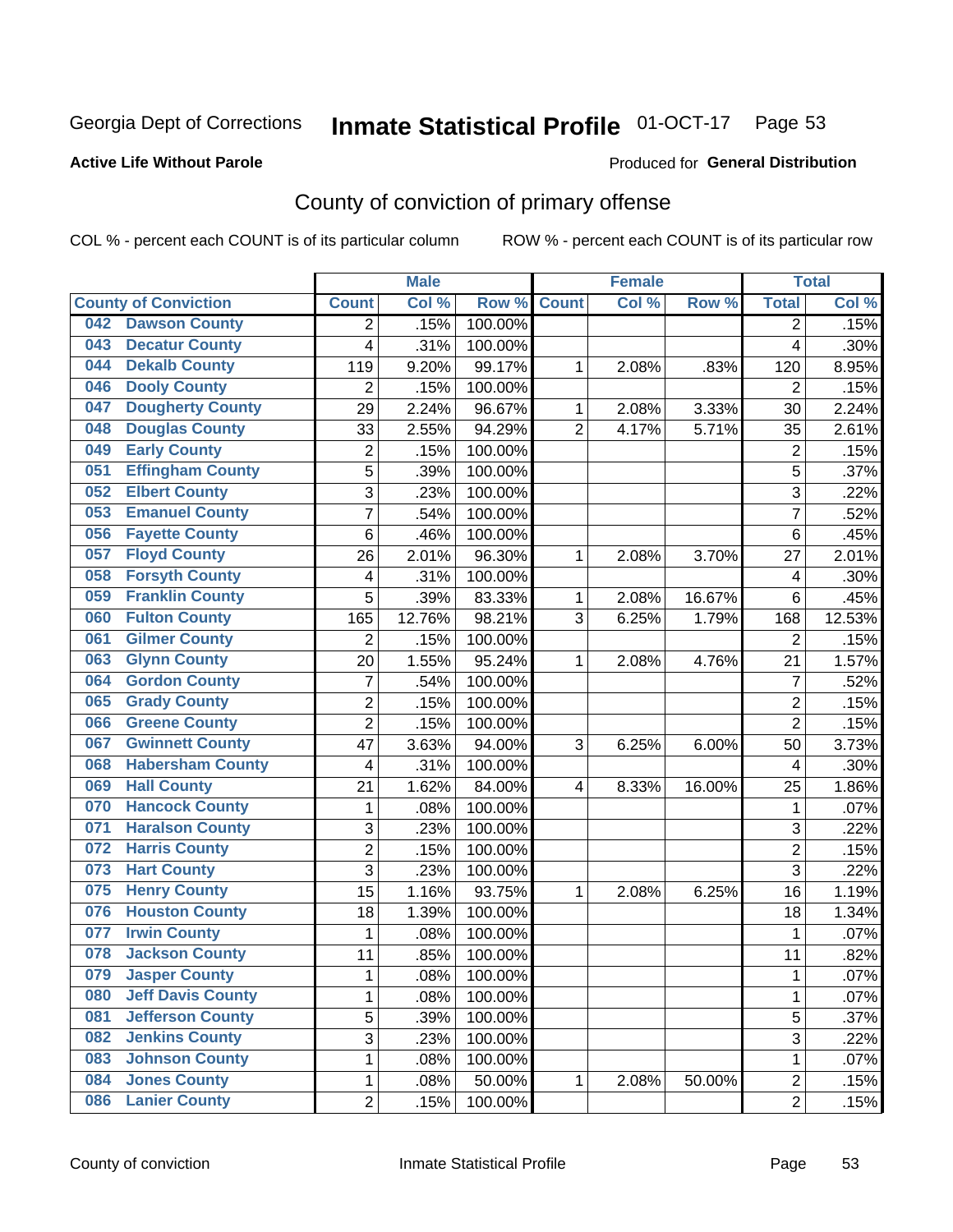## Inmate Statistical Profile 01-OCT-17 Page 54

#### **Active Life Without Parole**

#### Produced for General Distribution

## County of conviction of primary offense

COL % - percent each COUNT is of its particular column

|                                           |                | <b>Male</b> |         |                | <b>Female</b> |        |                  | <b>Total</b> |
|-------------------------------------------|----------------|-------------|---------|----------------|---------------|--------|------------------|--------------|
| <b>County of Conviction</b>               | <b>Count</b>   | Col %       | Row %   | <b>Count</b>   | Col %         | Row %  | <b>Total</b>     | Col %        |
| <b>Laurens County</b><br>087              | 5              | .39%        | 100.00% |                |               |        | 5                | .37%         |
| <b>Lee County</b><br>088                  | 3              | .23%        | 100.00% |                |               |        | 3                | .22%         |
| <b>Liberty County</b><br>089              | 7              | .54%        | 100.00% |                |               |        | $\overline{7}$   | .52%         |
| <b>Long County</b><br>091                 | 6              | .46%        | 100.00% |                |               |        | 6                | .45%         |
| <b>Lowndes County</b><br>092              | 9              | .70%        | 100.00% |                |               |        | 9                | .67%         |
| <b>Lumpkin County</b><br>093              | 1              | .08%        | 100.00% |                |               |        | $\mathbf{1}$     | .07%         |
| <b>Madison County</b><br>095              | $\overline{c}$ | .15%        | 100.00% |                |               |        | $\overline{2}$   | .15%         |
| <b>Marion County</b><br>096               | 1              | .08%        | 100.00% |                |               |        | $\mathbf{1}$     | .07%         |
| <b>Mcduffie County</b><br>097             | 2              | .15%        | 100.00% |                |               |        | $\overline{2}$   | .15%         |
| <b>Miller County</b><br>100               | 1              | .08%        | 100.00% |                |               |        | $\mathbf{1}$     | .07%         |
| <b>Mitchell County</b><br>101             | 1              | .08%        | 100.00% |                |               |        | 1                | .07%         |
| <b>Monroe County</b><br>102               | 7              | .54%        | 100.00% |                |               |        | 7                | .52%         |
| <b>Morgan County</b><br>104               | 1              | .08%        | 100.00% |                |               |        | 1                | .07%         |
| 105<br><b>Murray County</b>               | 3              | .23%        | 100.00% |                |               |        | 3                | .22%         |
| <b>Muscogee County</b><br>106             | 39             | 3.02%       | 97.50%  | 1              | 2.08%         | 2.50%  | 40               | 2.98%        |
| <b>Newton County</b><br>107               | 12             | .93%        | 85.71%  | $\overline{2}$ | 4.17%         | 14.29% | 14               | 1.04%        |
| <b>Oglethorpe County</b><br>109           | 1              | .08%        | 100.00% |                |               |        | 1                | .07%         |
| <b>Paulding County</b><br>110             | 3              | .23%        | 100.00% |                |               |        | 3                | .22%         |
| <b>Peach County</b><br>111                | 3              | .23%        | 100.00% |                |               |        | 3                | .22%         |
| <b>Pickens County</b><br>$\overline{112}$ | $\overline{2}$ | .15%        | 100.00% |                |               |        | $\overline{2}$   | .15%         |
| <b>Pierce County</b><br>$\overline{113}$  | 2              | .15%        | 100.00% |                |               |        | $\overline{2}$   | .15%         |
| <b>Pike County</b><br>$\overline{114}$    | 3              | .23%        | 60.00%  | $\overline{2}$ | 4.17%         | 40.00% | 5                | .37%         |
| <b>Polk County</b><br>$\overline{115}$    | 3              | .23%        | 100.00% |                |               |        | 3                | .22%         |
| <b>Pulaski County</b><br>$\overline{116}$ | 1              | .08%        | 100.00% |                |               |        | $\mathbf{1}$     | .07%         |
| <b>Putnam County</b><br>117               | 7              | .54%        | 100.00% |                |               |        | 7                | .52%         |
| <b>Rabun County</b><br>119                | 1              | .08%        | 100.00% |                |               |        | $\mathbf{1}$     | .07%         |
| <b>Randolph County</b><br>120             | $\overline{2}$ | .15%        | 100.00% |                |               |        | $\overline{2}$   | .15%         |
| <b>Richmond County</b><br>121             | 65             | 5.03%       | 97.01%  | $\overline{2}$ | 4.17%         | 2.99%  | 67               | 5.00%        |
| <b>Rockdale County</b><br>122             | 9              | .70%        | 100.00% |                |               |        | $\boldsymbol{9}$ | .67%         |
| 125<br><b>Seminole County</b>             | $\overline{2}$ | .15%        | 100.00% |                |               |        | $\overline{2}$   | .15%         |
| <b>Spalding County</b><br>126             | 14             | 1.08%       | 100.00% |                |               |        | 14               | 1.04%        |
| 127<br><b>Stephens County</b>             | 3              | .23%        | 100.00% |                |               |        | 3                | .22%         |
| <b>Sumter County</b><br>129               | $\overline{2}$ | .15%        | 100.00% |                |               |        | $\overline{2}$   | .15%         |
| <b>Taliaferro County</b><br>131           | 1              | .08%        | 100.00% |                |               |        | $\mathbf{1}$     | .07%         |
| <b>Tattnall County</b><br>132             | $\overline{c}$ | .15%        | 66.67%  | 1              | 2.08%         | 33.33% | 3                | .22%         |
| <b>Taylor County</b><br>133               | 1              | .08%        | 100.00% |                |               |        | 1                | .07%         |
| <b>Terrell County</b><br>$\overline{135}$ | $\overline{2}$ | .15%        | 100.00% |                |               |        | $\overline{c}$   | .15%         |
| <b>136 Thomas County</b>                  | 6              | .46%        | 100.00% |                |               |        | 6                | .45%         |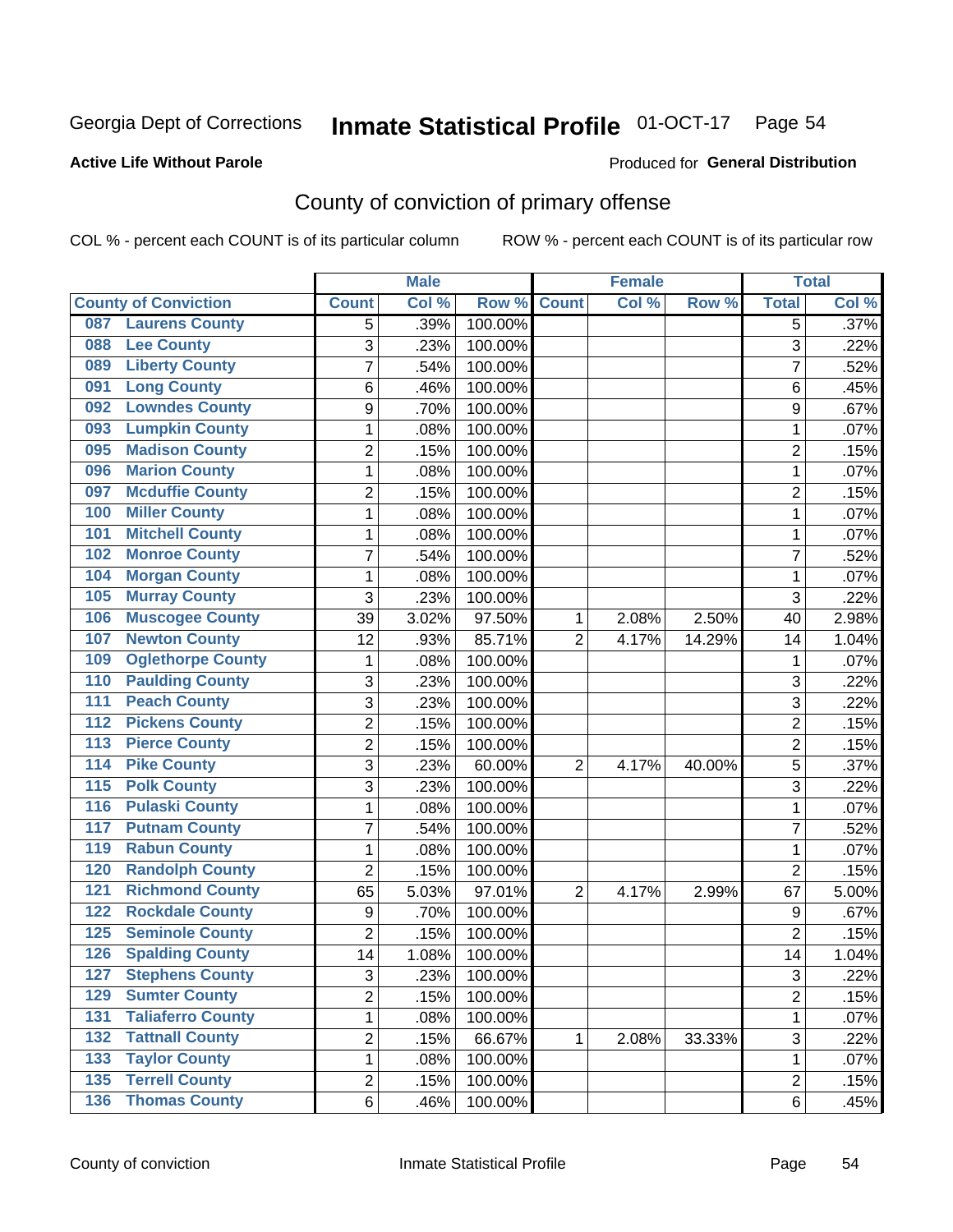## Inmate Statistical Profile 01-OCT-17 Page 55

#### **Active Life Without Parole**

#### Produced for General Distribution

## County of conviction of primary offense

COL % - percent each COUNT is of its particular column

|                                 |              | <b>Male</b> |         | <b>Female</b> |       |        | <b>Total</b>   |       |
|---------------------------------|--------------|-------------|---------|---------------|-------|--------|----------------|-------|
| <b>County of Conviction</b>     | <b>Count</b> | Col %       | Row %   | <b>Count</b>  | Col % | Row %  | <b>Total</b>   | Col % |
| <b>Tift County</b><br>137       | 8            | .62%        | 100.00% |               |       |        | 8              | .60%  |
| <b>Toombs County</b><br>138     | 9            | .70%        | 100.00% |               |       |        | 9              | .67%  |
| <b>Towns County</b><br>139      |              | .08%        | 100.00% |               |       |        |                | .07%  |
| <b>Treutlen County</b><br>140   | 5            | .39%        | 100.00% |               |       |        | 5              | .37%  |
| <b>Troup County</b><br>141      | 6            | .46%        | 85.71%  |               | 2.08% | 14.29% |                | .52%  |
| <b>Turner County</b><br>142     | 2            | .15%        | 100.00% |               |       |        | $\overline{2}$ | .15%  |
| <b>Twiggs County</b><br>143     |              | .08%        | 100.00% |               |       |        |                | .07%  |
| <b>Upson County</b><br>145      | 5            | .39%        | 100.00% |               |       |        | 5              | .37%  |
| <b>Walker County</b><br>146     |              | .54%        | 87.50%  |               | 2.08% | 12.50% | 8              | .60%  |
| <b>Walton County</b><br>147     | 14           | 1.08%       | 100.00% |               |       |        | 14             | 1.04% |
| <b>Ware County</b><br>148       | 13           | 1.01%       | 100.00% |               |       |        | 13             | .97%  |
| <b>Warren County</b><br>149     | 2            | .15%        | 66.67%  | 1             | 2.08% | 33.33% | 3              | .22%  |
| <b>Washington County</b><br>150 | 5            | .39%        | 100.00% |               |       |        | 5              | .37%  |
| <b>Wayne County</b><br>151      | 9            | .70%        | 100.00% |               |       |        | 9              | .67%  |
| <b>Whitfield County</b><br>155  | 10           | .77%        | 90.91%  |               | 2.08% | 9.09%  | 11             | .82%  |
| <b>Wilkes County</b><br>157     | 2            | .15%        | 100.00% |               |       |        | $\overline{2}$ | .15%  |
| <b>Worth County</b><br>159      | 2            | .15%        | 100.00% |               |       |        | $\overline{2}$ | .15%  |
| <b>Total Rported</b>            | 1,293        | 100%        | 96.42%  | 48            | 100%  | 3.58%  | 1,341          | 100%  |

| <b>Reported</b><br><b>NOT</b> |       |    |       |
|-------------------------------|-------|----|-------|
| <b>otal</b>                   | 1,293 | 48 | 1,341 |

| <b>Mode (most frequent)</b><br><b>Clayton County</b><br><b>Fulton County</b> |                      |
|------------------------------------------------------------------------------|----------------------|
|                                                                              | <b>Fulton County</b> |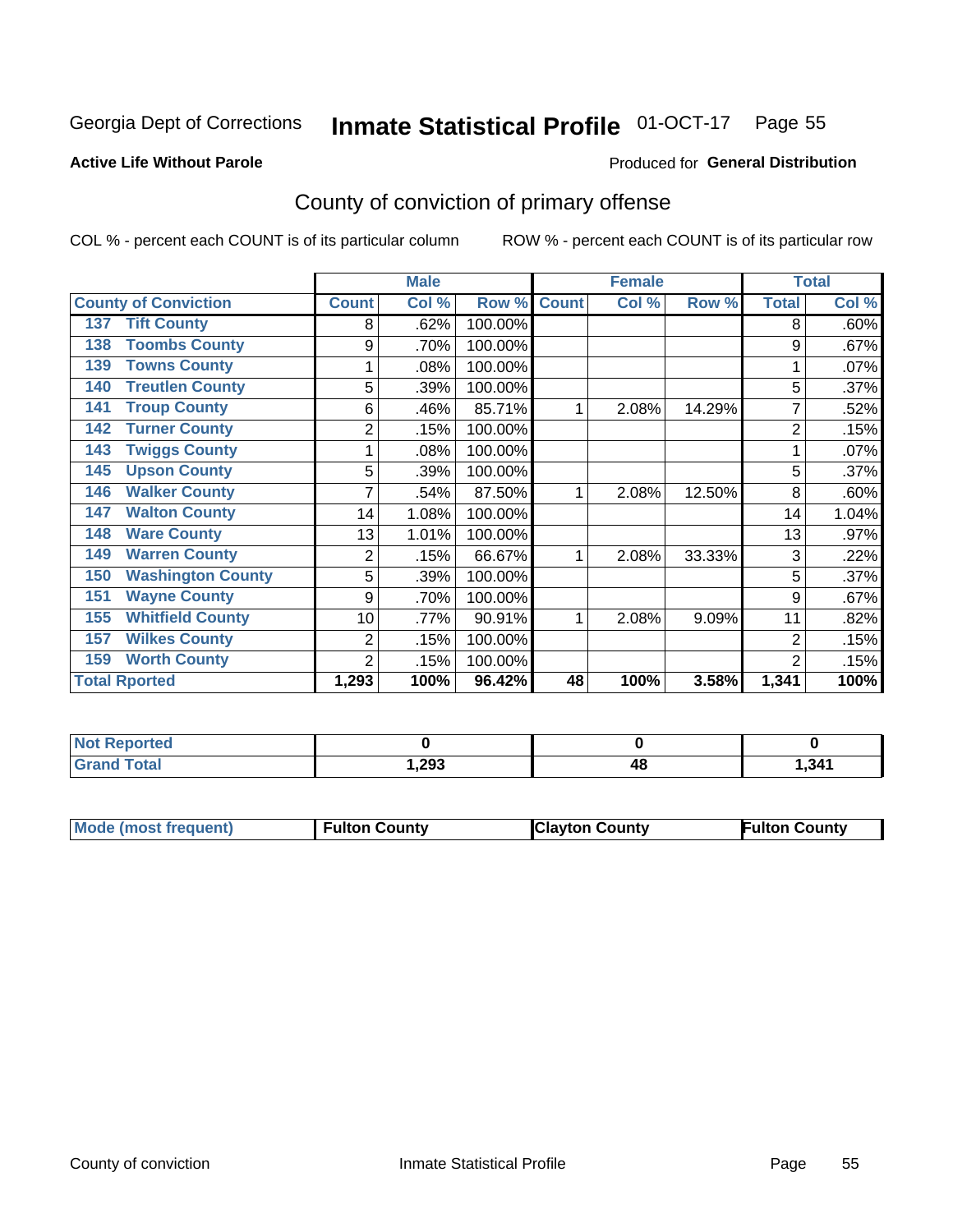#### Georgia Dept of Corrections **Active Life Without Parole**

## Inmate Statistical Profile 01-OCT-17 Page 56

Produced for General Distribution

## Circuit of conviction of primary offense

COL % - percent each COUNT is of its particular column ROW % - percent each COUNT is of its particular row

|                         |                                 |                 | <b>Male</b> |         |                         | <b>Female</b> |        |                | <b>Total</b> |
|-------------------------|---------------------------------|-----------------|-------------|---------|-------------------------|---------------|--------|----------------|--------------|
|                         | <b>Circuit of Conviction</b>    | <b>Count</b>    | Col %       | Row %   | <b>Count</b>            | Col %         | Row %  | <b>Total</b>   | Col %        |
| 1                       | <b>Alapaha Circuit</b>          | $\overline{12}$ | .93%        | 100.00% |                         |               |        | 12             | .90%         |
| $\overline{2}$          | <b>Alcovy Circuit</b>           | 26              | 2.02%       | 92.86%  | $\overline{2}$          | 4.35%         | 7.14%  | 28             | 2.10%        |
| $\overline{\mathbf{3}}$ | <b>Atlanta Circuit</b>          | 165             | 12.83%      | 98.21%  | 3                       | 6.52%         | 1.79%  | 168            | 12.61%       |
| 4                       | <b>Atlantic Circuit</b>         | 16              | 1.24%       | 94.12%  | $\mathbf 1$             | 2.17%         | 5.88%  | 17             | 1.28%        |
| 5                       | <b>Augusta Circuit</b>          | 85              | 6.61%       | 95.51%  | $\overline{\mathbf{4}}$ | 8.70%         | 4.49%  | 89             | 6.68%        |
| $\overline{6}$          | <b>Blue Ridge Circuit</b>       | 5               | .39%        | 100.00% |                         |               |        | 5              | .38%         |
| 7                       | <b>Brunswick Circuit</b>        | 40              | 3.11%       | 97.56%  | 1                       | 2.17%         | 2.44%  | 41             | 3.08%        |
| 8                       | <b>Chattahoochee Circuit</b>    | 43              | 3.34%       | 97.73%  | $\mathbf 1$             | 2.17%         | 2.27%  | 44             | 3.30%        |
| $\overline{9}$          | <b>Cherokee Circuit</b>         | 14              | 1.09%       | 93.33%  | $\mathbf{1}$            | 2.17%         | 6.67%  | 15             | 1.13%        |
| 10                      | <b>Clayton Circuit</b>          | 62              | 4.82%       | 92.54%  | 5                       | 10.87%        | 7.46%  | 67             | 5.03%        |
| $\overline{11}$         | <b>Cobb Circuit</b>             | 65              | 5.05%       | 98.48%  | $\mathbf{1}$            | 2.17%         | 1.52%  | 66             | 4.95%        |
| 12                      | <b>Conasauga Circuit</b>        | 13              | 1.01%       | 92.86%  | 1                       | 2.17%         | 7.14%  | 14             | 1.05%        |
| 13                      | <b>Cordele Circuit</b>          | 16              | 1.24%       | 100.00% |                         |               |        | 16             | 1.20%        |
| $\overline{14}$         | <b>Coweta Circuit</b>           | 17              | 1.32%       | 94.44%  | $\mathbf{1}$            | 2.17%         | 5.56%  | 18             | 1.35%        |
| $\overline{15}$         | <b>Dougherty Circuit</b>        | 29              | 2.26%       | 96.67%  | $\mathbf{1}$            | 2.17%         | 3.33%  | 30             | 2.25%        |
| 16                      | <b>Dublin Circuit</b>           | 12              | .93%        | 100.00% |                         |               |        | 12             | .90%         |
| 17                      | <b>Eastern Circuit</b>          | 47              | 3.65%       | 97.92%  | 1                       | 2.17%         | 2.08%  | 48             | 3.60%        |
| 18                      | <b>Flint Circuit</b>            | 15              | 1.17%       | 93.75%  | $\mathbf{1}$            | 2.17%         | 6.25%  | 16             | 1.20%        |
| 19                      | <b>Griffin Circuit</b>          | 28              | 2.18%       | 93.33%  | $\overline{2}$          | 4.35%         | 6.67%  | 30             | 2.25%        |
| $\overline{20}$         | <b>Gwinnett Circuit</b>         | 47              | 3.65%       | 94.00%  | 3                       | 6.52%         | 6.00%  | 50             | 3.75%        |
| $\overline{21}$         | <b>Houston Circuit</b>          | 18              | 1.40%       | 100.00% |                         |               |        | 18             | 1.35%        |
| $\overline{22}$         | <b>Lookout Mountain Circuit</b> | 13              | 1.01%       | 86.67%  | $\boldsymbol{2}$        | 4.35%         | 13.33% | 15             | 1.13%        |
| 23                      | <b>Macon Circuit</b>            | 42              | 3.27%       | 95.45%  | $\overline{2}$          | 4.35%         | 4.55%  | 44             | 3.30%        |
| $\overline{24}$         | <b>Middle Circuit</b>           | 29              | 2.26%       | 100.00% |                         |               |        | 29             | 2.18%        |
| $\overline{25}$         | <b>Mountain Circuit</b>         | 8               | .62%        | 100.00% |                         |               |        | 8              | .60%         |
| 26                      | <b>Northeastern Circuit</b>     | 23              | 1.79%       | 85.19%  | $\overline{\mathbf{4}}$ | 8.70%         | 14.81% | 27             | 2.03%        |
| $\overline{27}$         | <b>Northern Circuit</b>         | 14              | 1.09%       | 93.33%  | $\mathbf{1}$            | 2.17%         | 6.67%  | 15             | 1.13%        |
| 28                      | <b>Ocmulgee Circuit</b>         | 17              | 1.32%       | 94.44%  | 1                       | 2.17%         | 5.56%  | 18             | 1.35%        |
| 29                      | <b>Oconee Circuit</b>           | $\overline{2}$  | .16%        | 100.00% |                         |               |        | $\overline{2}$ | .15%         |
| 30                      | <b>Ogeechee Circuit</b>         | 14              | 1.09%       | 93.33%  | $\mathbf{1}$            | 2.17%         | 6.67%  | 15             | 1.13%        |
| $\overline{31}$         | <b>Pataula Circuit</b>          | 10              | .78%        | 100.00% |                         |               |        | 10             | .75%         |
| 32                      | <b>Piedmont Circuit</b>         | 19              | 1.48%       | 100.00% |                         |               |        | 19             | 1.43%        |
| 33                      | <b>Rome Circuit</b>             | 26              | 2.02%       | 96.30%  | $\mathbf{1}$            | 2.17%         | 3.70%  | 27             | 2.03%        |
| 34                      | <b>South Georgia Circuit</b>    | 8               | .62%        | 100.00% |                         |               |        | 8              | .60%         |
| 35                      | <b>Southern Circuit</b>         | 19              | 1.48%       | 100.00% |                         |               |        | 19             | 1.43%        |
| 36                      | <b>Southwestern Circuit</b>     | 5               | .39%        | 100.00% |                         |               |        | 5              | .38%         |
| 37                      | <b>Stone Mountain Circuit</b>   | 119             | 9.25%       | 99.17%  | 1                       | 2.17%         | .83%   | 120            | 9.01%        |
| 38                      | <b>Tallapoosa Circuit</b>       | 6               | .47%        | 100.00% |                         |               |        | 6              | .45%         |
| 39                      | <b>Tifton Circuit</b>           | 13              | 1.01%       | 100.00% |                         |               |        | 13             | .98%         |
| 40                      | <b>Toombs Circuit</b>           | $\overline{7}$  | .54%        | 87.50%  | $\mathbf{1}$            | 2.17%         | 12.50% | 8              | .60%         |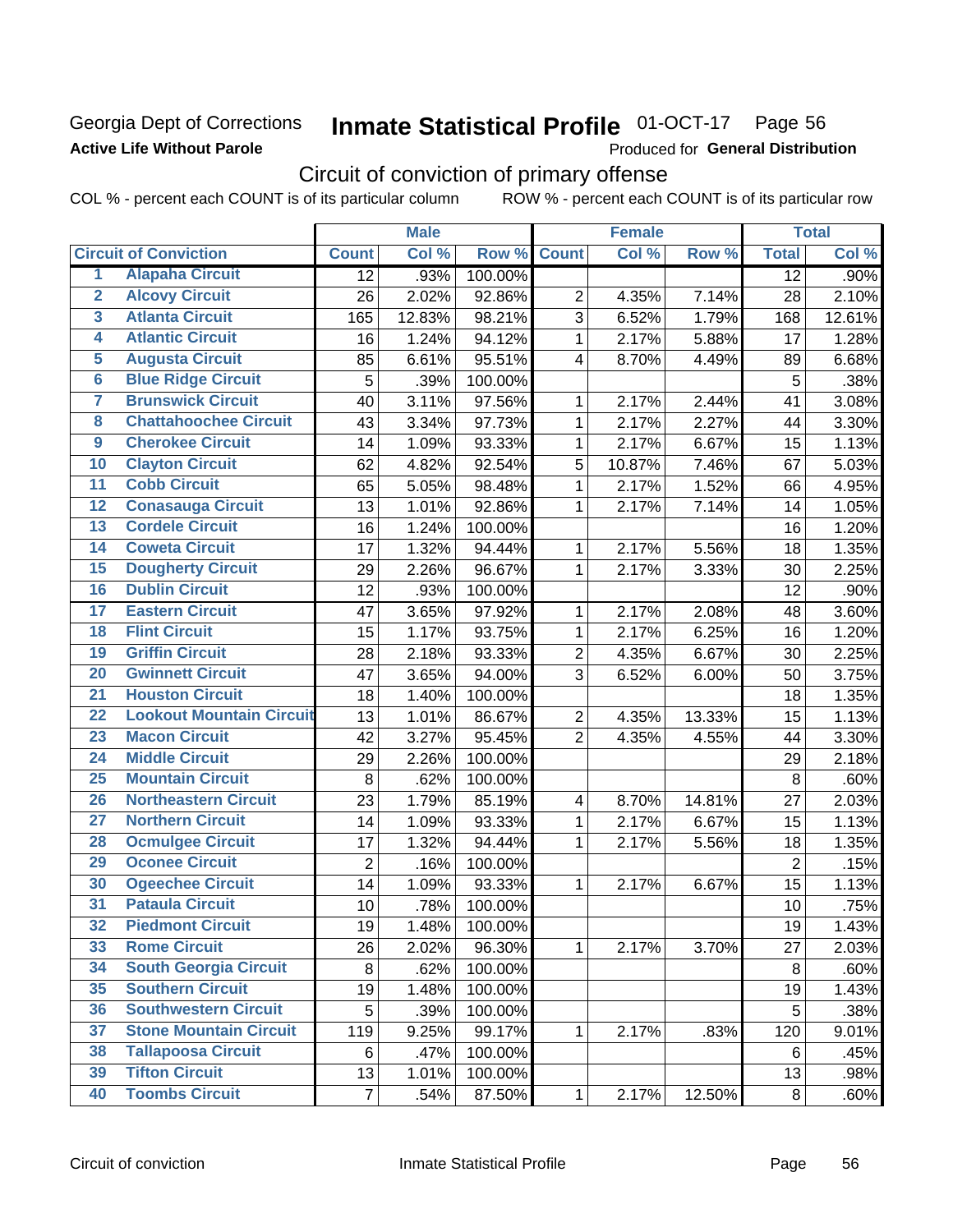### Georgia Dept of Corrections **Active Life Without Parole**

## Inmate Statistical Profile 01-OCT-17 Page 57

Produced for General Distribution

## Circuit of conviction of primary offense

COL % - percent each COUNT is of its particular column ROW % - percent each COUNT is of its particular row

|    |                                  |              | <b>Male</b>    |         |              | <b>Female</b> |       |                | <b>Total</b>   |
|----|----------------------------------|--------------|----------------|---------|--------------|---------------|-------|----------------|----------------|
|    | <b>Circuit of Conviction</b>     | <b>Count</b> | Col %          | Row %   | <b>Count</b> | Col %         | Row % | <b>Total</b>   | Col %          |
| 41 | <b>Waycross Circuit</b>          | 28           | 2.18%          | 100.00% |              |               |       | 28             | 2.10%          |
| 42 | <b>Western Circuit</b>           | 22           | 1.71%          | 95.65%  |              | 2.17%         | 4.35% | 23             | 1.73%          |
| 43 | <b>Rockdale Circuit</b>          | 9            | .70%           | 100.00% |              |               |       | 9              | .68%           |
| 44 | <b>Douglas Circuit</b>           | 33'          | 2.57%          | 94.29%  | 2            | 4.35%         | 5.71% | 35             | 2.63%          |
| 45 | <b>Appalachian Circuit</b>       | 4            | .31%           | 100.00% |              |               |       | 4              | .30%           |
| 46 | <b>Enotah Circuit</b>            | 2            | .16%           | 100.00% |              |               |       | $\overline{2}$ | .15%           |
| 47 | <b>Bell-Forsyth J.C.</b>         | 4            | .31%           | 100.00% |              |               |       | 4              | .30%           |
| 48 | <b>Towaliga Judicial Circuit</b> | 12           | .93%           | 100.00% |              |               |       | 12             | .90%           |
| 49 | <b>Paulding Circuit</b>          | 3            | .23%           | 100.00% |              |               |       | 3              | .23%           |
|    | <b>Total Rported</b>             | 1,286        | 100%           | 96.55%  | 46           | 100%          | 3.45% | 1,332          | 100%           |
|    | <b>Not Reported</b>              |              | 7              |         |              | $\mathbf{2}$  |       |                | 9              |
|    | <b>Grand Total</b>               |              | 1,293          |         |              | 48            |       |                | 1,341          |
|    | <b>Mode (most frequent)</b>      |              | <b>Atlanta</b> |         |              | Clayton       |       |                | <b>Atlanta</b> |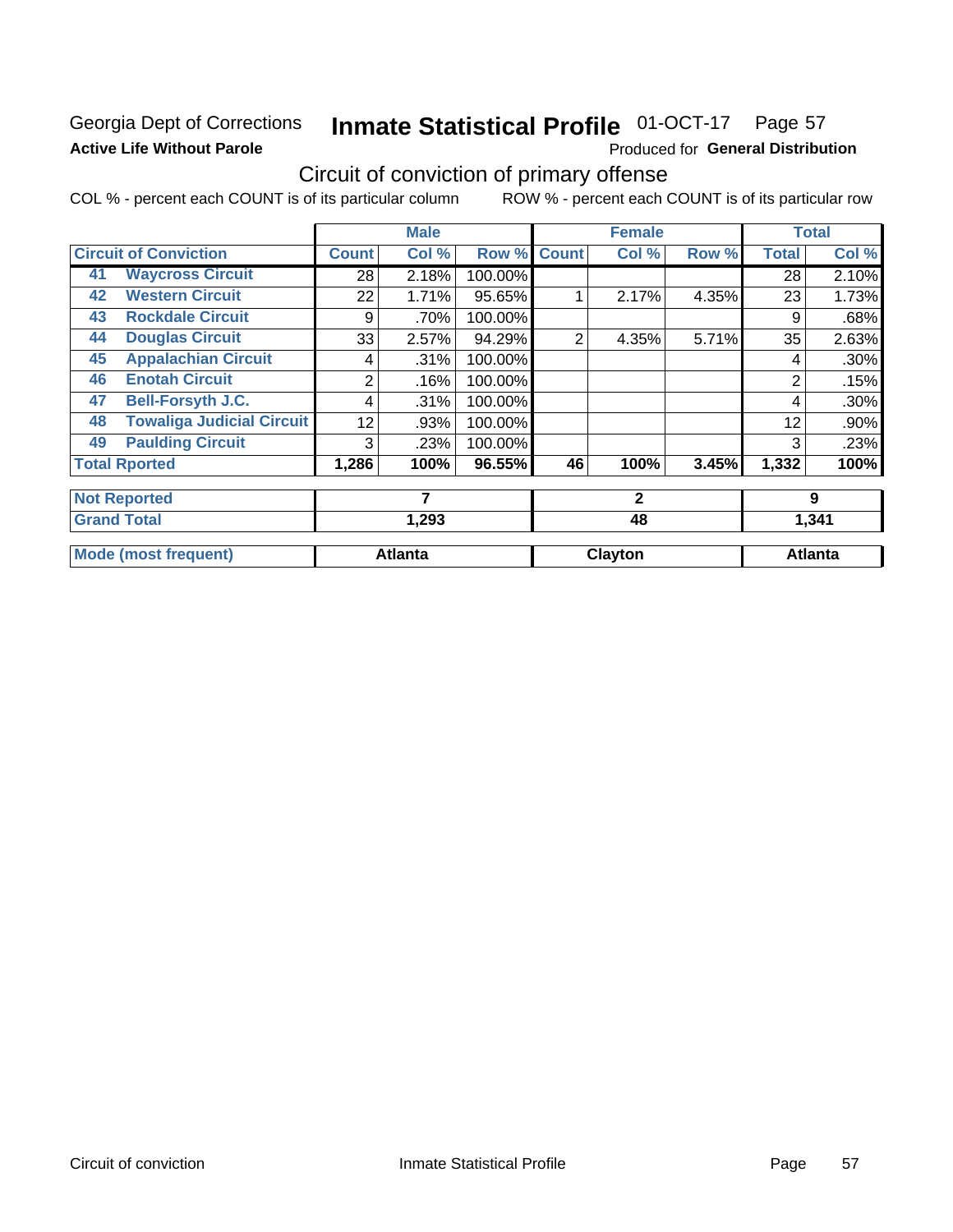#### **Active Life Without Parole**

#### Produced for General Distribution

### Years served (jail + prison) in this incarceration

COL % - percent each COUNT is of its particular column

|                        | <b>Male</b>     |       | <b>Female</b>    |                |        | <b>Total</b> |                 |       |
|------------------------|-----------------|-------|------------------|----------------|--------|--------------|-----------------|-------|
| <b>Years Served</b>    | <b>Count</b>    | Col % | Row <sup>%</sup> | <b>Count</b>   | Col %  | Row %        | <b>Total</b>    | Col % |
| Less than one year     | $\overline{30}$ | 2.32% | 100.00%          |                |        |              | $\overline{30}$ | 2.24% |
| 1 to 1.99 years        | 69              | 5.34% | 93.24%           | 5              | 10.42% | 6.76%        | 74              | 5.52% |
| 2 to 2.99 years        | 88              | 6.81% | 97.78%           | $\overline{2}$ | 4.17%  | 2.22%        | 90              | 6.72% |
| 3 to 3.99 years        | 98              | 7.59% | 93.33%           | 7              | 14.58% | 6.67%        | 105             | 7.84% |
| 4 to 4.99 years        | 120             | 9.29% | 92.31%           | 10             | 20.83% | 7.69%        | 130             | 9.70% |
| 5 to 5.99 years        | 89              | 6.89% | 94.68%           | 5              | 10.42% | 5.32%        | 94              | 7.01% |
| 6 to 6.99 years        | 99              | 7.66% | 96.12%           | 4              | 8.33%  | 3.88%        | 103             | 7.69% |
| 7 to 7.99 years        | 60              | 4.64% | 95.24%           | 3              | 6.25%  | 4.76%        | 63              | 4.70% |
| <b>8 to 8.99 years</b> | 50              | 3.87% | 98.04%           | $\mathbf{1}$   | 2.08%  | 1.96%        | 51              | 3.81% |
| 9 to 9.99 years        | 45              | 3.48% | 97.83%           | $\mathbf 1$    | 2.08%  | 2.17%        | 46              | 3.43% |
| 10 to 10.99 years      | 44              | 3.41% | 100.00%          |                |        |              | 44              | 3.28% |
| 11 to 11.99 years      | 24              | 1.86% | 88.89%           | 3              | 6.25%  | 11.11%       | 27              | 2.01% |
| 12 to 12.99 years      | 36              | 2.79% | 100.00%          |                |        |              | 36              | 2.69% |
| 13 to 13.99 years      | 40              | 3.10% | 100.00%          |                |        |              | 40              | 2.99% |
| 14 to 14.99 years      | 32              | 2.48% | 94.12%           | $\overline{c}$ | 4.17%  | 5.88%        | 34              | 2.54% |
| 15 to 15.99 years      | 41              | 3.17% | 93.18%           | 3              | 6.25%  | 6.82%        | 44              | 3.28% |
| 16 to 16.99 years      | 40              | 3.10% | 100.00%          |                |        |              | 40              | 2.99% |
| 17 to 17.99 years      | 48              | 3.72% | 100.00%          |                |        |              | 48              | 3.58% |
| 18 to 18.99 years      | 26              | 2.01% | 96.30%           | 1              | 2.08%  | 3.70%        | 27              | 2.01% |
| 19 to 19.99 years      | 40              | 3.10% | 100.00%          |                |        |              | 40              | 2.99% |
| 20 to 20.99 years      | 46              | 3.56% | 97.87%           | 1              | 2.08%  | 2.13%        | 47              | 3.51% |
| 21 to 21.99 years      | 31              | 2.40% | 100.00%          |                |        |              | 31              | 2.31% |
| 22 to 22.99 years      | 31              | 2.40% | 100.00%          |                |        |              | 31              | 2.31% |
| 23 to 23.99 years      | 21              | 1.63% | 100.00%          |                |        |              | 21              | 1.57% |
| 24 to 24.99 years      | 12              | 0.93% | 100.00%          |                |        |              | 12              | 0.90% |
| 25 to 25.99 years      | 4               | 0.31% | 100.00%          |                |        |              | 4               | 0.30% |
| 26 to 26.99 years      | 5               | 0.39% | 100.00%          |                |        |              | 5               | 0.37% |
| 27 to 27.99 years      | $\mathbf 1$     | 0.08% | 100.00%          |                |        |              | $\mathbf 1$     | 0.07% |
| 28 to 28.99 years      | 6               | 0.46% | 100.00%          |                |        |              | $\,6$           | 0.45% |
| 29 to 29.99 years      | 3               | 0.23% | 100.00%          |                |        |              | 3               | 0.22% |
| Thirty + years         | 13              | 1.01% | 100.00%          |                |        |              | 13              | 0.97% |
| <b>Total Reported</b>  | 1,292           | 100%  | 96.42%           | 48             | 100%   | 3.58%        | 1,340           | 100%  |

| _____ | .293 | πυ | , 341 |
|-------|------|----|-------|

| <b>Mean</b><br>(average) | 10.3            | 6.74            | 10.17             |
|--------------------------|-----------------|-----------------|-------------------|
| Median (middle)          |                 | 5.145           | 7.67              |
| Mode (most frequent)     | 5 to 5.99 years | 4 to 4.99 years | $5$ to 5.99 years |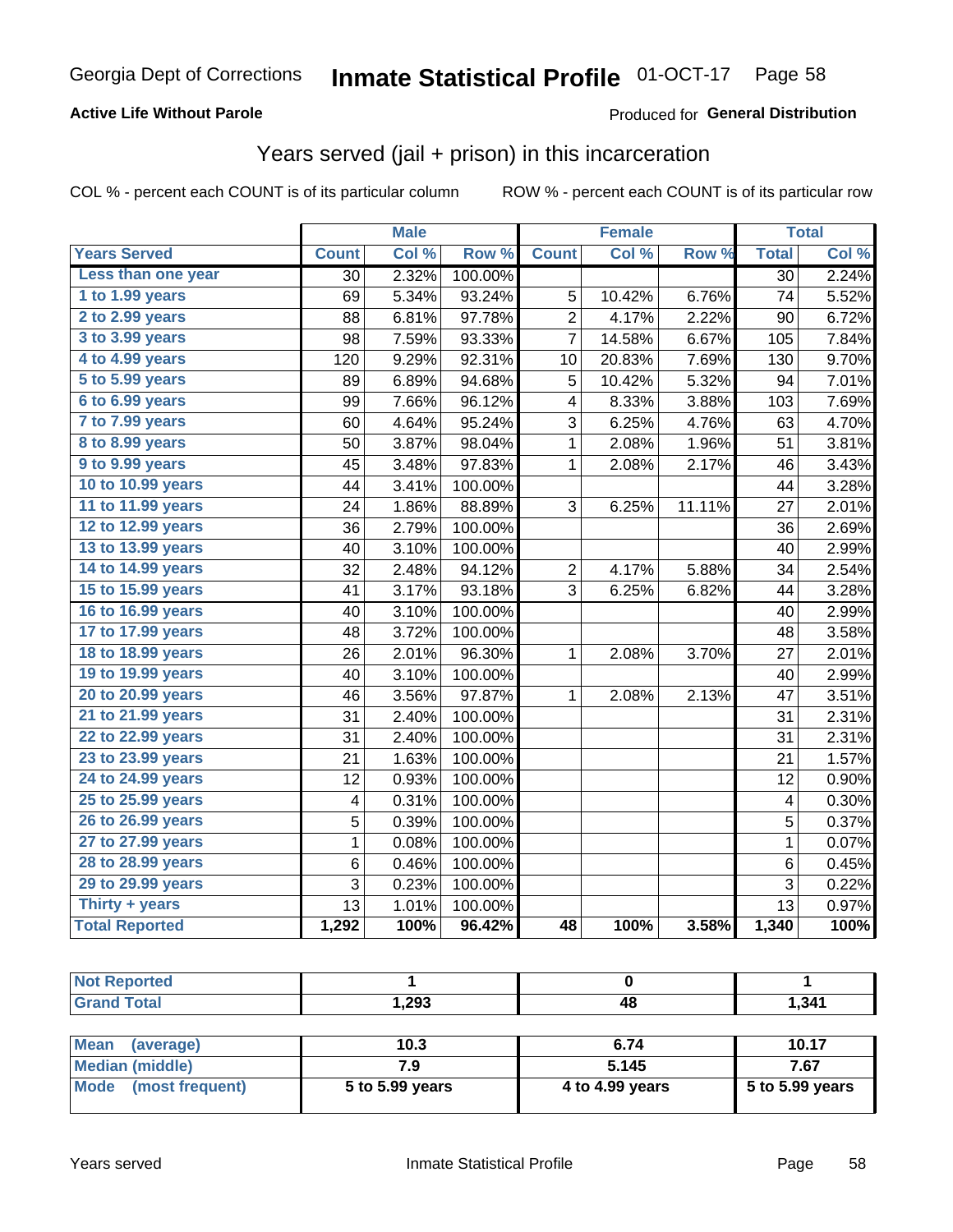#### Inmate Statistical Profile 01-OCT-17 Page 59

#### **Active Life Without Parole**

Produced for General Distribution

### Results of most recent HIV tests

COL % - percent each COUNT is of its particular column

|                         | <b>Male</b>  |        | <b>Female</b> |              |          | Total    |       |        |
|-------------------------|--------------|--------|---------------|--------------|----------|----------|-------|--------|
| <b>HIV Test Results</b> | <b>Count</b> | Col %  | Row %I        | <b>Count</b> | Col %    | Row %    | Total | Col %  |
| <b>Positive</b>         | 11           | 0.88%  | 91.67%        |              | $2.22\%$ | 8.33%    | 12    | 0.93%  |
| <b>Negative</b>         | .234         | 99.12% | 96.56%        | 44           | 97.78%   | $3.44\%$ | 1,278 | 99.07% |
| <b>Total Reported</b>   | .245         | 100%   | 96.51%        | <b>45</b>    | 100%     | 3.49%    | 1,290 | 100%   |

| <b>Not Reported</b>    | 48    |    |      |
|------------------------|-------|----|------|
| <b>Total</b><br>. Grec | 1,293 | 48 | .341 |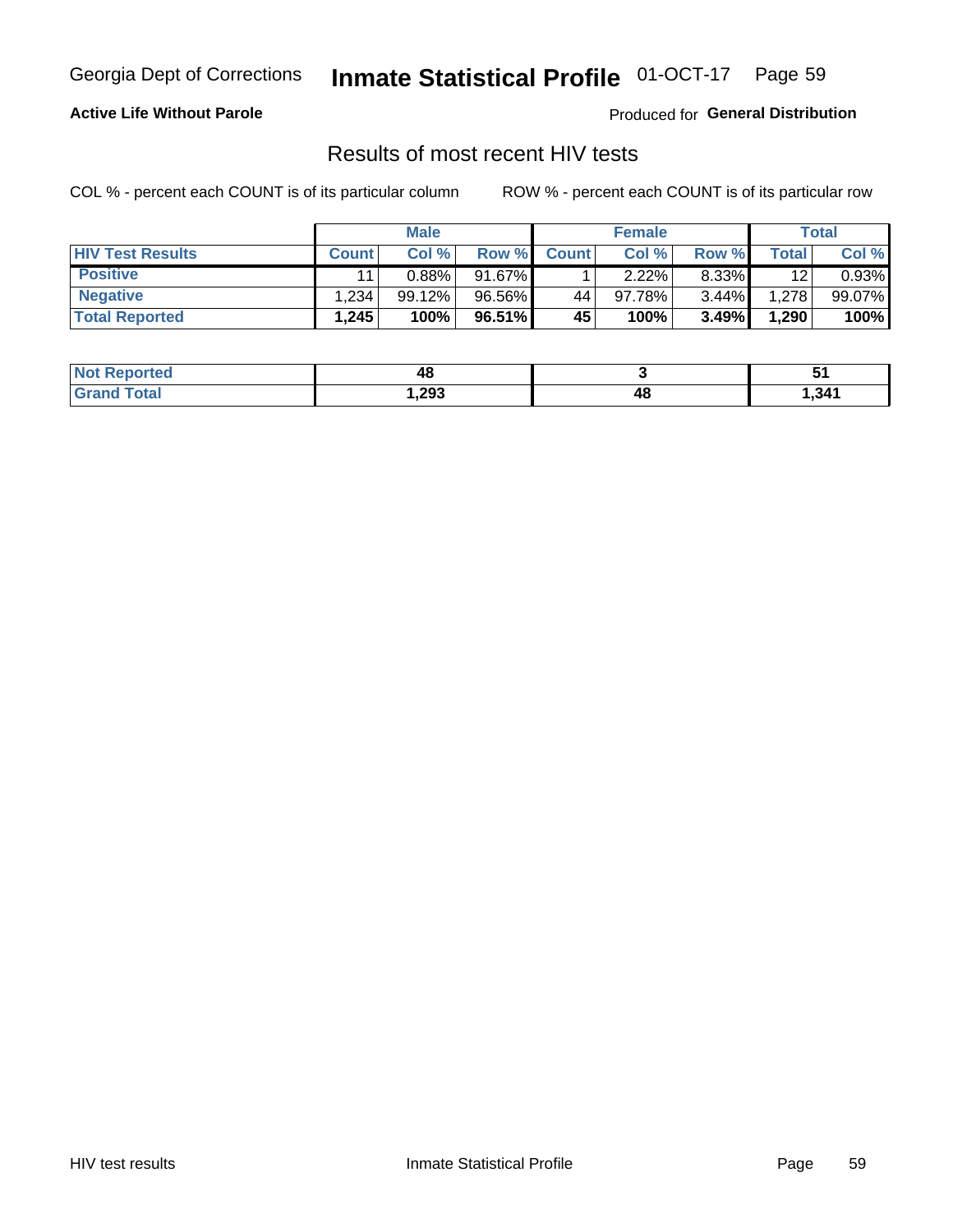## Georgia Dept of Corrections **Inmate Statistical Profile** 01-OCT-17 Page 60

#### **Active Life Without Parole**

Produced for **General Distribution**

### Results of most recent tuberculosis test

COL % - percent each COUNT is of its particular column ROW % - percent each COUNT is of its particular row

|                                  | <b>Male</b>  |         |           | <b>Female</b> |        |          | Total |        |
|----------------------------------|--------------|---------|-----------|---------------|--------|----------|-------|--------|
| <b>Tuberculosis Test Results</b> | <b>Count</b> | Col%    | Row %I    | <b>Count</b>  | Col%   | Row %    | Total | Col %  |
| <b>Positive on current test</b>  | 265          | 20.70%  | $99.25\%$ |               | 4.44%  | $0.75\%$ | 267   | 20.15% |
| <b>Negative</b>                  | 1.015        | 79.30%」 | 95.94%    | 43            | 95.56% | 4.06%    | 1,058 | 79.85% |
| <b>Total Reported</b>            | .280         | 100%    | $96.60\%$ | 45            | 100%   | 3.40%    | 1,325 | 100%   |

| <b>Not Reported</b> | . .    |    | <b>76</b> |
|---------------------|--------|----|-----------|
| <b>Grand Total</b>  | 293, ا | 48 | 341.ا     |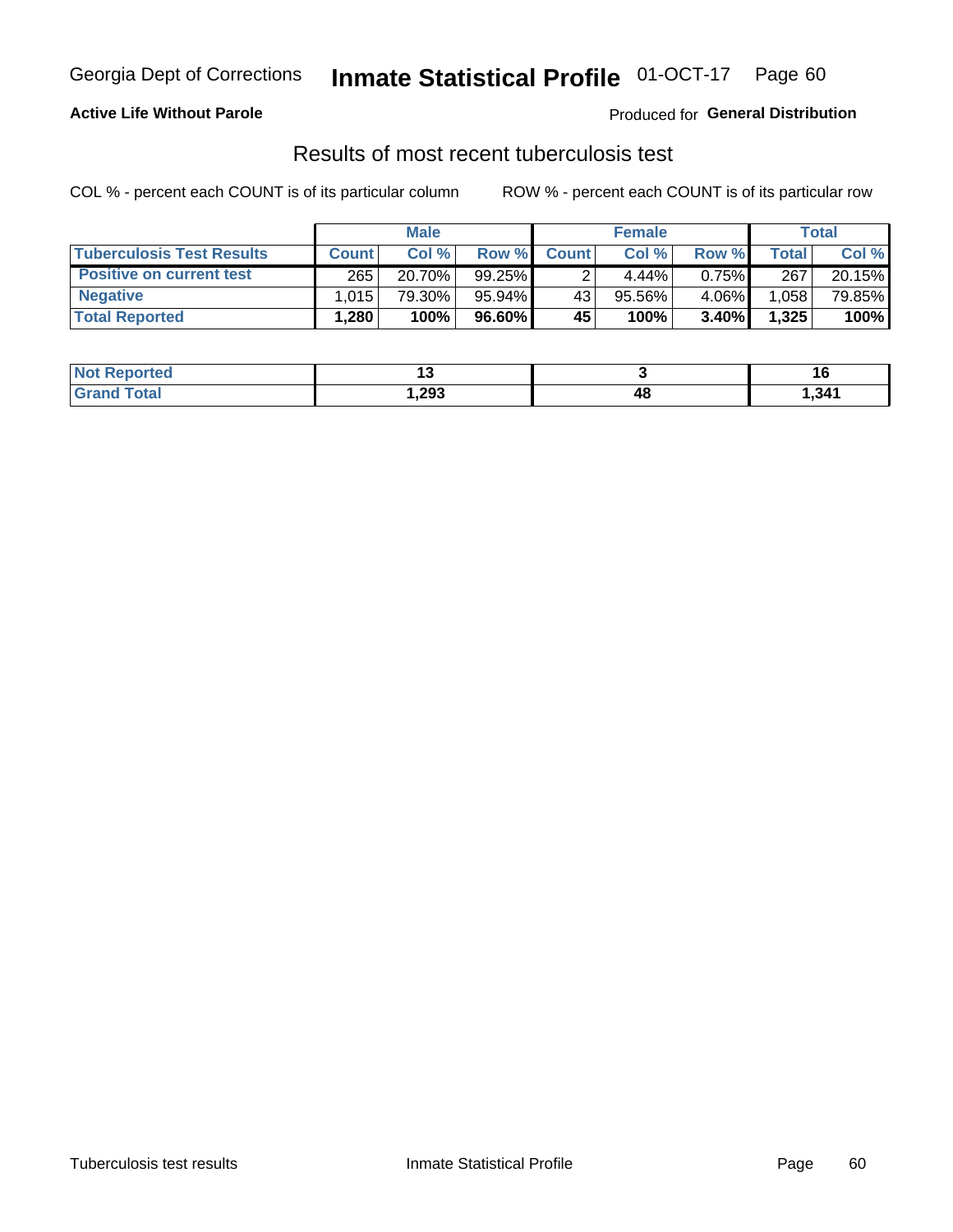## Georgia Dept of Corrections **Inmate Statistical Profile** 01-OCT-17 Page 61

#### **Active Life Without Parole**

Produced for **General Distribution**

### Results of most recent syphilis test

COL % - percent each COUNT is of its particular column ROW % - percent each COUNT is of its particular row

|                                 | <b>Male</b>  |           |           | <b>Female</b> |           |          | Total |        |
|---------------------------------|--------------|-----------|-----------|---------------|-----------|----------|-------|--------|
| <b>Syphilis Test Results</b>    | <b>Count</b> | Col%      | Row %     | <b>Count</b>  | Col %     | Row %I   | Total | Col %  |
| <b>Positive on current test</b> | 16           | 2.65%     | $94.12\%$ |               | 9.09%     | 5.88%    | 17    | 2.76%  |
| <b>Negative</b>                 | 588          | $97.35\%$ | 98.33%    | 10            | $90.91\%$ | $1.67\%$ | 598   | 97.24% |
| <b>Total Reported</b>           | 604          | $100\%$   | $98.21\%$ | 11            | 100%      | 1.79%    | 615   | 100%   |

| <b>Not Reported</b>          | 689    | ~-<br>ັ | <b>70C</b><br>. ZO |
|------------------------------|--------|---------|--------------------|
| <b>Total</b><br><b>Grand</b> | 293, ا | 48      | , 341              |